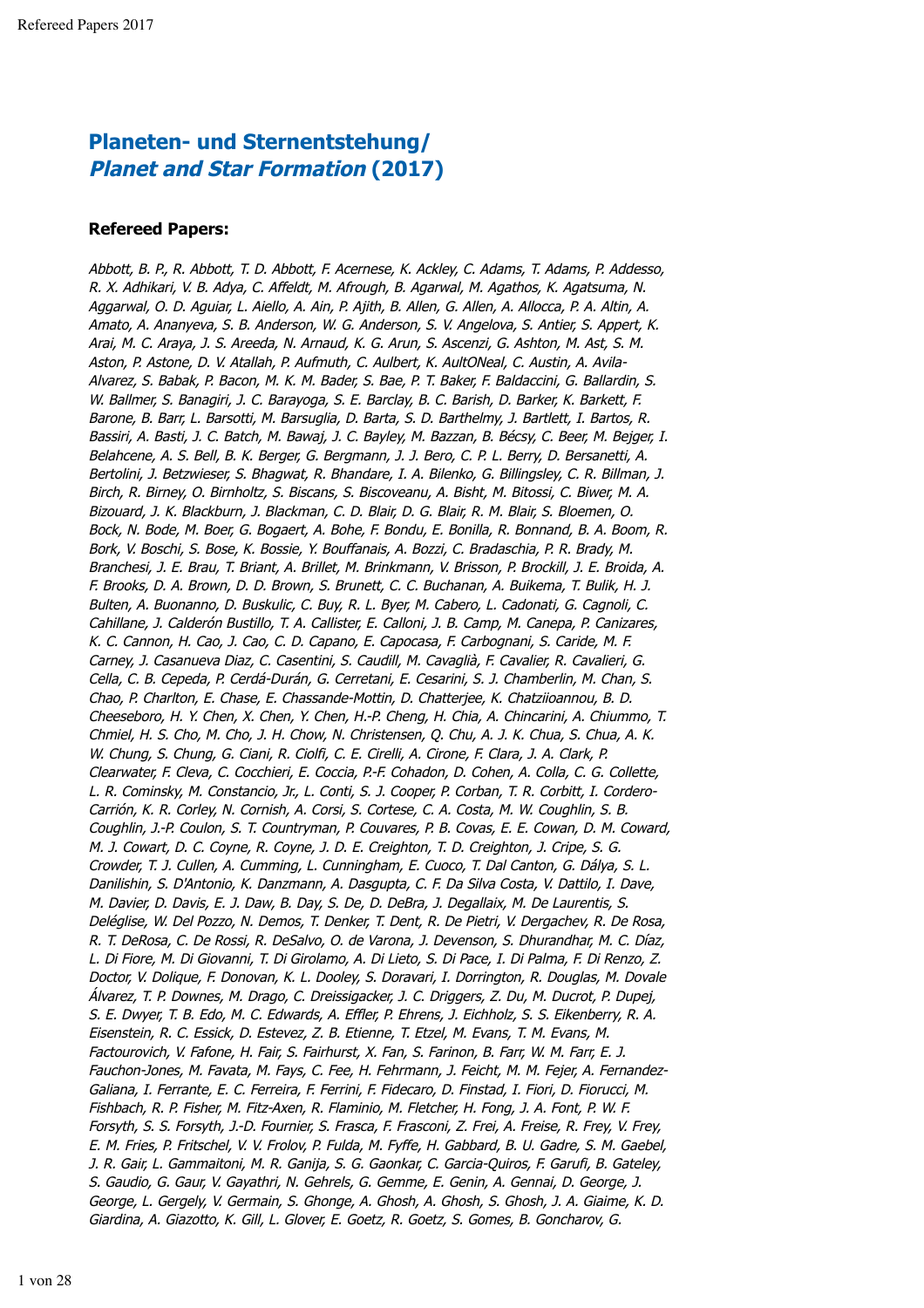González, J. M. Gonzalez Castro, A. Gopakumar, M. L. Gorodetsky, S. E. Gossan, M. Gosselin, R. Gouaty, A. Grado, C. Graef, M. Granata, A. Grant, S. Gras, C. Gray, G. Greco, A. C. Green, E. M. Gretarsson, B. Griswold, P. Groot, H. Grote, S. Grunewald, P. Gruning, G. M. Guidi, X. Guo, A. Gupta, M. K. Gupta, K. E. Gushwa, E. K. Gustafson, R. Gustafson, O. Halim, B. R. Hall, E. D. Hall, E. Z. Hamilton, G. Hammond, M. Haney, M. M. Hanke, J. Hanks, C. Hanna, M. D. Hannam, O. A. Hannuksela, J. Hanson, T. Hardwick, J. Harms, G. M. Harry, I. W. Harry, M. J. Hart, C.-J. Haster, K. Haughian, J. Healy, A. Heidmann, M. C. Heintze, H. Heitmann, P. Hello, G. Hemming, M. Hendry, I. S. Heng, J. Hennig, A. W. Heptonstall, M. Heurs, S. Hild, T. Hinderer, D. Hoak, D. Hofman, K. Holt, D. E. Holz, P. Hopkins, C. Horst, J. Hough, E. A. Houston, E. J. Howell, A. Hreibi, Y. M. Hu, E. A. Huerta, D. Huet, B. Hughey, S. Husa, S. H. Huttner, T. Huynh-Dinh, N. Indik, R. Inta, G. Intini, H. N. Isa, J.-M. Isac, M. Isi, B. R. Iyer, K. Izumi, T. Jacqmin, K. Jani, P. Jaranowski, S. Jawahar, F. Jiménez-Forteza, W. W. Johnson, D. I. Jones, R. Jones, R. J. G. Jonker, L. Ju, J. Junker, C. V. Kalaghatgi, V. Kalogera, B. Kamai, S. Kandhasamy, G. Kang, J. B. Kanner, S. J. Kapadia, S. Karki, K. S. Karvinen, M. Kasprzack, M. Katolik, E. Katsavounidis, W. Katzman, S. Kaufer, K. Kawabe, F. Kéfélian, D. Keitel, A. J. Kemball, R. Kennedy, C. Kent, J. S. Key, F. Y. Khalili, I. Khan, S. Khan, Z. Khan, E. A. Khazanov, N. Kijbunchoo, C. Kim, J. C. Kim, K. Kim, W. Kim, W. S. Kim, Y.-M. Kim, S. J. Kimbrell, E. J. King, P. J. King, M. Kinley-Hanlon, R. Kirchhoff, J. S. Kissel, L. Kleybolte, S. Klimenko, T. D. Knowles, P. Koch, S. M. Koehlenbeck, S. Koley, V. Kondrashov, A. Kontos, M. Korobko, W. Z. Korth, I. Kowalska, D. B. Kozak, C. Krämer, V. Kringel, B. Krishnan, A. Królak, G. Kuehn, P. Kumar, R. Kumar, S. Kumar, L. Kuo, A. Kutynia, S. Kwang, B. D. Lackey, K. H. Lai, M. Landry, R. N. Lang, J. Lange, B. Lantz, R. K. Lanza, S. L. Larson, A. Lartaux-Vollard, P. D. Lasky, M. Laxen, A. Lazzarini, C. Lazzaro, P. Leaci, S. Leavey, C. H. Lee, H. K. Lee, H. M. Lee, H. W. Lee, K. Lee, J. Lehmann, A. Lenon, M. Leonardi, N. Leroy, N. Letendre, Y. Levin, T. G. F. Li, S. D. Linker, T. B. Littenberg, J. Liu, R. K. L. Lo, N. A. Lockerbie, L. T. London, J. E. Lord, M. Lorenzini, V. Loriette, M. Lormand, G. Losurdo, J. D. Lough, C. O. Lousto, G. Lovelace, H. Lück, D. Lumaca, A. P. Lundgren, R. Lynch, Y. Ma, R. Macas, S. Macfoy, B. Machenschalk, M. MacInnis, D. M. Macleod, I. Magaña Hernandez, F. Magaña-Sandoval, L. Magaña Zertuche, R. M. Magee, E. Majorana, I. Maksimovic, N. Man, V. Mandic, V. Mangano, G. L. Mansell, M. Manske, M. Mantovani, F. Marchesoni, F. Marion, S. Márka, Z. Márka, C. Markakis, A. S. Markosyan, A. Markowitz, E. Maros, A. Marquina, P. Marsh, F. Martelli, L. Martellini, I. W. Martin, R. M. Martin, D. V. Martynov, K. Mason, E. Massera, A. Masserot, T. J. Massinger, M. Masso-Reid, S. Mastrogiovanni, A. Matas, F. Matichard, L. Matone, N. Mavalvala, N. Mazumder, R. McCarthy, D. E. McClelland, S. McCormick, L. McCuller, S. C. McGuire, G. McIntyre, J. McIver, D. J. McManus, L. McNeill, T. McRae, S. T. McWilliams, D. Meacher, G. D. Meadors, M. Mehmet, J. Meidam, E. Mejuto-Villa, A. Melatos, G. Mendell, R. A. Mercer, E. L. Merilh, M. Merzougui, S. Meshkov, C. Messenger, C. Messick, R. Metzdorff, P. M. Meyers, H. Miao, C. Michel, H. Middleton, E. E. Mikhailov, L. Milano, A. L. Miller, B. B. Miller, J. Miller, M. Millhouse, M. C. Milovich-Goff, O. Minazzoli, Y. Minenkov, J. Ming, C. Mishra, S. Mitra, V. P. Mitrofanov, G. Mitselmakher, R. Mittleman, D. Moffa, A. Moggi, K. Mogushi, M. Mohan, S. R. P. Mohapatra, M. Montani, C. J. Moore, D. Moraru, G. Moreno, S. R. Morriss, B. Mours, C. M. Mow-Lowry, G. Mueller, A. W. Muir, A. Mukherjee, D. Mukherjee, S. Mukherjee, N. Mukund, A. Mullavey, J. Munch, E. A. Muñiz, M. Muratore, P. G. Murray, K. Napier, I. Nardecchia, L. Naticchioni, R. K. Nayak, J. Neilson, G. Nelemans, T. J. N. Nelson, M. Nery, A. Neunzert, L. Nevin, J. M. Newport, G. Newton, K. K. Y. Ng, P. Nguyen, T. T. Nguyen, D. Nichols, A. B. Nielsen, S. Nissanke, A. Nitz, A. Noack, F. Nocera, D. Nolting, C. North, L. K. Nuttall, J. Oberling, G. D. O'Dea, G. H. Ogin, J. J. Oh, S. H. Oh, F. Ohme, M. A. Okada, M. Oliver, P. Oppermann, R. J. Oram, B. O'Reilly, R. Ormiston, L. F. Ortega, R. O'Shaughnessy, S. Ossokine, D. J. Ottaway, H. Overmier, B. J. Owen, A. E. Pace, J. Page, M. A. Page, A. Pai, S. A. Pai, J. R. Palamos, O. Palashov, C. Palomba, A. Pal-Singh, H. Pan, H.-W. Pan, B. Pang, P. T. H. Pang, C. Pankow, F. Pannarale, B. C. Pant, F. Paoletti, A. Paoli, M. A. Papa, A. Parida, W. Parker, D. Pascucci, A. Pasqualetti, R. Passaquieti, D. Passuello, M. Patil, B. Patricelli, B. L. Pearlstone, M. Pedraza, R. Pedurand, L. Pekowsky, A. Pele, S. Penn, C. J. Perez, A. Perreca, L. M. Perri, H. P. Pfeiffer, M. Phelps, O. J. Piccinni, M. Pichot, F. Piergiovanni, V. Pierro, G. Pillant, L. Pinard, I. M. Pinto , M. Pirello, M. Pitkin, M. Poe, R. Poggiani, P. Popolizio, E. K. Porter, A. Post, J. Powell, J. Prasad, J. W. W. Pratt, G. Pratten, V. Predoi, T. Prestegard, L. R. Price, M. Prijatelj, M. Principe, S. Privitera, G. A. Prodi, L. G. Prokhorov, O. Puncken, M. Punturo, P. Puppo, M. Pürrer, H. Qi, V. Quetschke, E. A. Quintero, R. Quitzow-James, F. J. Raab, D. S. Rabeling, H. Radkins, P. Raffai, S. Raja, C. Rajan, B. Rajbhandari, M. Rakhmanov, K. E. Ramirez, A. Ramos-Buades, P. Rapagnani, V. Raymond, M. Razzano, J. Read, T. Regimbau, L. Rei, S. Reid, D. H. Reitze, W. Ren, S. D. Reyes, F. Ricci, P. M. Ricker, S. Rieger, K. Riles, M. Rizzo, N. A. Robertson, R. Robie,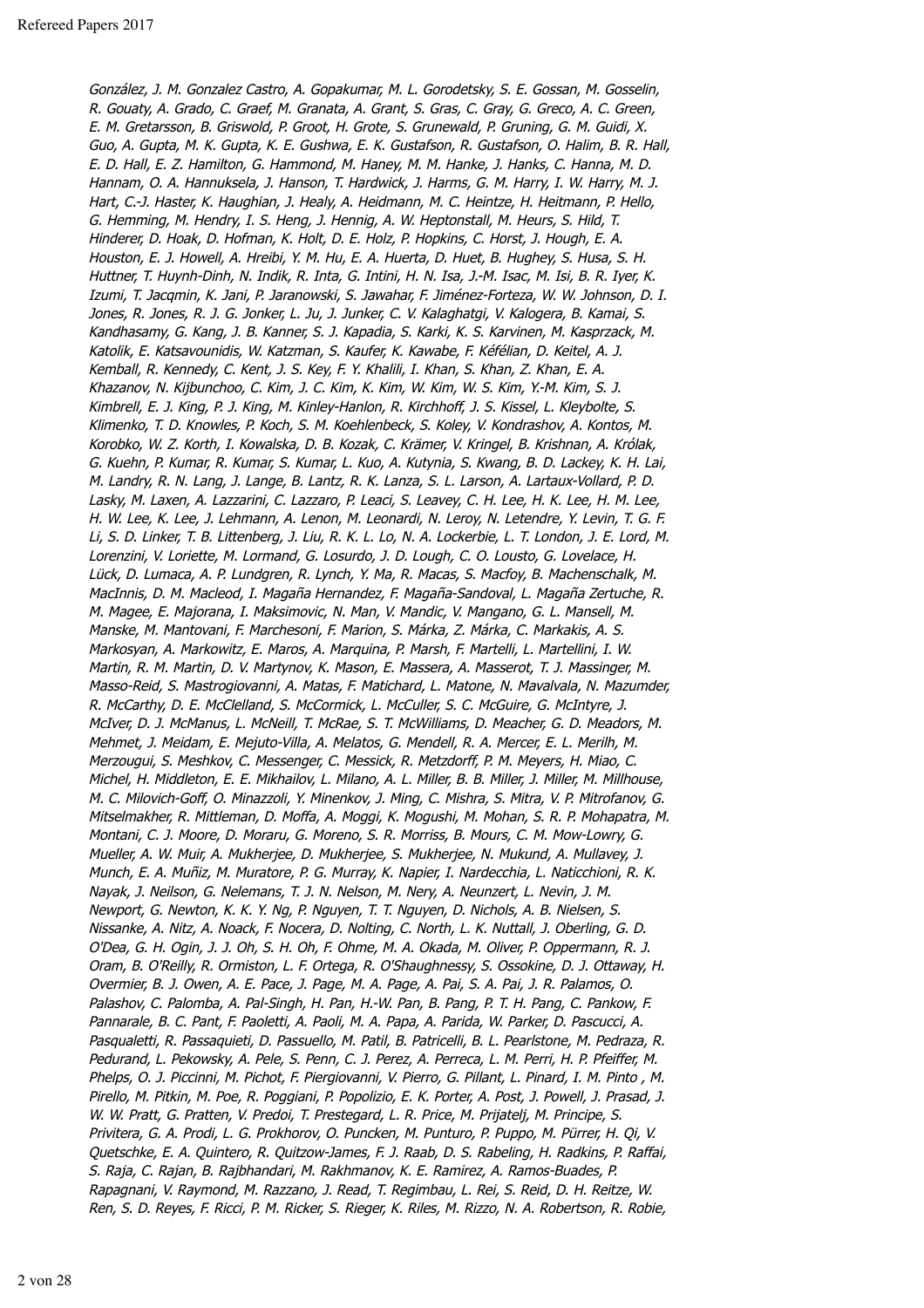F. Robinet, A. Rocchi, L. Rolland, J. G. Rollins, V. J. Roma, R. Romano, C. L. Romel, J. H. Romie, D. Rosiñska, M. P. Ross, S. Rowan, A. Rüdiger, P. Ruggi, G. Rutins, K. Ryan, S. Sachdev, T. Sadecki, L. Sadeghian, M. Sakellariadou, L. Salconi, M. Saleem, F. Salemi, A. Samajdar, L. Sammut, L. M. Sampson, E. J. Sanchez, L. E. Sanchez, N. Sanchis-Gual, V. Sandberg, J. R. Sanders, B. Sassolas, B. S. Sathyaprakash, P. R. Saulson, O. Sauter, R. L. Savage, A. Sawadsky, P. Schale, M. Scheel, J. Scheuer, J. Schmidt, P. Schmidt, R. Schnabel, R. M. S. Schofield, A. Schönbeck, E. Schreiber, D. Schuette, B. W. Schulte, B. F. Schutz, S. G. Schwalbe, J. Scott, S. M. Scott, E. Seidel, D. Sellers, A. S. Sengupta, D. Sentenac, V. Sequino, A. Sergeev, D. A. Shaddock, T. J. Shaffer, A. A. Shah, M. S. Shahriar, M. B. Shaner, L. Shao, B. Shapiro, P. Shawhan, A. Sheperd, D. H. Shoemaker, D. M. Shoemaker, K. Siellez, X. Siemens, M. Sieniawska, D. Sigg, A. D. Silva, L. P. Singer, A. Singh, A. Singhal, A. M. Sintes, B. J. J. Slagmolen, B. Smith, J. R. Smith, R. J. E. Smith, S. Somala, E. J. Son, J. A. Sonnenberg, B. Sorazu, F. Sorrentino, T. Souradeep, A. P. Spencer, A. K. Srivastava, K. Staats, A. Staley, M. Steinke, J. Steinlechner, S. Steinlechner, D. Steinmeyer, S. P. Stevenson, R. Stone, D. J. Stops, K. A. Strain, G. Stratta, S. E. Strigin, A. Strunk, R. Sturani, A. L. Stuver, T. Z. Summerscales, L. Sun, S. Sunil, J. Suresh, P. J. Sutton, B. L. Swinkels, M. J. Szczepañczyk, M. Tacca, S. C. Tait, C. Talbot, D. Talukder, D. B. Tanner, M. Tápai, A. Taracchini, J. D. Tasson, J. A. Taylor, R. Taylor, S. V. Tewari, T. Theeg, F. Thies, E. G. Thomas, M. Thomas, P. Thomas, K. A. Thorne, K. S. Thorne, E. Thrane, S. Tiwari, V. Tiwari, K. V. Tokmakov, K. Toland, M. Tonelli, Z. Tornasi, A. Torres-Forné, C. I. Torrie, D. Töyrä, F. Travasso, G. Traylor, J. Trinastic, M. C. Tringali, L. Trozzo, K. W. Tsang, M. Tse, R. Tso, L. Tsukada, D. Tsuna, D. Tuyenbayev, K. Ueno, D. Ugolini, C. S. Unnikrishnan, A. L. Urban, S. A. Usman, H. Vahlbruch, G. Vajente, G. Valdes, N. van Bakel, M. van Beuzekom, J. F. J. van den Brand, C. Van Den Broeck, D. C. Vander-Hyde, L. van der Schaaf, J. V. van Heijningen, A. A. van Veggel, M. Vardaro, V. Varma, S. Vass, M. Vasúth, A. Vecchio, G. Vedovato, J. Veitch, P. J. Veitch, K. Venkateswara, G. Venugopalan, D. Verkindt, F. Vetrano, A. Viceré, A. D. Viets, S. Vinciguerra, D. J. Vine, J.-Y. Vinet, S. Vitale, T. Vo, H. Vocca, C. Vorvick, S. P. Vyatchanin, A. R. Wade, L. E. Wade, M. Wade, R. Walet, M. Walker, L. Wallace, S. Walsh, G. Wang, H. Wang, J. Z. Wang, W. H. Wang, Y. F. Wang, R. L. Ward, J. Warner, M. Was, J. Watchi, B. Weaver, L.-W. Wei, M. Weinert, A. J. Weinstein, R. Weiss, L. Wen, E. K. Wessel, P. Wessels, J. Westerweck, T. Westphal, K. Wette, J. T. Whelan, S. E. Whitcomb, B. F. Whiting, C. Whittle, D. Wilken, D. Williams, R. D. Williams, A. R. Williamson, J. L. Willis, B. Willke, M. H. Wimmer, W. Winkler, C. C. Wipf, H. Wittel, G. Woan, J. Woehler, J. Wofford, K. W. K. Wong, J. Worden, J. L. Wright, D. S. Wu, D. M. Wysocki, S. Xiao, H. Yamamoto, C. C. Yancey, L. Yang, M. J. Yap, M. Yazback, H. Yu, H. Yu, M. Yvert, A. Zadrożny, M. Zanolin, T. Zelenova, J.-P. Zendri, M. Zevin, L. Zhang, M. Zhang, T. Zhang, Y.-H. Zhang, C. Zhao, M. Zhou, Z. Zhou, S. J. Zhu, X. J. Zhu, A. B. Zimmerman, M. E. Zucker, J. Zweizig, L. S. Collaboration, V. Collaboration, C. A. Wilson-Hodge, E. Bissaldi, L. Blackburn, M. S. Briggs, E. Burns, W. H. Cleveland, V. Connaughton, M. H. Gibby, M. M. Giles, A. Goldstein, R. Hamburg, P. Jenke, C. M. Hui, R. M. Kippen, D. Kocevski, S. McBreen, C. A. Meegan, W. S. Paciesas, S. Poolakkil, R. D. Preece, J. Racusin, O. J. Roberts, M. Stanbro, P. Veres, A. von Kienlin, F. GBM, V. Savchenko, C. Ferrigno, E. Kuulkers, A. Bazzano, E. Bozzo, S. Brandt, J. Chenevez, T. J.-L. Courvoisier, R. Diehl, A. Domingo, L. Hanlon, E. Jourdain, P. Laurent, F. Lebrun, A. Lutovinov, A. Martin-Carrillo, S. Mereghetti, L. Natalucci, J. Rodi, J.-P. Roques, R. Sunyaev, P. Ubertini, INTEGRAL, M. G. Aartsen, M. Ackermann, J. Adams, J. A. Aguilar, M. Ahlers, M. Ahrens, I. A. Samarai, D. Altmann, K. Andeen, T. Anderson, I. Ansseau, G. Anton, C. Argüelles, J. Auffenberg, S. Axani, H. Bagherpour, X. Bai, J. P. Barron, S. W. Barwick, V. Baum, R. Bay, J. J. Beatty, J. Becker Tjus, E. Bernardini, D. Z. Besson, G. Binder, D. Bindig, E. Blaufuss, S. Blot, C. Bohm, M. Börner, F. Bos, D. Bose, S. Böser, O. Botner, E. Bourbeau, J. Bourbeau, F. Bradascio, J. Braun, L. Brayeur, M. Brenzke, H.-P. Bretz, S. Bron, J. Brostean-Kaiser, A. Burgman, T. Carver, J. Casey, M. Casier, E. Cheung, D. Chirkin, A. Christov, K. Clark, L. Classen, S. Coenders, G. H. Collin, J. M. Conrad, D. F. Cowen, R. Cross, M. Day, J. P. A. M. de André, C. De Clercq, J. J. DeLaunay, H. Dembinski, S. De Ridder, P. Desiati, K. D. de Vries, G. de Wasseige, M. de With, T. DeYoung, J. C. Díaz-Vélez, V. di Lorenzo, H. Dujmovic, J. P. Dumm, M. Dunkman, E. Dvorak, B. Eberhardt, T. Ehrhardt, B. Eichmann, P. Eller, P. A. Evenson, S. Fahey, A. R. Fazely, J. Felde, K. Filimonov, C. Finley, S. Flis, A. Franckowiak, E. Friedman, T. Fuchs, T. K. Gaisser, J. Gallagher, L. Gerhardt, K. Ghorbani, W. Giang, T. Glauch, T. Glüsenkamp, A. Goldschmidt, J. G. Gonzalez, D. Grant, Z. Griffith, C. Haack, A. Hallgren, F. Halzen, K. Hanson, D. Hebecker, D. Heereman, K. Helbing, R. Hellauer, S. Hickford, J. Hignight, G. C. Hill, K. D. Hoffman, R. Hoffmann, B. Hokanson-Fasig, K. Hoshina, F. Huang, M. Huber, K. Hultqvist, M. Hünnefeld, S. In, A. Ishihara, E. Jacobi, G. S. Japaridze, M. Jeong, K. Jero, B. J. P. Jones, P. Kalaczynski, W. Kang, A. Kappes, T. Karg, A. Karle, M. Kauer, A. Keivani,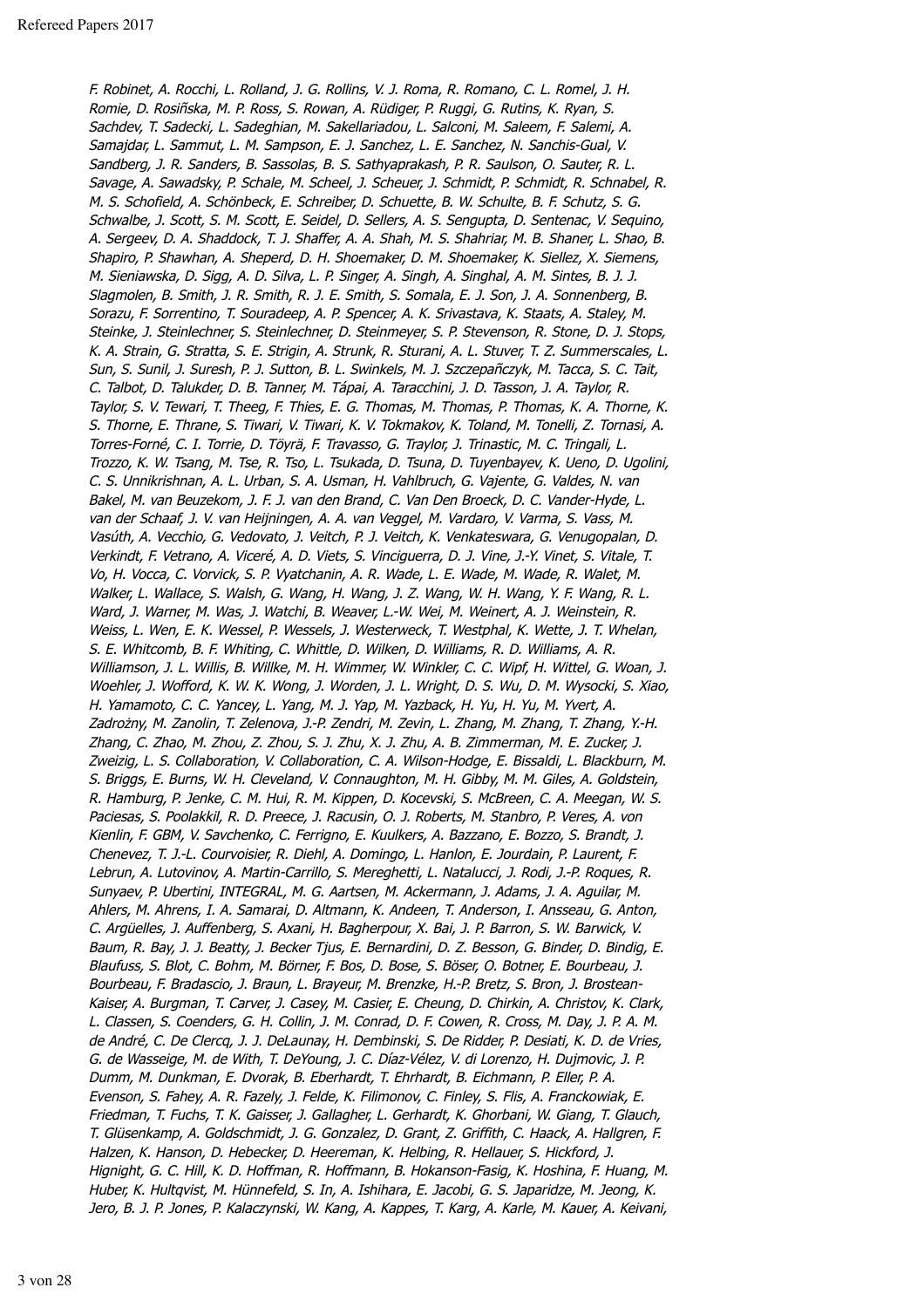J. L. Kelley, A. Kheirandish, J. Kim, M. Kim, T. Kintscher, J. Kiryluk, T. Kittler, S. R. Klein, G. Kohnen, R. Koirala, H. Kolanoski, L. Köpke, C. Kopper, S. Kopper, J. P. Koschinsky, D. J. Koskinen, M. Kowalski, K. Krings, M. Kroll, G. Krückl, J. Kunnen, S. Kunwar, N. Kurahashi, T. Kuwabara, A. Kyriacou, M. Labare, J. L. Lanfranchi, M. J. Larson, F. Lauber, M. Lesiak-Bzdak, M. Leuermann, Q. R. Liu, L. Lu, J. Lünemann, W. Luszczak, J. Madsen, G. Maggi, K. B. M. Mahn, S. Mancina, R. Maruyama, K. Mase, R. Maunu, F. McNally, K. Meagher, M. Medici, M. Meier, T. Menne, G. Merino, T. Meures, S. Miarecki, J. Micallef, G. Momenté, T. Montaruli, R. W. Moore, M. Moulai, R. Nahnhauer, P. Nakarmi, U. Naumann, G. Neer, H. Niederhausen, S. C. Nowicki, D. R. Nygren, A. Obertacke Pollmann, A. Olivas, A. O'Murchadha, T. Palczewski, H. Pandya, D. V. Pankova, P. Peiffer, J. A. Pepper, C. Pérez de los Heros, D. Pieloth, E. Pinat, P. B. Price, G. T. Przybylski, C. Raab, L. Rädel, M. Rameez, K. Rawlins, I. C. Rea, R. Reimann, B. Relethford, M. Relich, E. Resconi, W. Rhode, M. Richman, S. Robertson, M. Rongen, C. Rott, T. Ruhe, D. Ryckbosch, D. Rysewyk, T. Sälzer, S. E. Sanchez Herrera, A. Sandrock, J. Sandroos, M. Santander, S. Sarkar, S. Sarkar, K. Satalecka, P. Schlunder, T. Schmidt, A. Schneider, S. Schoenen, S. Schöneberg, L. Schumacher, D. Seckel, S. Seunarine, J. Soedingrekso, D. Soldin, M. Song, G. M. Spiczak, C. Spiering, J. Stachurska, M. Stamatikos, T. Stanev, A. Stasik, J. Stettner, A. Steuer, T. Stezelberger, R. G. Stokstad, A. Stössl, N. L. Strotjohann, T. Stuttard, G. W. Sullivan, M. Sutherland, I. Taboada, J. Tatar, F. Tenholt, S. Ter-Antonyan, A. Terliuk, G. Tešić, S. Tilav, P. A. Toale, M. N. Tobin, S. Toscano, D. Tosi, M. Tselengidou, C. F. Tung, A. Turcati, C. F. Turley, B. Ty, E. Unger, M. Usner, J. Vandenbroucke, W. Van Driessche, N. van Eijndhoven, S. Vanheule, J. van Santen, M. Vehring, E. Vogel, M. Vraeghe, C. Walck, A. Wallace, M. Wallraff, F. D. Wandler, N. Wandkowsky, A. Waza, C. Weaver, M. J. Weiss, C. Wendt, J. Werthebach, B. J. Whelan, K. Wiebe, C. H. Wiebusch, L. Wille, D. R. Williams, L. Wills, M. Wolf, T. R. Wood, E. Woolsey, K. Woschnagg, D. L. Xu, X. W. Xu, Y. Xu, J. P. Yanez, G. Yodh, S. Yoshida, T. Yuan, M. Zoll, I. Collaboration, A. Balasubramanian, S. Mate, V. Bhalerao, D. Bhattacharya, A. Vibhute, G. C. Dewangan, A. R. Rao, S. V. Vadawale, A. C. Z. T. I. Team, D. S. Svinkin, K. Hurley, R. L. Aptekar, D. D. Frederiks, S. V. Golenetskii, A. V. Kozlova, A. L. Lysenko, P. P. Oleynik, A. E. Tsvetkova, M. V. Ulanov, T. Cline, I. Collaboration, T. P. Li, S. L. Xiong, S. N. Zhang, F. J. Lu, L. M. Song, X. L. Cao, Z. Chang, G. Chen, L. Chen, T. X. Chen, Y. Chen, Y. B. Chen, Y. P. Chen, W. Cui, W. W. Cui, J. K. Deng, Y. W. Dong, Y. Y. Du, M. X. Fu, G. H. Gao, H. Gao, M. Gao, M. Y. Ge, Y. D. Gu, J. Guan, C. C. Guo, D. W. Han, W. Hu, Y. Huang, J. Huo, S. M. Jia, L. H. Jiang, W. C. Jiang, J. Jin, Y. J. Jin, B. Li, C. K. Li, G. Li, M. S. Li, W. Li, X. Li, X. B. Li, X. F. Li, Y. G. Li, Z. J. Li, Z. W. Li, X. H. Liang, J. Y. Liao, C. Z. Liu, G. Q. Liu, H. W. Liu, S. Z. Liu, X. J. Liu, Y. Liu, Y. N. Liu, B. Lu, X. F. Lu, T. Luo, X. Ma, B. Meng, Y. Nang, J. Y. Nie, G. Ou, J. L. Qu, N. Sai, L. Sun, Y. Tan, L. Tao, W. H. Tao, Y. L. Tuo, G. F. Wang, H. Y. Wang, J. Wang, W. S. Wang, Y. S. Wang, X. Y. Wen, B. B. Wu, M. Wu, G. C. Xiao, H. Xu, Y. P. Xu, L. L. Yan, J. W. Yang, S. Yang, Y. J. Yang, A. M. Zhang, C. L. Zhang, C. M. Zhang, F. Zhang, H. M. Zhang, J. Zhang, Q. Zhang, S. Zhang, T. Zhang, W. Zhang, W. C. Zhang, W. Z. Zhang, Y. Zhang, Y. Zhang, Y. F. Zhang, Y. J. Zhang, Z. Zhang, Z. L. Zhang, H. S. Zhao, J. L. Zhao, X. F. Zhao, S. J. Zheng, Y. Zhu, Y. X. Zhu, C. L. Zou, T. I.-H. Collaboration, A. Albert, M. André, M. Anghinolfi, M. Ardid, J.-J. Aubert, J. Aublin, T. Avgitas, B. Baret, J. Barrios-Martí, S. Basa, B. Belhorma, V. Bertin, S. Biagi, R. Bormuth, S. Bourret, M. C. Bouwhuis, H. Brânza?, R. Bruijn, J. Brunner, J. Busto, A. Capone, L. Caramete, J. Carr, S. Celli, R. Cherkaoui El Moursli, T. Chiarusi, M. Circella, J. A. B. Coelho, A. Coleiro, R. Coniglione, H. Costantini, P. Coyle, A. Creusot, A. F. Díaz, A. Deschamps, G. De Bonis, C. Distefano, I. Di Palma, A. Domi, C. Donzaud, D. Dornic, D. Drouhin, T. Eberl, I. El Bojaddaini, N. El Khayati, D. Elsässer, A. Enzenhöfer, A. Ettahiri, F. Fassi, I. Felis, L. A. Fusco, P. Gay, V. Giordano, H. Glotin, T. Grégoire, R. G. Ruiz, K. Graf, S. Hallmann, H. van Haren, A. J. Heijboer, Y. Hello, J. J. Hernández-Rey, J. Hössl, J. Hofestädt, C. Hugon, G. Illuminati, C. W. James, M. de Jong, M. Jongen, M. Kadler, O. Kalekin, U. Katz, D. Kiessling, A. Kouchner, M. Kreter, I. Kreykenbohm, V. Kulikovskiy, C. Lachaud, R. Lahmann, D. Lefèvre, E. Leonora, M. Lotze, S. Loucatos, M. Marcelin, A. Margiotta, A. Marinelli, J. A. Martínez-Mora, R. Mele, K. Melis, T. Michael, P. Migliozzi, A. Moussa, S. Navas, E. Nezri, M. Organokov, G. E. Pavalas, C. Pellegrino, C. Perrina, P. Piattelli, V. Popa, T. Pradier, L. Quinn, C. Racca, G. Riccobene, A. Sánchez-Losa, M. Saldaña, I. Salvadori, D. F. E. Samtleben, M. Sanguineti, P. Sapienza, C. Sieger, M. Spurio, T. Stolarczyk, M. Taiuti, Y. Tayalati, A. Trovato, D. Turpin, C. Tönnis, B. Vallage, V. Van Elewyck, F. Versari, D. Vivolo, A. Vizzoca, J. Wilms, J. D. Zornoza, J. Zúñiga, A. Collaboration, A. P. Beardmore, A. A. Breeveld, D. N. Burrows, S. B. Cenko, G. Cusumano, A. D'Aì, M. de Pasquale, S. W. K. Emery, P. A. Evans, P. Giommi, C. Gronwall, J. A. Kennea, H. A. Krimm, N. P. M. Kuin, A. Lien, F. E. Marshall, A. Melandri, J. A. Nousek, S. R. Oates, J. P. Osborne, C. Pagani, K. L. Page, D. M. Palmer, M. Perri, M. H. Siegel, B. Sbarufatti, G. Tagliaferri, A. Tohuvavohu, T. S. Collaboration,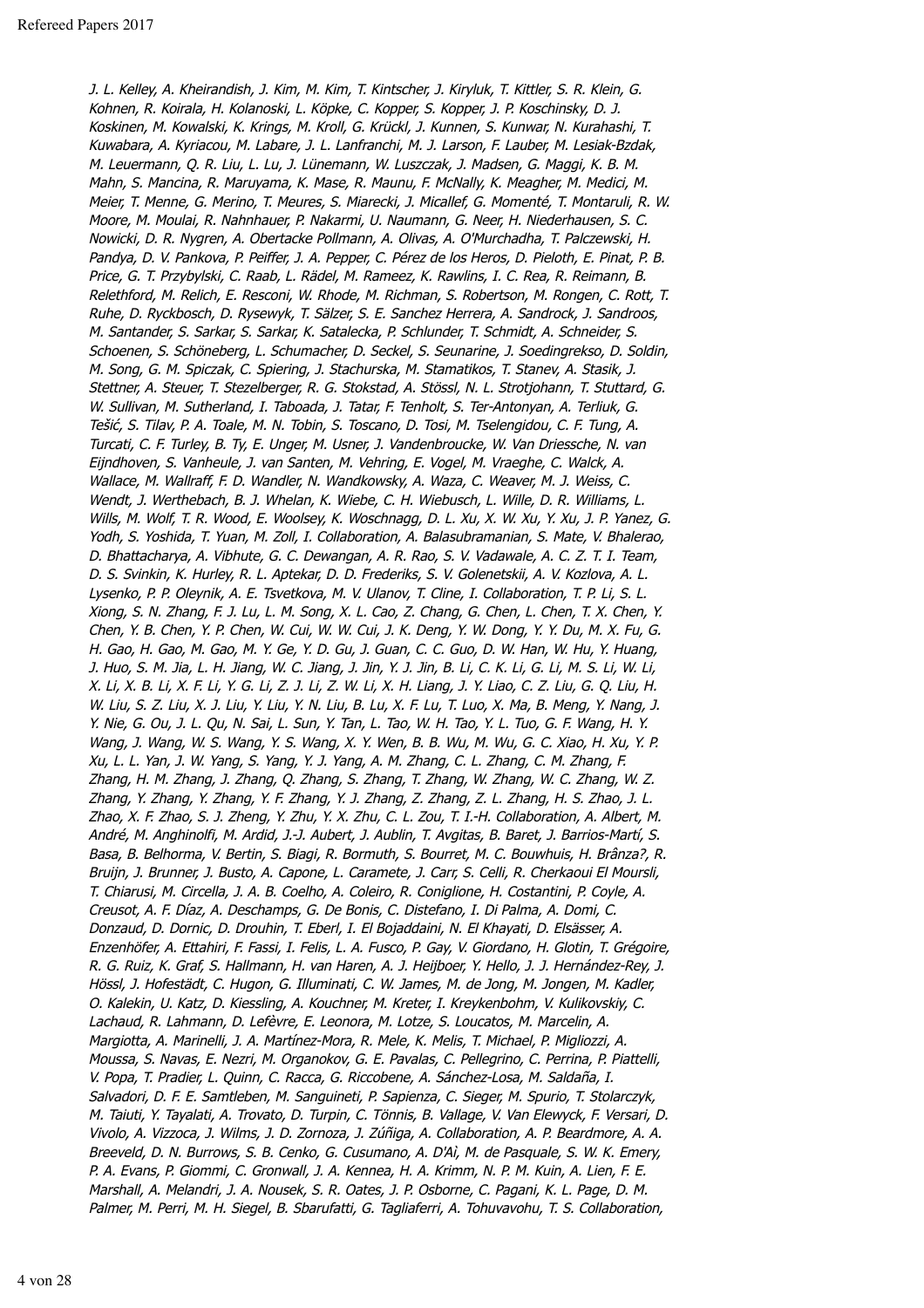M. Tavani, F. Verrecchia, A. Bulgarelli, Y. Evangelista, L. Pacciani, M. Feroci, C. Pittori, A. Giuliani, E. Del Monte, I. Donnarumma, A. Argan, A. Trois, A. Ursi, M. Cardillo, G. Piano, F. Longo, F. Lucarelli, P. Munar-Adrover, F. Fuschino, C. Labanti, M. Marisaldi, G. Minervini, V. Fioretti, N. Parmiggiani, F. Gianotti, M. Trifoglio, G. Di Persio, L. A. Antonelli, G. Barbiellini, P. Caraveo, P. W. Cattaneo, E. Costa, S. Colafrancesco, F. D'Amico, A. Ferrari, A. Morselli, F. Paoletti, P. Picozza, M. Pilia, A. Rappoldi, P. Soffitta, S. Vercellone, A. Team, R. J. Foley, D. A. Coulter, C. D. Kilpatrick, M. R. Drout, A. L. Piro, B. J. Shappee, M. R. Siebert, J. D. Simon, N. Ulloa, D. Kasen, B. F. Madore, A. Murguia-Berthier, Y.-C. Pan, J. X. Prochaska, E. Ramirez-Ruiz, A. Rest, C. Rojas-Bravo, T. M. H. Team, E. Berger, M. Soares-Santos, J. Annis, K. D. Alexander, S. Allam, E. Balbinot, P. Blanchard, D. Brout, R. E. Butler, R. Chornock, E. R. Cook, P. Cowperthwaite, H. T. Diehl, A. Drlica-Wagner, M. R. Drout, F. Durret, T. Eftekhari, D. A. Finley, W. Fong, J. A. Frieman, C. L. Fryer, J. García-Bellido, R. A. Gruendl, W. Hartley, K. Herner, R. Kessler, H. Lin, P. A. A. Lopes, A. C. C. Lourenço, R. Margutti, J. L. Marshall, T. Matheson, G. E. Medina, B. D. Metzger, R. R. Muñoz, J. Muir, M. Nicholl, P. Nugent, A. Palmese, F. Paz-Chinchón, E. Quataert, M. Sako, M. Sauseda, D. J. Schlegel, D. Scolnic, L. F. Secco, N. Smith, F. Sobreira, V. A. Villar, A. K. Vivas, W. Wester, P. K. G. Williams, B. Yanny, A. Zenteno, Y. Zhang, T. M. C. Abbott, M. Banerji, K. Bechtol, A. Benoit-Lévy, E. Bertin, D. Brooks, E. Buckley-Geer, D. L. Burke, D. Capozzi, A. Carnero Rosell, M. Carrasco Kind, F. J. Castander, M. Crocce, C. E. Cunha, C. B. D'Andrea, L. N. da Costa, C. Davis, D. L. DePoy, S. Desai, J. P. Dietrich, T. F. Eifler, E. Fernandez, B. Flaugher, P. Fosalba, E. Gaztanaga, D. W. Gerdes, T. Giannantonio, D. A. Goldstein, D. Gruen, J. Gschwend, G. Gutierrez, K. Honscheid, D. J. James, T. Jeltema, M. W. G. Johnson, M. D. Johnson, S. Kent, E. Krause, R. Kron, K. Kuehn, O. Lahav, M. Lima, M. A. G. Maia, M. March, P. Martini, R. G. McMahon, F. Menanteau, C. J. Miller, R. Miquel, J. J. Mohr, R. C. Nichol, R. L. C. Ogando, A. A. Plazas, A. K. Romer, A. Roodman, E. S. Rykoff, E. Sanchez, V. Scarpine, R. Schindler, M. Schubnell, I. Sevilla-Noarbe, E. Sheldon, M. Smith, R. C. Smith, A. Stebbins, E. Suchyta, M. E. C. Swanson, G. Tarle, R. C. Thomas, M. A. Troxel, D. L. Tucker, V. Vikram, A. R. Walker, R. H. Wechsler, J. Weller, J. L. Carlin, M. S. S. Gill, T. S. Li, J. Marriner, E. Neilsen, T. D. E. C. G.-E. Collaboration, t. D. Collaboration, J. B. Haislip, V. V. Kouprianov, D. E. Reichart, D. J. Sand, L. Tartaglia, S. Valenti, S. Yang, T. D. Collaboration, S. Benetti, E. Brocato, S. Campana, E. Cappellaro, S. Covino, P. D'Avanzo, V. D'Elia, F. Getman, G. Ghirlanda, G. Ghisellini, L. Limatola, L. Nicastro, E. Palazzi, E. Pian, S. Piranomonte, A. Possenti, A. Rossi, O. S. Salafia, L. Tomasella, L. Amati, L. A. Antonelli, M. G. Bernardini, F. Bufano, M. Capaccioli, P. Casella, M. Dadina, G. De Cesare, A. Di Paola, G. Giuffrida, A. Giunta, G. L. Israel, M. Lisi, E. Maiorano, M. Mapelli, N. Masetti, A. Pescalli, L. Pulone, R. Salvaterra, P. Schipani, M. Spera, A. Stamerra, L. Stella, V. Testa, M. Turatto, D. Vergani, G. Aresu, M. Bachetti, F. Buffa, M. Burgay, M. Buttu, T. Caria, E. Carretti, V. Casasola, P. Castangia, G. Carboni, S. Casu, R. Concu, A. Corongiu, G. L. Deiana, E. Egron, A. Fara, F. Gaudiomonte, V. Gusai, A. Ladu, S. Loru, S. Leurini, L. Marongiu, A. Melis, G. Melis, C. Migoni, S. Milia, A. Navarrini, A. Orlati, P. Ortu, S. Palmas, A. Pellizzoni, D. Perrodin, T. Pisanu, S. Poppi, S. Righini, A. Saba, G. Serra, M. Serrau, M. Stagni, G. Surcis, V. Vacca, G. P. Vargiu, L. K. Hunt, Z. P. Jin, S. Klose, C. Kouveliotou, P. A. Mazzali, P. Møller, L. Nava, T. Piran, J. Selsing, S. D. Vergani, K. Wiersema, K. Toma, A. B. Higgins, C. G. Mundell, S. di Serego Alighieri, D. Gótz, W. Gao, A. Gomboc, L. Kaper, S. Kobayashi, D. Kopac, J. Mao, R. L. C. Starling, I. Steele, A. J. van der Horst, G. G. W. I. TeAm, F. Acero, W. B. Atwood, L. Baldini, G. Barbiellini, D. Bastieri, B. Berenji, R. Bellazzini, E. Bissaldi, R. D. Blandford, E. D. Bloom, R. Bonino, E. Bottacini, J. Bregeon, R. Buehler, S. Buson, R. A. Cameron, R. Caputo, P. A. Caraveo, E. Cavazzuti, A. Chekhtman, C. C. Cheung, J. Chiang, S. Ciprini, J. Cohen-Tanugi, L. R. Cominsky, D. Costantin, A. Cuoco, F. D'Ammando, F. de Palma, S. W. Digel, N. Di Lalla, M. Di Mauro, L. Di Venere, R. Dubois, S. J. Fegan, W. B. Focke, A. Franckowiak, Y. Fukazawa, S. Funk, P. Fusco, F. Gargano, D. Gasparrini, N. Giglietto, F. Giordano, M. Giroletti, T. Glanzman, D. Green, M.-H. Grondin, L. Guillemot, S. Guiriec, A. K. Harding, D. Horan, G. Jóhannesson, T. Kamae, S. Kensei, M. Kuss, G. La Mura, L. Latronico, M. Lemoine-Goumard, F. Longo, F. Loparco, M. N. Lovellette, P. Lubrano, J. D. Magill, S. Maldera, A. Manfreda, M. N. Mazziotta, J. E. McEnery, M. Meyer, P. F. Michelson, N. Mirabal, M. E. Monzani, E. Moretti, A. Morselli, I. V. Moskalenko, M. Negro, E. Nuss, R. Ojha, N. Omodei, M. Orienti, E. Orlando, M. Palatiello, V. S. Paliya, D. Paneque, M. Pesce-Rollins, F. Piron, T. A. Porter, G. Principe, S. Rainò, R. Rando, M. Razzano, S. Razzaque, A. Reimer, O. Reimer, T. Reposeur, L. S. Rochester, P. M. Saz Parkinson, C. Sgrò, E. J. Siskind, F. Spada, G. Spandre, D. J. Suson, M. Takahashi, Y. Tanaka, J. G. Thayer, J. B. Thayer, D. J. Thompson, L. Tibaldo, D. F. Torres, E. Torresi, E. Troja, T. M. Venters, G. Vianello, G. Zaharijas, T. F. L. A. T. Collaboration, J. R. Allison, K. W. Bannister, D. Dobie, D. L. Kaplan, E. Lenc, C. Lynch, T. Murphy, E. M. Sadler, A. Australia Telescope Compact Array, A.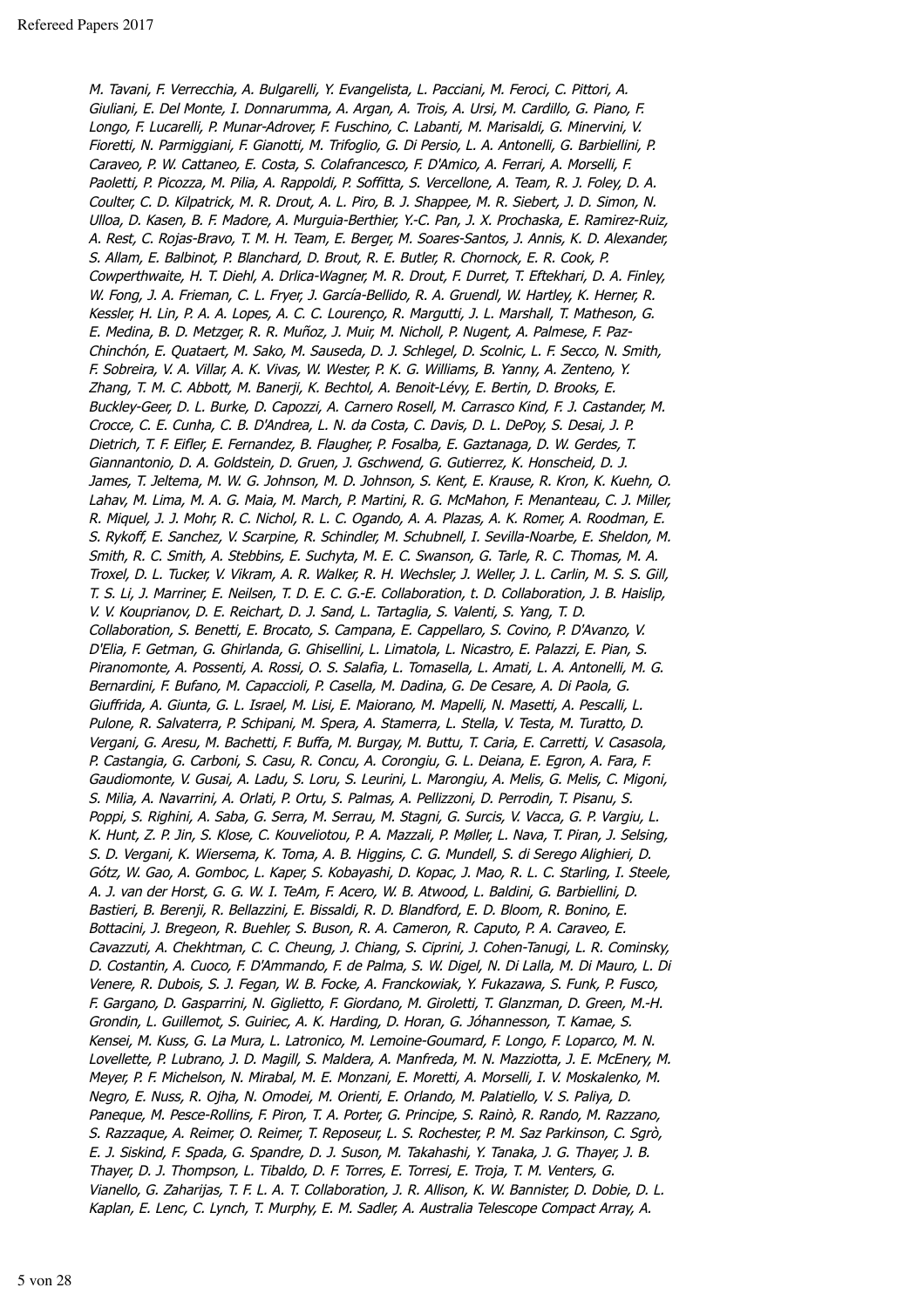Hotan, C. W. James, S. Oslowski, W. Raja, R. M. Shannon, M. Whiting, A. Australian SKA Pathfinder, I. Arcavi, D. A. Howell, C. McCully, G. Hosseinzadeh, D. Hiramatsu, D. Poznanski, J. Barnes, M. Zaltzman, S. Vasylyev, D. Maoz, L. C. O. Group, J. Cooke, M. Bailes, C. Wolf, A. T. Deller, C. Lidman, L. Wang, B. Gendre, I. Andreoni, K. Ackley, T. A. Pritchard, M. S. Bessell, S.- W. Chang, A. Möller, C. A. Onken, R. A. Scalzo, R. Ridden-Harper, R. G. Sharp, B. E. Tucker, T. J. Farrell, E. Elmer, S. Johnston, V. Venkatraman Krishnan, E. F. Keane, J. A. Green, A. Jameson, L. Hu, B. Ma, T. Sun, X. Wu, X. Wang, Z. Shang, Y. Hu, M. C. B. Ashley, X. Yuan, X. Li, C. Tao, Z. Zhu, H. Zhang, N. B. Suntzeff, J. Zhou, J. Yang, B. Orange, D. Morris, A. Cucchiara, T. Giblin, A. Klotz, J. Staff, P. Thierry, B. P. Schmidt, OzGrav, D. (Deeper, Wider, F. program, AST3, C. Collaborations, N. R. Tanvir, A. J. Levan, Z. Cano, A. de Ugarte-Postigo, C. González-Fernández, J. Greiner, J. Hjorth, M. Irwin, T. Krühler, I. Mandel, B. Milvang-Jensen, P. O'Brien, E. Rol, S. Rosetti, S. Rosswog, A. Rowlinson, D. T. H. Steeghs, C. C. Thöne, K. Ulaczyk, D. Watson, S. H. Bruun, R. Cutter, R. Figuera Jaimes, Y. I. Fujii, A. S. Fruchter, B. Gompertz, P. Jakobsson, G. Hodosan, U. G. Jèrgensen, T. Kangas, D. A. Kann, M. Rabus, S. L. Schrøder, E. R. Stanway, R. A. M. J. Wijers, T. V. Collaboration, V. M. Lipunov, E. S. Gorbovskoy, V. G. Kornilov, N. V. Tyurina, P. V. Balanutsa, A. S. Kuznetsov, D. M. Vlasenko, R. C. Podesta, C. Lopez, F. Podesta, H. O. Levato, C. Saffe, C. C. Mallamaci, N. M. Budnev, O. A. Gress, D. A. Kuvshinov, I. A. Gorbunov, V. V. Vladimirov, D. S. Zimnukhov, A. V. Gabovich, V. V. Yurkov, Y. P. Sergienko, R. Rebolo, M. Serra-Ricart, A. G. Tlatov, Y. V. Ishmuhametova, M. Collaboration, F. Abe, K. Aoki, W. Aoki, Y. Asakura, S. Baar, S. Barway, I. A. Bond, M. Doi, F. Finet, T. Fujiyoshi, H. Furusawa, S. Honda, R. Itoh, N. Kanda, K. S. Kawabata, M. Kawabata, J. H. Kim, S. Koshida, D. Kuroda, C.-H. Lee, W. Liu, K. Matsubayashi, S. Miyazaki, K. Morihana, T. Morokuma, K. Motohara, K. L. Murata, H. Nagai, H. Nagashima, T. Nagayama, T. Nakaoka, F. Nakata, R. Ohsawa, T. Ohshima, K. Ohta, H. Okita, T. Saito, Y. Saito, S. Sako, Y. Sekiguchi, T. Sumi, A. Tajitsu, J. Takahashi, M. Takayama, Y. Tamura, I. Tanaka, M. Tanaka, T. Terai, N. Tominaga, P. J. Tristram, M. Uemura, Y. Utsumi, M. S. Yamaguchi, N. Yasuda, M. Yoshida, T. Zenko, J-GEM, S. M. Adams, G. C. Anupama, J. Bally, S. Barway, E. Bellm, N. Blagorodnova, C. Cannella, P. Chandra, D. Chatterjee, T. E. Clarke, B. E. Cobb, D. O. Cook, C. Copperwheat, K. De, S. W. K. Emery, U. Feindt, K. Foster, O. D. Fox, D. A. Frail, C. Fremling, C. Frohmaier, J. A. Garcia, S. Ghosh, S. Giacintucci, A. Goobar, O. Gottlieb, B. W. Grefenstette, G. Hallinan, F. Harrison, M. Heida, G. Helou, A. Y. Q. Ho, A. Horesh, K. Hotokezaka, W.-H. Ip, R. Itoh, B. Jacobs, J. E. Jencson, D. Kasen, M. M. Kasliwal, N. E. Kassim, H. Kim, B. S. Kiran, N. P. M. Kuin, S. R. Kulkarni, T. Kupfer, R. M. Lau, K. Madsen, P. A. Mazzali, A. A. Miller, H. Miyasaka, K. Mooley, S. T. Myers, E. Nakar, C.-C. Ngeow, P. Nugent, E. O. Ofek, N. Palliyaguru, M. Pavana, D. A. Perley, W. M. Peters, S. Pike, T. Piran, H. Qi, R. M. Quimby, J. Rana, S. Rosswog, F. Rusu, E. M. Sadler, A. Van Sistine, J. Sollerman, Y. Xu, L. Yan, Y. Yatsu, P.-C. Yu, C. Zhang, W. Zhao, GROWTH, JAGWAR, Caltech-NRAO, TTU-NRAO, N. Collaborations, K. C. Chambers, M. E. Huber, A. S. B. Schultz, J. Bulger, H. Flewelling, E. A. Magnier, T. B. Lowe, R. J. Wainscoat, C. Waters, M. Willman, Pan-STARRS, K. Ebisawa, C. Hanyu, S. Harita, T. Hashimoto, K. Hidaka, T. Hori, M. Ishikawa, N. Isobe, W. Iwakiri, H. Kawai, N. Kawai, T. Kawamuro, T. Kawase, Y. Kitaoka, K. Makishima, M. Matsuoka, T. Mihara, T. Morita, K. Morita, S. Nakahira, M. Nakajima, Y. Nakamura, H. Negoro, S. Oda, A. Sakamaki, R. Sasaki, M. Serino, M. Shidatsu, R. Shimomukai, Y. Sugawara, S. Sugita, M. Sugizaki, Y. Tachibana, Y. Takao, A. Tanimoto, H. Tomida, Y. Tsuboi, H. Tsunemi, Y. Ueda, S. Ueno, S. Yamada, K. Yamaoka, M. Yamauchi, F. Yatabe, T. Yoneyama, T. Yoshii, T. M. Team, D. M. Coward, H. Crisp, D. Macpherson, I. Andreoni, R. Laugier, K. Noysena, A. Klotz, B. Gendre, P. Thierry, D. Turpin, T. Consortium, M. Im, C. Choi, J. Kim, Y. Yoon, G. Lim, S.-K. Lee, C.-U. Lee, S.-L. Kim, S.-W. Ko, J. Joe, M.-K. Kwon, P.-J. Kim, S.-K. Lim, J.-S. Choi, K. Collaboration, J. P. U. Fynbo, D. Malesani, D. Xu, N. Optical Telescope, S. J. Smartt, A. Jerkstrand, E. Kankare, S. A. Sim, M. Fraser, C. Inserra, K. Maguire, G. Leloudas, M. Magee, L. J. Shingles, K. W. Smith, D. R. Young, R. Kotak, A. Gal-Yam, J. D. Lyman, D. S. Homan, C. Agliozzo, J. P. Anderson, C. R. Angus, C. Ashall, C. Barbarino, F. E. Bauer, M. Berton, M. T. Botticella, M. Bulla, G. Cannizzaro, R. Cartier, A. Cikota, P. Clark, A. De Cia, M. Della Valle, M. Dennefeld, L. Dessart, G. Dimitriadis, N. Elias-Rosa, R. E. Firth, A. Flörs, C. Frohmaier, L. Galbany, S. González-Gaitán, M. Gromadzki, C. P. Gutiérrez, A. Hamanowicz, J. Harmanen, K. E. Heintz, M.-S. Hernandez, S. T. Hodgkin, I. M. Hook, L. Izzo, P. A. James, P. G. Jonker, W. E. Kerzendorf, Z. Kostrzewa-Rutkowska, M. Kromer, H. Kuncarayakti, A. Lawrence, I. Manulis, S. Mattila, O. McBrien, A. Müller, J. Nordin, D. O'Neill, F. Onori, J. T. Palmerio, A. Pastorello, F. Patat, G. Pignata, P. Podsiadlowski, A. Razza, T. Reynolds, R. Roy, A. J. Ruiter, K. A. Rybicki, L. Salmon, M. L. Pumo, S. J. Prentice, I. R. Seitenzahl, M. Smith, J. Sollerman, M. Sullivan, H. Szegedi, F. Taddia, S. Taubenberger, G. Terreran, B. Van Soelen, J. Vos, N. A. Walton, D. E. Wright, Ł. Wyrzykowski, O. Yaron, T.-W.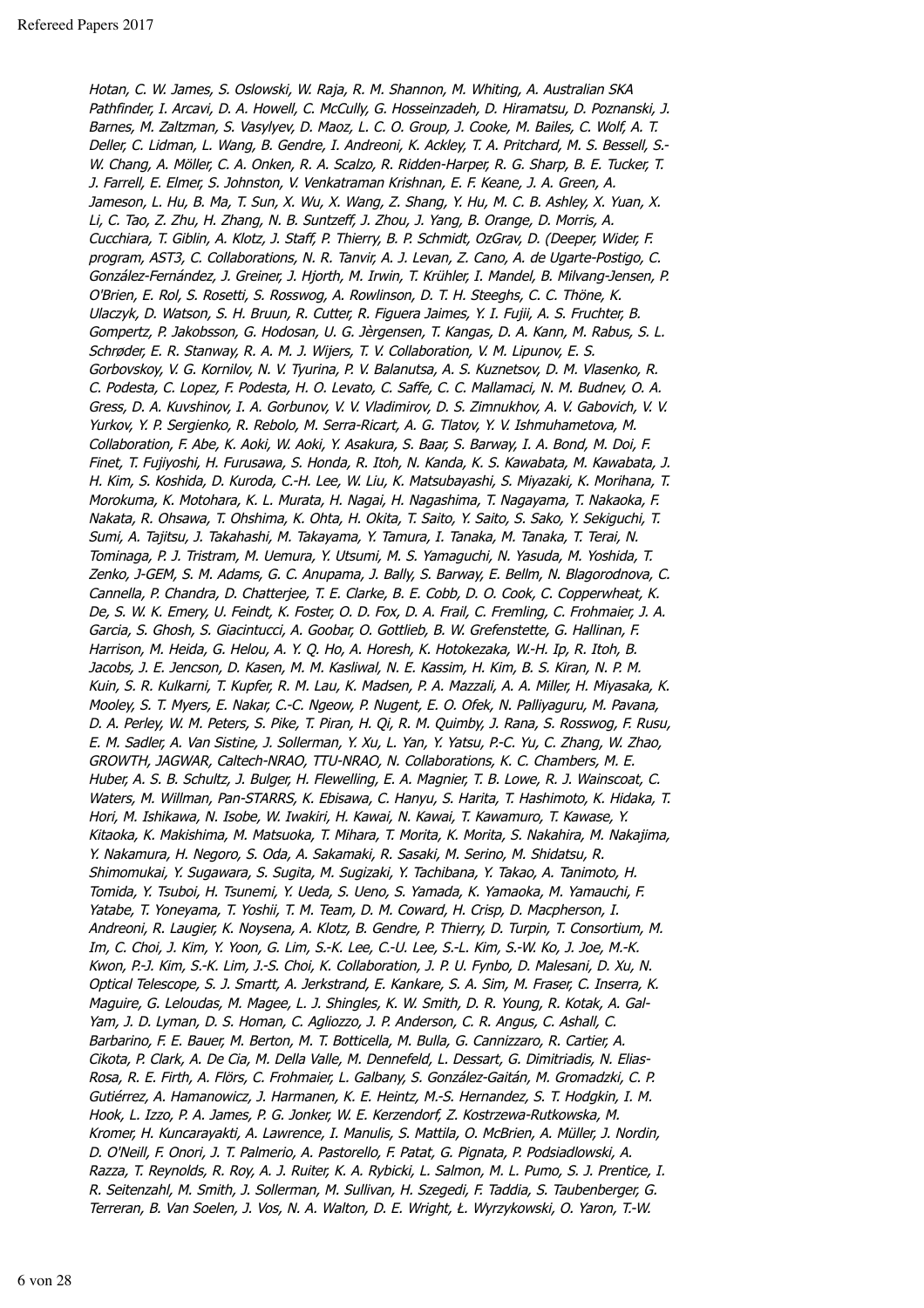Chen, T. Krühler, P. Schady, P. Wiseman, J. Greiner, A. Rau, T. Schweyer, S. Klose, A. Nicuesa Guelbenzu, GROND, N. T. Palliyaguru, T. Tech University, M. M. Shara, T. Williams, P. Vaisanen, S. B. Potter, E. Romero Colmenero, S. Crawford, D. A. H. Buckley, J. Mao, S. Group, M. C. Díaz, L. M. Macri, D. García Lambas, C. Mendes de Oliveira, J. L. Nilo Castellón, T. Ribeiro, B. Sánchez, W. Schoenell, L. R. Abramo, S. Akras, J. S. Alcaniz, R. Artola, M. Beroiz, S. Bonoli, J. Cabral, R. Camuccio, V. Chavushyan, P. Coelho, C. Colazo, M. V. Costa-Duarte, H. Cuevas Larenas, M. Domínguez Romero, D. Dultzin, D. Fernández, J. García, C. Girardini, D. R. Gonçalves, T. S. Gonçalves, S. Gurovich, Y. Jiménez-Teja, A. Kanaan, M. Lares, R. Lopes de Oliveira, O. López-Cruz, R. Melia, A. Molino, N. Padilla, T. Peñuela, V. M. Placco, C. Quiñones, A. Ramírez Rivera, V. Renzi, L. Riguccini, E. Ríos-López, H. Rodriguez, L. Sampedro, M. Schneiter, L. Sodré, M. Starck, S. Torres-Flores, M. Tornatore, A. ZadroŻny, M. Castillo, T. T. R. O. o. t. S. Collaboration, A. J. Castro-Tirado, J. C. Tello, Y.-D. Hu, B.-B. Zhang, R. Cunniffe, A. Castellón, D. Hiriart, M. D. Caballero-García, M. Jelínek, P. Kubánek, C. Pérez del Pulgar, I. H. Park, S. Jeong, J. M. Castro Cerón, S. B. Pandey, P. C. Yock, R. Querel, Y. Fan, C. Wang, T. B. Collaboration, A. Beardsley, I. S. Brown, B. Crosse, D. Emrich, T. Franzen, B. M. Gaensler, L. Horsley, M. Johnston-Hollitt, D. Kenney, M. F. Morales, D. Pallot, M. Sokolowski, K. Steele, S. J. Tingay, C. M. Trott, M. Walker, R. Wayth, A. Williams, C. Wu, M. Murchison Widefield Array, A. Yoshida, T. Sakamoto, Y. Kawakubo, K. Yamaoka, I. Takahashi, Y. Asaoka, S. Ozawa, S. Torii, Y. Shimizu, T. Tamura, W. Ishizaki, M. L. Cherry, S. Ricciarini, A. V. Penacchioni, P. S. Marrocchesi, T. C. Collaboration, A. S. Pozanenko, A. A. Volnova, E. D. Mazaeva, P. Y. Minaev, M. A. Krugov, A. V. Kusakin, I. V. Reva, A. S. Moskvitin, V. V. Rumyantsev, R. Inasaridze, E. V. Klunko, N. Tungalag, S. E. Schmalz, O. Burhonov, I.-G. F.-u. Collaboration, H. Abdalla, A. Abramowski, F. Aharonian, F. Ait Benkhali, E. O. Angüner, M. Arakawa, M. Arrieta, P. Aubert, M. Backes, A. Balzer, M. Barnard, Y. Becherini, J. Becker Tjus, D. Berge, S. Bernhard, K. Bernlöhr, R. Blackwell, M. Böttcher, C. Boisson, J. Bolmont, S. Bonnefoy, P. Bordas, J. Bregeon, F. Brun, P. Brun, M. Bryan, M. Büchele, T. Bulik, M. Capasso, S. Caroff, A. Carosi, S. Casanova, M. Cerruti, N. Chakraborty, R. C. G. Chaves, A. Chen, J. Chevalier, S. Colafrancesco, B. Condon, J. Conrad, I. D. Davids, J. Decock, C. Deil, J. Devin, P. deWilt, L. Dirson, A. Djannati-Ataï, A. Donath, L. O'C. Drury, K. Dutson, J. Dyks, T. Edwards, K. Egberts, G. Emery, J.-P. Ernenwein, S. Eschbach, C. Farnier, S. Fegan, M. V. Fernandes, A. Fiasson, G. Fontaine, S. Funk, M. Füssling, S. Gabici, Y. A. Gallant, T. Garrigoux, F. Gaté, G. Giavitto, B. Giebels, D. Glawion, J. F. Glicenstein, D. Gottschall, M.-H. Grondin, J. Hahn, M. Haupt, J. Hawkes, G. Heinzelmann, G. Henri, G. Hermann, J. A. Hinton, W. Hofmann, C. Hoischen, T. L. Holch, M. Holler, D. Horns, A. Ivascenko, H. Iwasaki, A. Jacholkowska, M. Jamrozy, D. Jankowsky, F. Jankowsky, M. Jingo, L. Jouvin, I. Jung-Richardt, M. A. Kastendieck, K. Katarzyñski, M. Katsuragawa, D. Kerszberg, D. Khangulyan, B. Khélifi, J. King, S. Klepser, D. Klochkov, W. Kluźniak, N. Komin, K. Kosack, S. Krakau, M. Kraus, P. P. Krüger, H. Laffon, G. Lamanna, J. Lau, J.-P. Lees, J. Lefaucheur, A. Lemière, M. Lemoine-Goumard, J.-P. Lenain, E. Leser, T. Lohse, M. Lorentz, R. Liu, I. Lypova, D. Malyshev, V. Marandon, A. Marcowith, C. Mariaud, R. Marx, G. Maurin, N. Maxted, M. Mayer, P. J. Meintjes, M. Meyer, A. M. W. Mitchell, R. Moderski, M. Mohamed, L. Mohrmann, K. Morå, E. Moulin, T. Murach, S. Nakashima, M. de Naurois, H. Ndiyavala, F. Niederwanger, J. Niemiec, L. Oakes, P. O'Brien, H. Odaka, S. Ohm, M. Ostrowski, I. Oya, M. Padovani, M. Panter, R. D. Parsons, N. W. Pekeur, G. Pelletier, C. Perennes, P.-O. Petrucci, B. Peyaud, Q. Piel, S. Pita, V. Poireau, H. Poon, D. Prokhorov, H. Prokoph, G. Pühlhofer, M. Punch, A. Quirrenbach, S. Raab, R. Rauth, A. Reimer, O. Reimer, M. Renaud, R. de los Reyes, F. Rieger, L. Rinchiuso, C. Romoli, G. Rowell, B. Rudak, C. B. Rulten, V. Sahakian, S. Saito, D. A. Sanchez, A. Santangelo, M. Sasaki, R. Schlickeiser, F. Schüssler, A. Schulz, U. Schwanke, S. Schwemmer, M. Seglar-Arroyo, M. Settimo, A. S. Seyffert, N. Shafi, I. Shilon, K. Shiningayamwe, R. Simoni, H. Sol, F. Spanier, M. Spir-Jacob, Ł. Stawarz, R. Steenkamp, C. Stegmann, C. Steppa, I. Sushch, T. Takahashi, J.-P. Tavernet, T. Tavernier, A. M. Taylor, R. Terrier, L. Tibaldo, D. Tiziani, M. Tluczykont, C. Trichard, M. Tsirou, N. Tsuji, R. Tuffs, Y. Uchiyama, D. J. van der Walt, C. van Eldik, C. van Rensburg, B. van Soelen, G. Vasileiadis, J. Veh, C. Venter, A. Viana, P. Vincent, J. Vink, F. Voisin, H. J. Völk, T. Vuillaume, Z. Wadiasingh, S. J. Wagner, P. Wagner, R. M. Wagner, R. White, A. Wierzcholska, P. Willmann, A. Wörnlein, D. Wouters, R. Yang, D. Zaborov, M. Zacharias, R. Zanin, A. A. Zdziarski, A. Zech, F. Zefi, A. Ziegler, J. Zorn, N. Żywucka, H. E. S. S. Collaboration, R. P. Fender, J. W. Broderick, A. Rowlinson, R. A. M. J. Wijers, A. J. Stewart, S. ter Veen, A. Shulevski, L. Collaboration, M. Kavic, J. H. Simonetti, C. League, J. Tsai, K. S. Obenberger, K. Nathaniel, G. B. Taylor, J. D. Dowell, S. L. Liebling, J. A. Estes, M. Lippert, I. Sharma, P. Vincent, B. Farella, L. L. Wavelength Array, A. U. Abeysekara, A. Albert, R. Alfaro, C. Alvarez, R. Arceo, J. C. Arteaga-Velázquez, D. Avila Rojas, H. A. Ayala Solares, A. S. Barber, J. Becerra Gonzalez, A. Becerril, E.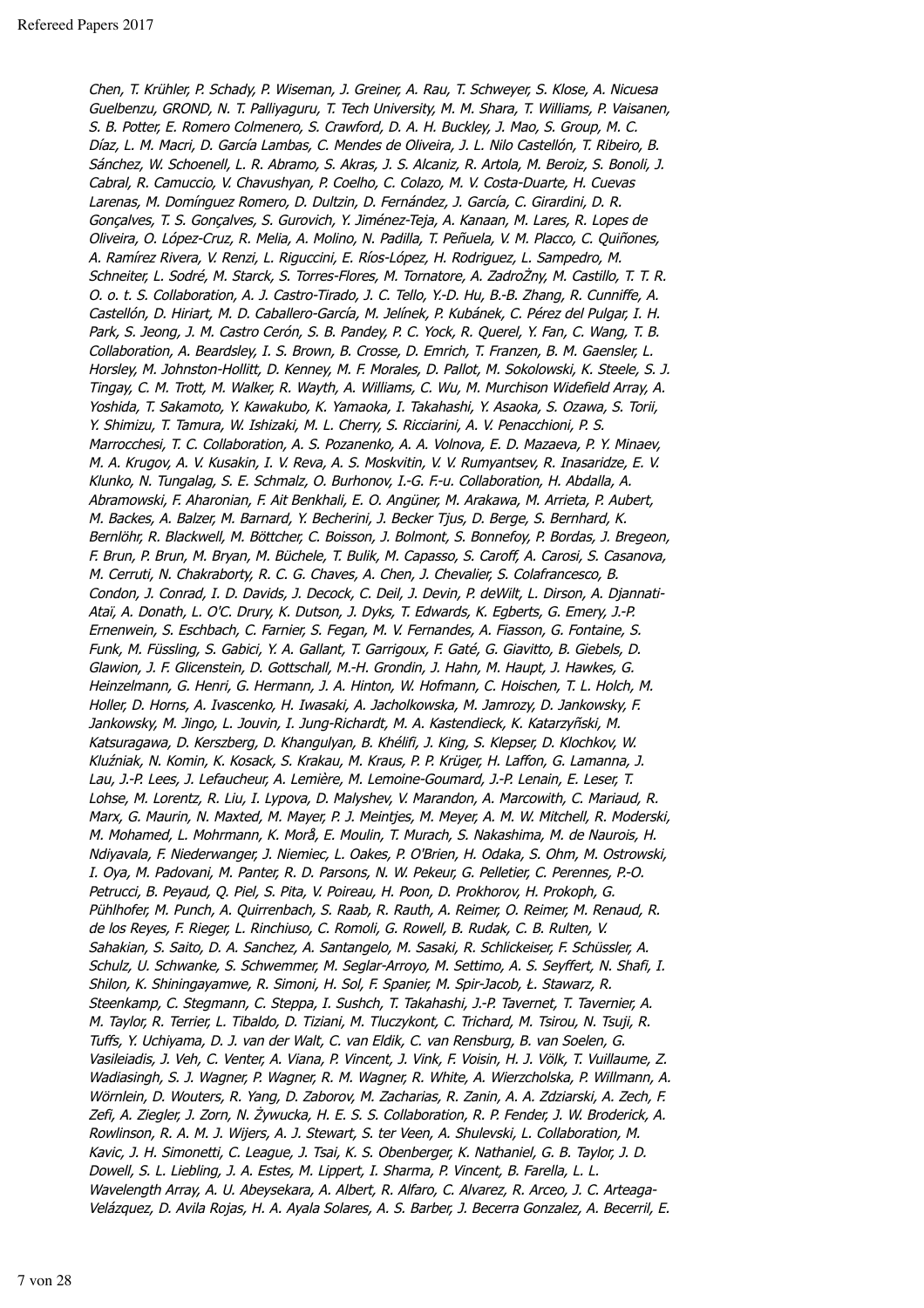Belmont-Moreno, S. Y. BenZvi, D. Berley, A. Bernal, J. Braun, C. Brisbois, K. S. Caballero-Mora, T. Capistrán, A. Carramiñana, S. Casanova, M. Castillo, U. Cotti, J. Cotzomi, S. Coutiño de León, C. De León, E. De la Fuente, R. Diaz Hernandez, S. Dichiara, B. L. Dingus, M. A. DuVernois, J. C. Díaz-Vélez, R. W. Ellsworth, K. Engel, O. Enríquez-Rivera, D. W. Fiorino, H. Fleischhack, N. Fraija, J. A. García-González, F. Garfias, M. Gerhardt, A. Gonzõlez Muñoz, M. M. González, J. A. Goodman, Z. Hampel-Arias, J. P. Harding, S. Hernandez, A. Hernandez-Almada, B. Hona, P. Hüntemeyer, A. Iriarte, A. Jardin-Blicq, V. Joshi, S. Kaufmann, D. Kieda, A. Lara, R. J. Lauer, D. Lennarz, H. León Vargas, J. T. Linnemann, A. L. Longinotti, G. L. Raya, R. Luna-García, R. López-Coto, K. Malone, S. S. Marinelli, O. Martinez, I. Martinez-Castellanos, J. Martínez-Castro, H. Martínez-Huerta, J. A. Matthews, P. Miranda-Romagnoli, E. Moreno, M. Mostafá, L. Nellen, M. Newbold, M. U. Nisa, R. Noriega-Papaqui, R. Pelayo, J. Pretz, E. G. Pérez-Pérez, Z. Ren, C. D. Rho, C. Rivière, D. Rosa-González, M. Rosenberg, E. Ruiz-Velasco, H. Salazar, F. Salesa Greus, A. Sandoval, M. Schneider, H. Schoorlemmer, G. Sinnis, A. J. Smith, R. W. Springer, P. Surajbali, O. Tibolla, K. Tollefson, I. Torres, T. N. Ukwatta, T. Weisgarber, S. Westerhoff, I. G. Wisher, J. Wood, T. Yapici, G. B. Yodh, P. W. Younk, H. Zhou, J. D. Álvarez, H. Collaboration, A. Aab, P. Abreu, M. Aglietta, I. F. M. Albuquerque, J. M. Albury, I. Allekotte, A. Almela, J. Alvarez Castillo, J. Alvarez-Muñiz, G. A. Anastasi, L. Anchordoqui, B. Andrada, S. Andringa, C. Aramo, N. Arsene, H. Asorey, P. Assis, G. Avila, A. M. Badescu, A. Balaceanu, F. Barbato, R. J. Barreira Luz, K. H. Becker, J. A. Bellido, C. Berat, M. E. Bertaina, X. Bertou, P. L. Biermann, J. Biteau, S. G. Blaess, A. Blanco, J. Blazek, C. Bleve, M. Boháčová, C. Bonifazi, N. Borodai, A. M. Botti, J. Brack, I. Brancus, T. Bretz, A. Bridgeman, F. L. Briechle, P. Buchholz, A. Bueno, S. Buitink, M. Buscemi, K. S. Caballero-Mora, L. Caccianiga, A. Cancio, F. Canfora, R. Caruso, A. Castellina, F. Catalani, G. Cataldi, L. Cazon, A. G. Chavez, J. A. Chinellato, J. Chudoba, R. W. Clay, A. C. Cobos Cerutti, R. Colalillo, A. Coleman, L. Collica, M. R. Coluccia, R. Conceição, G. Consolati, F. Contreras, M. J. Cooper, S. Coutu, C. E. Covault, J. Cronin, S. D'Amico, B. Daniel, S. Dasso, K. Daumiller, B. R. Dawson, J. A. Day, R. M. de Almeida, S. J. de Jong, G. De Mauro, J. R. T. de Mello Neto, I. De Mitri, J. de Oliveira, V. de Souza, J. Debatin, O. Deligny, M. L. Díaz Castro, F. Diogo, C. Dobrigkeit, J. C. D'Olivo, Q. Dorosti, R. C. Dos Anjos, M. T. Dova, A. Dundovic, J. Ebr, R. Engel, M. Erdmann, M. Erfani, C. O. Escobar, J. Espadanal, A. Etchegoyen, H. Falcke, J. Farmer, G. Farrar, A. C. Fauth, N. Fazzini, F. Feldbusch, F. Fenu, B. Fick, J. M. Figueira, A. Filipčič, M. M. Freire, T. Fujii, A. Fuster, R. Gaïor, B. García, F. Gaté, H. Gemmeke, A. Gherghel-Lascu, P. L. Ghia, U. Giaccari, M. Giammarchi, M. Giller, D. GŁas, C. Glaser, G. Golup, M. Gómez Berisso, P. F. Gómez Vitale, N. González, A. Gorgi, M. Gottowik, A. F. Grillo, T. D. Grubb, F. Guarino, G. P. Guedes, R. Halliday, M. R. Hampel, P. Hansen, D. Harari, T. A. Harrison, V. M. Harvey, A. Haungs, T. Hebbeker, D. Heck, P. Heimann, A. E. Herve, G. C. Hill, C. Hojvat, E. Holt, P. Homola, J. R. Hörandel, P. Horvath, M. Hrabovský, T. Huege, J. Hulsman, A. Insolia, P. G. Isar, I. Jandt, J. A. Johnsen, M. Josebachuili, J. Jurysek, A. Kääpä, K. H. Kampert, B. Keilhauer, N. Kemmerich, J. Kemp, R. M. Kieckhafer, H. O. Klages, M. Kleifges, J. Kleinfeller, R. Krause, N. Krohm, D. Kuempel, G. Kukec Mezek, N. Kunka, A. Kuotb Awad, B. L. Lago, D. LaHurd, R. G. Lang, M. Lauscher, R. Legumina, M. A. Leigui de Oliveira, A. Letessier-Selvon, I. Lhenry-Yvon, K. Link, D. Lo Presti, L. Lopes, R. López, A. López Casado, R. Lorek, Q. Luce, A. Lucero, M. Malacari, M. Mallamaci, D. Mandat, P. Mantsch, A. G. Mariazzi, I. C. Maris, G. Marsella, D. Martello, H. Martinez, O. Martínez Bravo, J. J. Masías Meza, H. J. Mathes, S. Mathys, J. Matthews, G. Matthiae, E. Mayotte, P. O. Mazur, C. Medina, G. Medina-Tanco, D. Melo, A. Menshikov, K.-D. Merenda, S. Michal, M. I. Micheletti, L. Middendorf, L. Miramonti, B. Mitrica, D. Mockler, S. Mollerach, F. Montanet, C. Morello, G. Morlino, A. L. Müller, G. Müller, M. A. Muller, S. Müller, R. Mussa, I. Naranjo, P. H. Nguyen, M. Niculescu-Oglinzanu, M. Niechciol, L. Niemietz, T. Niggemann, D. Nitz, D. Nosek, V. Novotny, L. Nožka, L. A. Núñez, F. Oikonomou, A. Olinto, M. Palatka, J. Pallotta, P. Papenbreer, G. Parente, A. Parra, T. Paul, M. Pech, F. Pedreira, J. Pękala J. Peña-Rodriguez, L. A. S. Pereira, M. Perlin, L. Perrone, C. Peters, S. Petrera, J. Phuntsok, T. Pierog, M. Pimenta, V. Pirronello, M. Platino, M. Plum, J. Poh, C. Porowski, R. R. Prado, P. Privitera, M. Prouza, E. J. Quel, S. Querchfeld, S. Quinn, R. Ramos-Pollan, J. Rautenberg, D. Ravignani, J. Ridky, F. Riehn, M. Risse, P. Ristori, V. Rizi, W. Rodrigues de Carvalho, G. Rodriguez Fernandez, J. Rodriguez Rojo, M. J. Roncoroni, M. Roth, E. Roulet, A. C. Rovero, P. Ruehl, S. J. Saffi, A. Saftoiu, F. Salamida, H. Salazar, A. Saleh, G. Salina, F. Sánchez, P. Sanchez-Lucas, E. M. Santos, E. Santos, F. Sarazin, R. Sarmento, C. Sarmiento-Cano, R. Sato, M. Schauer, V. Scherini, H. Schieler, M. Schimp, D. Schmidt, O. Scholten, P. Schovánek, F. G. Schröder, S. Schröder, A. Schulz, J. Schumacher, S. J. Sciutto, A. Segreto, A. Shadkam, R. C. Shellard, G. Sigl, G. Silli, R. Šmída, G. R. Snow, P. Sommers, S. Sonntag, J. F. Soriano, R. Squartini, D. Stanca, S. Stanič, J. Stasielak, P. Stassi, M. Stolpovskiy, F. Strafella, A. Streich, F.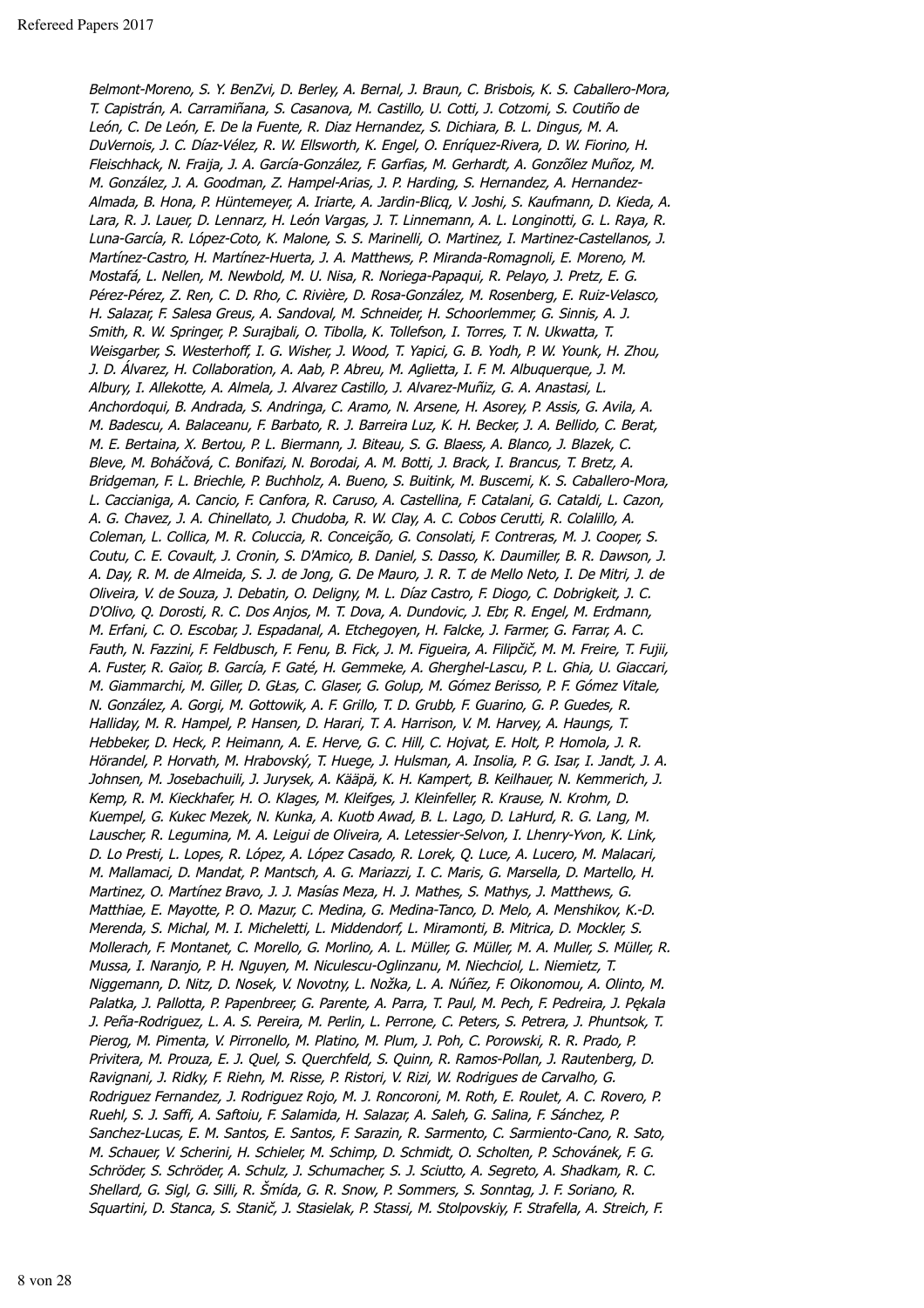Suarez, M. Suarez-Durán, T. Sudholz, T. Suomijärvi, A. D. Supanitsky, J. Šupík, J. Swain, Z. Szadkowski, A. Taboada, O. A. Taborda, C. Timmermans, C. J. Todero Peixoto, L. Tomankova, B. Tomé, G. Torralba Elipe, P. Travnicek, M. Trini, M. Tueros, R. Ulrich, M. Unger, M. Urban, J. F. Valdés Galicia, I. Valiño, L. Valore, G. van Aar, P. van Bodegom, A. M. van den Berg, A. van Vliet, E. Varela, B. Vargas Cárdenas, R. A. Vázquez, D. Veberič, C. Ventura, I. D. Vergara Quispe, V. Verzi, J. Vicha, L. Villaseñor, S. Vorobiov, H. Wahlberg, O. Wainberg, D. Walz, A. A. Watson, M. Weber, A. Weindl, M. Wiedeñski, L. Wiencke, H. Wilczyñski, M. Wirtz, D. Wittkowski, B. Wundheiler, L. Yang, A. Yushkov, E. Zas, D. Zavrtanik, M. Zavrtanik, A. Zepeda, B. Zimmermann, M. Ziolkowski, Z. Zong, F. Zuccarello, T. P. A. Collaboration, S. Kim, S. Schulze, F. E. Bauer, J. M. Corral-Santana, I. de Gregorio-Monsalvo, J. González-López, D. H. Hartmann, C. H. Ishwara-Chandra, S. Martín, A. Mehner, K. Misra, M. J. MichaŁowski, L. Resmi, A. Collaboration, Z. Paragi, I. Agudo, T. An, R. Beswick, C. Casadio, S. Frey, P. Jonker, M. Kettenis, B. Marcote, J. Moldon, A. Szomoru, H. J. van Langevelde, J. Yang, E. V. Team, A. Cwiek, M. Cwiok, H. Czyrkowski, R. Dabrowski, G. Kasprowicz, L. Mankiewicz, K. Nawrocki, R. Opiela, L. W. Piotrowski, G. Wrochna, M. Zaremba, A. F. Żarnecki, P. o. t. S. Collaboration, D. Haggard, M. Nynka, J. J. Ruan, T. C. T. a. M. University, P. A. Bland, T. Booler, H. A. R. Devillepoix, J. S. de Gois, P. J. Hancock, R. M. Howie, J. Paxman, E. K. Sansom, M. C. Towner, D. Desert Fireball Network, J. Tonry, M. Coughlin, C. W. Stubbs, L. Denneau, A. Heinze, B. Stalder, H. Weiland, ATLAS, R. P. Eatough, M. Kramer, A. Kraus, H. Time Resolution Universe Survey, E. Troja, L. Piro, J. Becerra González, N. R. Butler, O. D. Fox, H. G. Khandrika, A. Kutyrev, W. H. Lee, R. Ricci, R. E. Ryan, Jr., R. Sánchez-Ramírez, S. Veilleux, A. M. Watson, M. H. Wieringa, J. M. Burgess, H. van Eerten, C. J. Fontes, C. L. Fryer, O. Korobkin, R. T. Wollaeger, RIMAS, RATIR, F. Camilo, A. R. Foley, S. Goedhart, S. Makhathini, N. Oozeer, O. M. Smirnov, R. P. Fender, P. A. Woudt and S. South Africa/MeerKAT: Multi-messenger Observations of a Binary Neutron Star Merger. The Astrophysical Journal Letters **848**, id. L12 (59 pp.) (2017)

Abreu-Vicente, J., A. Stutz, T. Henning, E. Keto, J. Ballesteros-Paredes and T. Robitaille: Fourier-space combination of Planck and Herschel images. Astronomy and Astrophysics **604**, id. A65 (13 pp) (2017)

Abuter, R., M. Accardo, A. Amorim, N. Anugu, G. Ávila, N. Azouaoui, M. Benisty, J. P. Berger, N. Blind, H. Bonnet, P. Bourget, W. Brandner, R. Brast, A. Buron, L. Burtscher, F. Cassaing, F. Chapron, É. Choquet, Y. Clénet, C. Collin, V. Coudé Du Foresto, W. de Wit, P. T. de Zeeuw, C. Deen, F. Delplancke-Ströbele, R. Dembet, F. Derie, J. Dexter, G. Duvert, M. Ebert, A. Eckart, F. Eisenhauer, M. Esselborn, P. Fédou, G. Finger, P. Garcia, C. E. Garcia Dabo, R. Garcia Lopez, E. Gendron, R. Genzel, S. Gillessen, F. Gonte, P. Gordo, M. Grould, U. Grözinger, S. Guieu, P. Haguenauer, O. Hans, X. Haubois, M. Haug, F. Haussmann, T. Henning, S. Hippler, M. Horrobin, A. Huber, Z. Hubert, N. Hubin, C. A. Hummel, G. Jakob, A. Janssen, L. Jochum, L. Jocou, A. Kaufer, S. Kellner, S. Kendrew, L. Kern, P. Kervella, M. Kiekebusch, R. Klein, Y. Kok, J. Kolb, M. Kulas, S. Lacour, V. Lapeyrère, B. Lazareff, J.-B. Le Bouquin, P. Lèna, R. Lenzen, S. Lévêque, M. Lippa, Y. Magnard, L. Mehrgan, M. Mellein, A. Mérand, J. Moreno-Ventas, T. Moulin, E. Müller, F. Müller, U. Neumann, S. Oberti, T. Ott, L. Pallanca, J. Panduro, L. Pasquini, T. Paumard, I. Percheron, K. Perraut, G. Perrin, A. Pflüger, O. Pfuhl, T. Phan Duc, P. M. Plewa, D. Popovic, S. Rabien, A. Ramírez, J. Ramos, C. Rau, M. Riquelme, R.-R. Rohloff, G. Rousset, J. Sanchez-Bermudez, S. Scheithauer, M. Schöller, N. Schuhler, J. Spyromilio, C. Straubmeier, E. Sturm, M. Suarez, K. R. W. Tristram, N. Ventura, F. Vincent, I. Waisberg, I. Wank, J. Weber, E. Wieprecht, M. Wiest, E. Wiezorrek, M. Wittkowski, J. Woillez, B. Wolff, S. Yazici, D. Ziegler and G. Zins: First light for GRAVITY: Phase referencing optical interferometry for the Very Large Telescope Interferometer. Astronomy and Astrophysics **602**, id. A94 (23 pp) (2017)

Adamo, A., J. E. Ryon, M. Messa, H. Kim, K. Grasha, D. O. Cook, D. Calzetti, J. C. Lee, B. C. Whitmore, B. G. Elmegreen, L. Ubeda, L. J. Smith, S. N. Bright, A. Runnholm, J. E. Andrews, M. Fumagalli, D. A. Gouliermis, L. Kahre, P. Nair, D. Thilker, R. Walterbos, A. Wofford, A. Aloisi, G. Ashworth, T. M. Brown, R. Chandar, C. Christian, M. Cignoni, G. C. Clayton, D. A. Dale, S. E. de Mink, C. Dobbs, D. M. Elmegreen, A. S. Evans, J. S. Gallagher, III, E. K. Grebel, A. Herrero, D. A. Hunter, K. E. Johnson, R. C. Kennicutt, M. R. Krumholz, D. Lennon, K. Levay, C. Martin, A. Nota, G. Östlin, A. Pellerin, J. Prieto, M. W. Regan, E. Sabbi, E. Sacchi, D. Schaerer, D. Schiminovich, F. Shabani, M. Tosi, S. D. Van Dyk and E. Zackrisson: Legacy ExtraGalactic UV Survey with The Hubble Space Telescope: Stellar cluster catalogs and first insights into cluster formation and evolution in NGC 628. The Astrophysical Journal **841**, id. 131 (26 pp)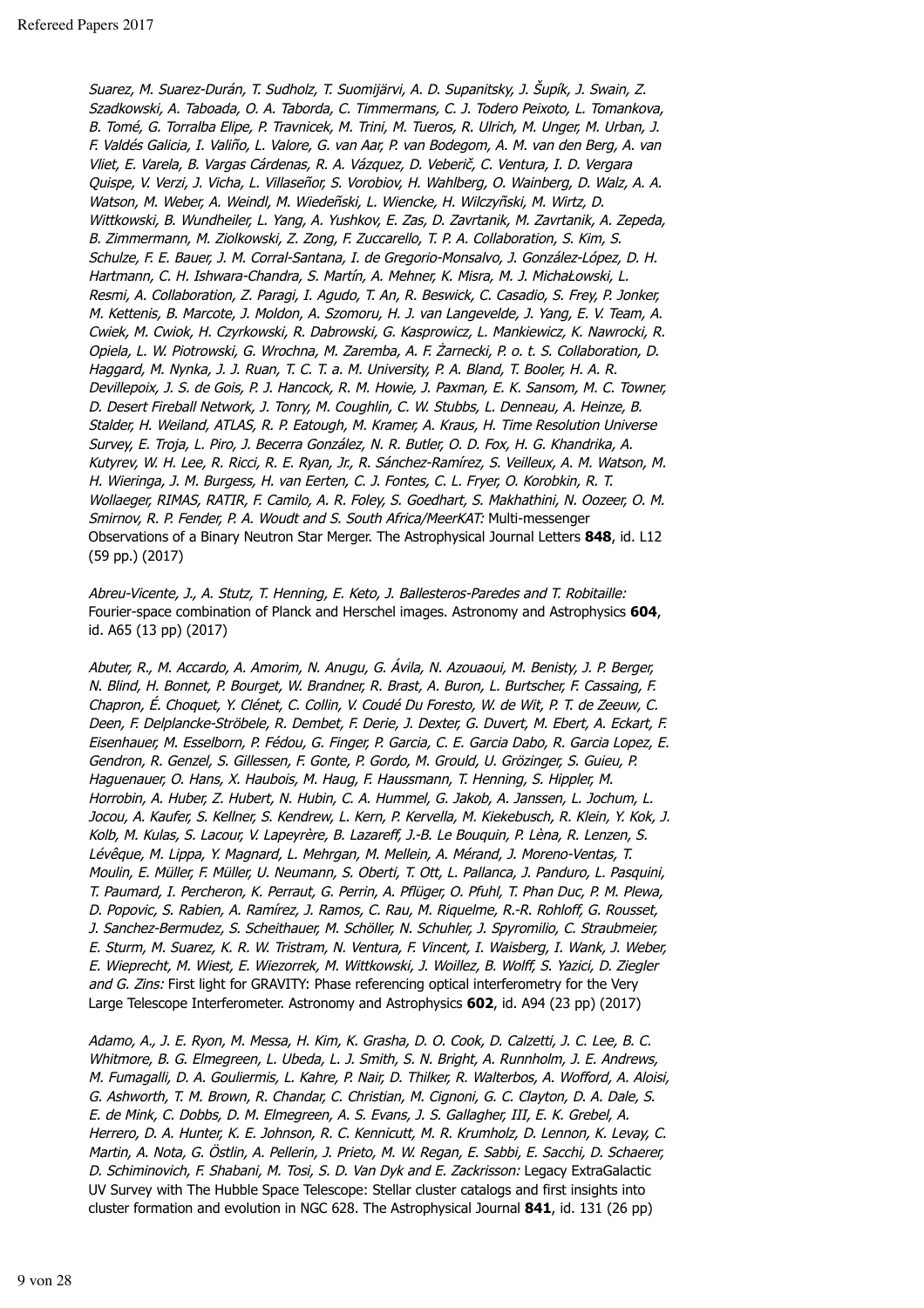(2017)

Alsubai, K., D. Mislis, Z. I. Tsvetanov, D. W. Latham, A. Bieryla, L. A. Buchhave, G. A. Esquerdo, D. M. Bramich, S. Pyrzas, N. P. E. Vilchez, L. Mancini, J. Southworth, D. F. Evans, T. Henning and S. Ciceri: Qatar Exoplanet Survey : Qatar-3b, Qatar-4b, and Qatar-5b. The Astronomical Journal **153**, id. 200 (8 pp) (2017)

Andersen, M., P. J. Barnes, J. C. Tan, J. Kainulainen and G. de Marchi: The stellar content of the infalling molecular cump G286.21+0.17. The Astrophysical Journal **850**, id.12 (8 pp) (2017)

Andersen, M., M. Gennaro, W. Brandner, A. Stolte, G. de Marchi, M. R. Meyer and H. Zinnecker: Very low-mass stellar content of the young supermassive Galactic star cluster Westerlund 1. Astronomy and Astrophysics **602**, id. A22 (16 pp) (2017)

Anderson, L. D., Y. Wang, S. Bihr, M. Rugel, H. Beuther, F. Bigiel, E. Churchwell, S. C. O. Glover, A. A. Goodman, T. Henning, M. Heyer, R. S. Klessen, H. Linz, S. N. Longmore, K. M. Menten, J. Ott, N. Roy, J. D. Soler, J. M. Stil and J. S. Urquhart: Galactic supernova remnant candidates discovered by THOR. Astronomy and Astrophysics **605**, id. A58 (21 pp) (2017)

Andreev, N., E. D. Araya, I. M. Hoffman, P. Hofner, S. Kurtz, H. Linz, L. Olmi and I. Lorran-Costa: Long-term variability of H<sub>2</sub>CO masers in star-forming regions. The Astrophysical Journal Supplement Series **232**, id. 29 (17 pp) (2017)

Ashworth, G., M. Fumagalli, M. R. Krumholz, A. Adamo, D. Calzetti, R. Chandar, M. Cignoni, D. Dale, B. G. Elmegreen, J. S. Gallagher, III, D. A. Gouliermis, K. Grasha, E. K. Grebel, K. E. Johnson, J. Lee, M. Tosi and A. Wofford: Exploring the IMF of star clusters: a joint SLUG and LEGUS effort. Monthly Notices of the Royal Astronomical Society **469**, 2464-2480 (2017)

Asselin, P., A. Potapov, A. C. Turner, V. Boudon, L. Bruel, M.-A. Gaveau and M. Mons: Conformational landscape of the SF6 dimer as revealed by high resolution infrared spectroscopy and complexation with rare gas atoms. Physical Chemistry Chemical Physics **19**, 17224-17232 (2017)

Avenhaus, H., S. P. Quanz, H. M. Schmid, C. Dominik, T. Stolker, C. Ginski, J. de Boer, J. Szulágyi, A. Garufi, A. Zurlo, J. Hagelberg, M. Benisty, T. Henning, F. Ménard, M. R. Meyer, A. Baruffolo, A. Bazzon, J. L. Beuzit, A. Costille, K. Dohlen, J. H. Girard, D. Gisler, M. Kasper, D. Mouillet, J. Pragt, R. Roelfsema, B. Salasnich and J.-F. Sauvage: Exploring dust around HD 142527 down to 0.025" (4 au) using SPHERE/ZIMPOL. The Astronomical Journal **154**, id. 33 (10 pp) (2017)

Baehr, H., H. Klahr and K. M. Kratter: The fragmentation criteria in local vertically stratified self-gravitating disk simulations. The Astrophysical Journal **848**, id. 40 (10 pp) (2017)

Baudino, J.-L., P. Mollière, O. Venot, P. Tremblin, B. Bézard and P.-O. Lagage: Toward the analysis of JWST exoplanet Spectra: Identifying troublesome model parameters. The Astrophysical Journal **850**, id. 150 ( 22 pp) (2017)

Bayo, A., D. Barrado, F. Allard, T. Henning, F. Comerón, M. Morales-Calderón, A. S. Rajpurohit, K. Peña Ramírez and J. C. Beamín: Physical parameters of late M-type members of Chamaeleon I and TW Hydrae Association: dust settling, age dispersion and activity. Monthly Notices of the Royal Astronomical Society **465**, 760-783 (2017)

Bayo, A., V. Joergens, Y. Liu, R. Brauer, J. Olofsson, J. Arancibia, P. Pinilla, S. Wolf, J. P. Ruge, T. Henning, A. Natta, K. G. Johnston, M. Bonnefoy, H. Beuther and G. Chauvin: First millimeter detection of the disk around a young, isolated, planetary-mass object. The Astrophysical Journal Letters **841**, id. L11 (4 pp) (2017)

Benisty, M., T. Stolker, A. Pohl, J. de Boer, G. Lesur, C. Dominik, C. P. Dullemond, M. Langlois, M. Min, K. Wagner, T. Henning, A. Juhasz, P. Pinilla, S. Facchini, D. Apai, R. van Boekel, A. Garufi, C. Ginski, F. Ménard, C. Pinte, S. P. Quanz, A. Zurlo, A. Boccaletti, M. Bonnefoy, J. L.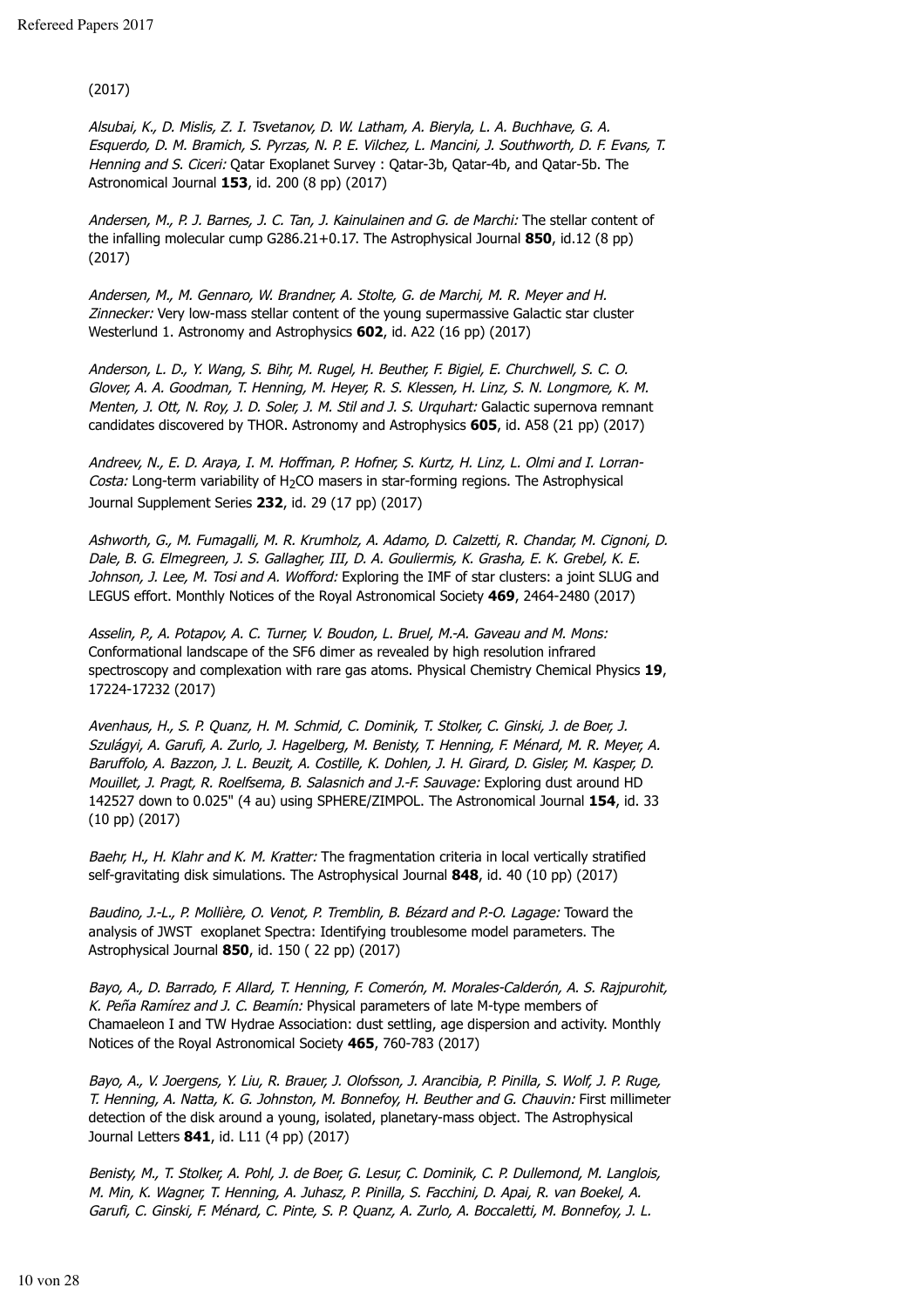Beuzit, G. Chauvin, M. Cudel, S. Desidera, M. Feldt, C. Fontanive, R. Gratton, M. Kasper, A.-M. Lagrange, H. LeCoroller, D. Mouillet, D. Mesa, E. Sissa, A. Vigan, J. Antichi, T. Buey, T. Fusco, D. Gisler, M. Llored, Y. Magnard, O. Moeller-Nilsson, J. Pragt, R. Roelfsema, J.-F. Sauvage and F. Wildi: Shadows and spirals in the protoplanetary disk HD 100453. Astronomy and Astrophysics **597**, id. A42 (11 pp) (2017)

Bento, J., B. Schmidt, J. D. Hartman, G. Á. Bakos, S. Ciceri, R. Brahm, D. Bayliss, N. Espinoza, G. Zhou, M. Rabus, W. Bhatti, K. Penev, Z. Csubry, A. Jordán, L. Mancini, T. Henning, M. d. Val-Borro, C. G. Tinney, D. J. Wright, S. Durkan, V. Suc, R. Noyes, J. Lázár, I. Papp and P. Sári: HATS-22b, HATS-23b and HATS-24b: three new transiting super-Jupiters from the HATSouth project. Monthly Notices of the Royal Astronomical Society **468**, 835-848 (2017)

Beuther, H., H. Linz, T. Henning, S. Feng and R. Teague: Multiplicity and disks within the highmass core NGC 7538IRS1. Resolving cm line and continuum emission at  $0.06" \times 0.05"$ resolution. Astronomy and Astrophysics **605**, id. A61 (11 pp) (2017)

Beuther, H., S. Meidt, E. Schinnerer, R. Paladino and A. Lerov: Interactions of the Galactic bar and spiral arm in NGC 3627. Astronomy and Astrophysics **597**, id. A85 (14 pp) (2017)

Beuther, H., A. J. Walsh, K. G. Johnston, T. Henning, R. Kuiper, S. N. Longmore and C. M. Walmsley: Fragmentation and disk formation in high-mass star formation: The ALMA view of G351.77-0.54 at 0.06" resolution. Astronomy and Astrophysics **603**, id. A10 (13 pp) (2017)

Bialy, S., S. Bihr, H. Beuther, T. Henning and A. Sternberg: H I-to-H<sub>2</sub> transition layers in the star-forming region W43. The Astrophysical Journal **835**, id. 126 (5 pp) (2017)

Blecic, J., I. Dobbs-Dixon and T. Greene: The implications of 3D thermal structure on 1D atmospheric retrieval. The Astrophysical Journal **848**, id. 127 (24 pp) (2017)

Boehm, M., J.-U. Pott, M. Kuerster, O. Sawodny, D. Defrere and P. Hinz: Delay compensation for real time disturbance estimation at extremely large telescopes. IEEE Transactions on Control Systems Technology **25**, 1384-1393 (2017)

Bonavita, M., V. D'Orazi, D. Mesa, C. Fontanive, S. Desidera, S. Messina, S. Daemgen, R. Gratton, A. Vigan, M. Bonnefoy, A. Zurlo, J. Antichi, H. Avenhaus, A. Baruffolo, J. L. Baudino, J. L. Beuzit, A. Boccaletti, P. Bruno, T. Buey, M. Carbillet, E. Cascone, G. Chauvin, R. U. Claudi, V. De Caprio, D. Fantinel, G. Farisato, M. Feldt, R. Galicher, E. Giro, C. Gry, J. Hagelberg, S. Incorvaia, M. Janson, M. Jaquet, A. M. Lagrange, M. Langlois, J. Lannier, H. Le Coroller, L. Lessio, R. Ligi, A. L. Maire, M. Meyer, F. Menard, C. Perrot, S. Peretti, C. Petit, J. Ramos, A. Roux, B. Salasnich, G. Salter, M. Samland, S. Scuderi, J. Schlieder, M. Surez, M. Turatto and L. Weber: Orbiting a binary. SPHERE characterisation of the HD 284149 system. Astronomy and Astrophysics **608**, id. A106 (15 pp) (2017)

Bonomo, A. S., S. Desidera, S. Benatti, F. Borsa, S. Crespi, M. Damasso, A. F. Lanza, A. Sozzetti, G. Lodato, F. Marzari, C. Boccato, R. U. Claudi, R. Cosentino, E. Covino, R. Gratton, A. Maggio, G. Micela, E. Molinari, I. Pagano, G. Piotto, E. Poretti, R. Smareglia, L. Affer, K. Biazzo, A. Bignamini, M. Esposito, P. Giacobbe, G. Hébrard, L. Malavolta, J. Maldonado, L. Mancini, A. Martinez Fiorenzano, S. Masiero, V. Nascimbeni, M. Pedani, M. Rainer and G. Scandariato: The GAPS Programme with HARPS-N at TNG. XIV. Investigating giant planet migration history via improved eccentricity and mass determination for 231 transiting planets. Astronomy and Astrophysics **602**, id. A107 (16 pp) (2017)

Butler, M. J., J. C. Tan, R. Teyssier, J. Rosdahl, S. Van Loo and S. Nickerson: Kiloparsec-scale Simulations of Star Formation in Disk Galaxies. IV. Regulation of Galactic Star Formation Rates by Stellar Feedback. The Astrophysical Journal **841**, id. 82 (24 pp) (2017)

Calissendorff, P., M. Janson, R. Köhler, S. Durkan, S. Hippler, X. Dai, W. Brandner, J. Schlieder and T. Henning: The discrepancy between dynamical and theoretical mass in the tripletsystem 2MASS J10364483+1521394. Astronomy and Astrophysics **604**, id. A82 (9 pp) (2017)

Carmona, A., W. F. Thi, I. Kamp, C. Baruteau, A. Matter, M. van den Ancker, C. Pinte, A.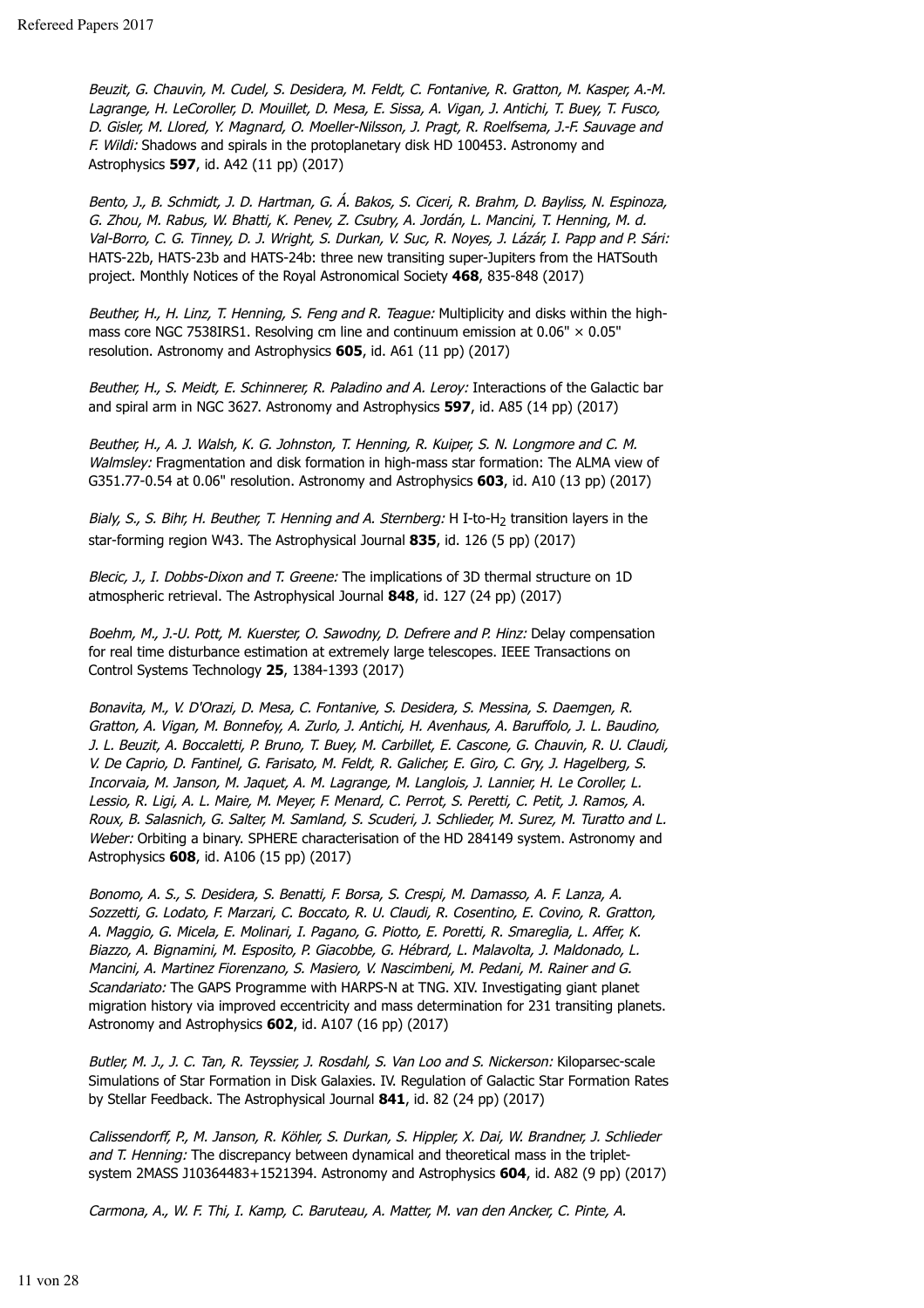Kóspál, M. Audard, A. Liebhart, A. Sicilia-Aguilar, P. Pinilla, Z. Regály, M. Güdel, T. Henning, L. A. Cieza, C. Baldovin-Saavedra, G. Meeus and C. Eiroa: A gas density drop in the inner 6 AU of the transition disk around the Herbig Ae star HD 139614 . Further evidence for a giant planet inside the disk? Astronomy and Astrophysics **598**, id. A118 (29 pp) (2017)

Casasayas-Barris, N., E. Palle, G. Nowak, F. Yan, L. Nortmann and F. Murgas: Detection of sodium in the atmosphere of WASP-69b. Astronomy and Astrophysics **608**, id. A135 (15 pp) (2017)

Cazzoletti, P., L. Ricci, T. Birnstiel and G. Lodato: Testing dust trapping in the circumbinary disk around GG Tauri A. Astronomy and Astrophysics **599**, id. A102 (8 pp) (2017)

Cesaroni, R., Á. Sánchez-Monge, M. T. Beltrán, K. G. Johnston, L. T. Maud, L. Moscadelli, J. C. Mottram, A. Ahmadi, V. Allen, H. Beuther, T. Csengeri, S. Etoka, G. A. Fuller, D. Galli, R. Galván-Madrid, C. Goddi, T. Henning, M. G. Hoare, P. D. Klaassen, R. Kuiper, M. S. N. Kumar, S. Lumsden, T. Peters, V. M. Rivilla, P. Schilke, L. Testi, F. van der Tak, S. Vig, C. M. Walmsley and H. Zinnecker: Chasing discs around O-type (proto)stars: Evidence from ALMA observations. Astronomy and Astrophysics **602**, id. A59 (22 pp) (2017)

Chauvin, G., S. Desidera, A.-M. Lagrange, A. Vigan, R. Gratton, M. Langlois, M. Bonnefoy, J.-L. Beuzit, M. Feldt, D. Mouillet, M. Meyer, A. Cheetham, B. Biller, A. Boccaletti, V. D'Orazi, R. Galicher, J. Hagelberg, A.-L. Maire, D. Mesa, J. Olofsson, M. Samland, T. O. B. Schmidt, E. Sissa, M. Bonavita, B. Charnay, M. Cudel, S. Daemgen, P. Delorme, P. Janin-Potiron, M. Janson, M. Keppler, H. Le Coroller, R. Ligi, G. D. Marleau, S. Messina, P. Mollière, C. Mordasini, A. Müller, S. Peretti, C. Perrot, L. Rodet, D. Rouan, A. Zurlo, C. Dominik, T. Henning, F. Menard, H.-M. Schmid, M. Turatto, S. Udry, F. Vakili, L. Abe, J. Antichi, A. Baruffolo, P. Baudoz, J. Baudrand, P. Blanchard, A. Bazzon, T. Buey, M. Carbillet, M. Carle, J. Charton, E. Cascone, R. Claudi, A. Costille, A. Deboulbe, V. De Caprio, K. Dohlen, D. Fantinel, P. Feautrier, T. Fusco, P. Gigan, E. Giro, D. Gisler, L. Gluck, N. Hubin, E. Hugot, M. Jaquet, M. Kasper, F. Madec, Y. Magnard, P. Martinez, D. Maurel, D. Le Mignant, O. Möller-Nilsson, M. Llored, T. Moulin, A. Origné, A. Pavlov, D. Perret, C. Petit, J. Pragt, P. Puget, P. Rabou, J. Ramos, R. Rigal, S. Rochat, R. Roelfsema, G. Rousset, A. Roux, B. Salasnich, J.-F. Sauvage, A. Sevin, C. Soenke, E. Stadler, M. Suarez, L. Weber, F. Wildi, S. Antoniucci, J.-C. Augereau, J.-L. Baudino, W. Brandner, N. Engler, J. Girard, C. Gry, Q. Kral, T. Kopytova, E. Lagadec, J. Milli, C. Moutou, J. Schlieder, J. Szulágyi, C. Thalmann and Z. Wahhaj: Discovery of a warm, dusty giant planet around HIP 65426. Astronomy and Astrophysics **605**, id. L9 ( 9 pp) (2017)

Christiansen, J. L., A. Vanderburg, J. Burt, B. J. Fulton, K. Batygin, B. Benneke, J. M. Brewer, D. Charbonneau, D. R. Ciardi, A. Collier Cameron, J. L. Coughlin, I. J. M. Crossfield, C. Dressing, T. P. Greene, A. W. Howard, D. W. Latham, E. Molinari, A. Mortier, F. Mullally, F. Pepe, K. Rice, E. Sinukoff, A. Sozzetti, S. E. Thompson, S. Udry, S. S. Vogt, T. S. Barman, N. E. Batalha, F. Bouchy, L. A. Buchhave, R. P. Butler, R. Cosentino, T. J. Dupuy, D. Ehrenreich, A. Fiorenzano, B. M. S. Hansen, T. Henning, L. Hirsch, B. P. Holden, H. T. Isaacson, J. A. Johnson, H. A. Knutson, M. Kosiarek, M. López-Morales, C. Lovis, L. Malavolta, M. Mayor, G. Micela, F. Motalebi, E. Petigura, D. F. Phillips, G. Piotto, L. A. Rogers, D. Sasselov, J. E. Schlieder, D. Ségransan, C. A. Watson and L. M. Weiss: Three's company: An additional nontransiting super-Earth in the bright HD 3167 system, and masses for all three Planets. The Astronomical Journal **154**, id. 122 (17 pp) (2017)

Contursi, A., A. J. Baker, S. Berta, B. Magnelli, D. Lutz, J. Fischer, A. Verma, M. Nielbock, J. Grácia Carpio, S. Veilleux, E. Sturm, R. Davies, R. Genzel, S. Hailey-Dunsheath, R. Herrera-Camus, A. Janssen, A. Poglitsch, A. Sternberg and L. J. Tacconi: Interstellar medium conditions in z 0.2 Lyman-break analogs. Astronomy and Astrophysics **606**, id. A 86 (18 pp) (2017)

Cortés-Contreras, M., V. J. S. Béjar, J. A. Caballero, B. Gauza, D. Montes, F. J. Alonso-Floriano, S. V. Jeffers, J. C. Morales, A. Reiners, I. Ribas, P. Schöfer, A. Quirrenbach, P. J. Amado, R. Mundt and W. Seifert: CARMENES input catalogue of M dwarfs. II. High-resolution imaging with FastCam. Astronomy and Astrophysics **597**, id. A47 (13 pp) (2017)

Cridland, A. J., R. E. Pudritz and T. Birnstiel: Radial drift of dust in protoplanetary discs: the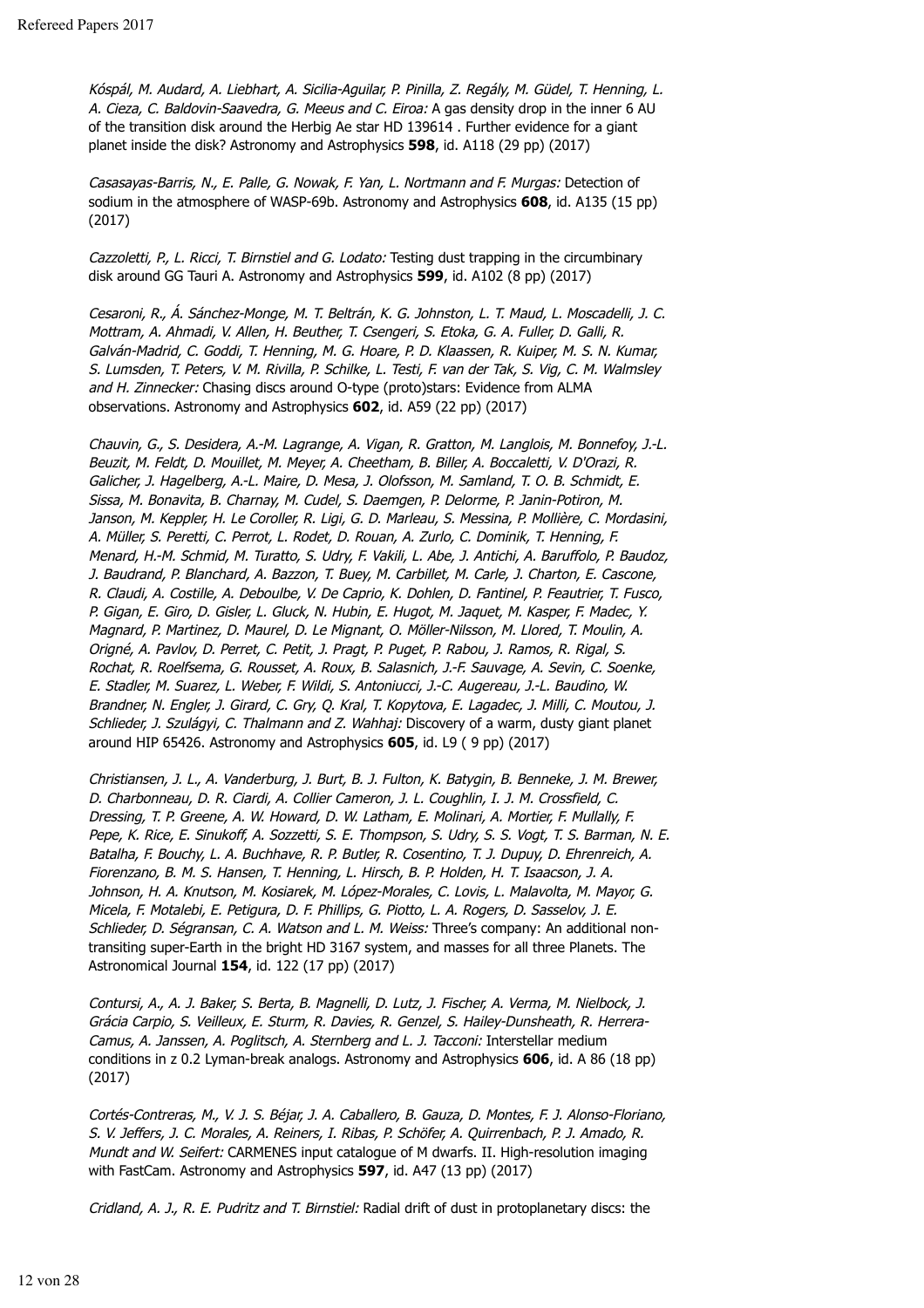evolution of ice lines and dead zones. Monthly Notices of the Royal Astronomical Society **465**, 3865-3878 (2017)

Cridland, A. J., R. E. Pudritz, T. Birnstiel, L. I. Cleeves and E. A. Bergin: Composition of early planetary atmospheres - II. Coupled Dust and chemical evolution in protoplanetary discs. Monthly Notices of the Royal Astronomical Society **469**, 3910-3927 (2017)

Csengeri, T., S. Bontemps, F. Wyrowski, F. Motte, K. M. Menten, H. Beuther, L. Bronfman, B. Commerçon, E. Chapillon, A. Duarte-Cabral, G. A. Fuller, T. Henning, S. Leurini, S. Longmore, A. Palau, N. Peretto, F. Schuller, J. C. Tan, L. Testi, A. Traficante and J. S. Urquhart: ALMA survey of massive cluster progenitors from ATLASGAL. Limited fragmentation at the early evolutionary stage of massive clumps. Astronomy and Astrophysics **600**, id. L10 (9 pp) (2017)

Csépány, G., M. van den Ancker, P. Ábrahám, R. Köhler, W. Brandner, F. Hormuth and H. Hiss: Multi-epoch observations with high spatial resolution of multiple T Tauri systems. Astronomy and Astrophysics **603**, id. A74 (28 pp) (2017)

Cubillos, P., N. V. Erkaev, I. Juvan, L. Fossati, C. P. Johnstone, H. Lammer, M. Lendl, P. Odert and K. G. Kislyakova: An overabundance of low-density Neptune-like planets. Monthly Notices of the Royal Astronomical Society **466**, 1868-1879 (2017)

Cubillos, P. E., L. Fossati, N. V. Erkaev, M. Malik, T. Tokano, M. Lendl, C. P. Johnstone, H. Lammer and A. Wyttenbach: Aerosol constraints on the atmosphere of the hot Saturn-mass planet WASP-49b. The Astrophysical Journal **849**, id. 145 (9 pp) (2017)

Cuppen, H. M., C. Walsh, T. Lamberts, D. Semenov, R. T. Garrod, E. M. Penteado and S. Ioppolo: Grain surface models and data for sstrochemistry. Space Science Reviews **212**, 1-58 (2017)

Dai, X., S. Hippler and E. Gendron: Experiments of two pupil lateral motion tracking algorithms using a Shack-Hartmann sensor. Journal of Modern Optics **64**, 127-137 (2017)

Dall'Olio, D., W. H. T. Vlemmings, G. Surcis, H. Beuther, B. Lankhaar, M. V. Persson, A. M. S. Richards and E. Varenius: Methanol masers reveal the magnetic field of the high-mass protostar IRAS 18089-1732. Astronomy and Astrophysics **607**, id. A111 (11 pp) (2017)

Deacon, N. R., E. A. Magnier, W. M. J. Best, M. C. Liu, T. J. Dupuy, K. C. Chambers, P. W. Draper, H. Flewelling, N. Metcalfe, J. L. Tonry, R. J. Wainscoat and C. Waters: Identification of partially resolved binaries in Pan-STARRS 1 data. Monthly Notices of the Royal Astronomical Society **468**, 3499-3515 (2017)

Deacon, N. R., E. A. Magnier, M. C. Liu, J. E. Schlieder, K. M. Aller, W. M. J. Best, B. P. Bowler, W. S. Burgett, K. C. Chambers, P. W. Draper, H. Flewelling, K. W. Hodapp, N. Kaiser, N. Metcalfe, W. E. Sweeney, R. J. Wainscoat and C. Waters: 2MASS 0213+3648 C: A wide T3 benchmark companion to an an active, old M dwarf binary. Monthly Notices of the Royal Astronomical Society **467**, 1126-1139 (2017)

Deen, C. P., M. Gully-Santiago, W. Wang, J. Pozderac, D. J. Mar and D. T. Jaffe: A grism design review and the as-built performance of the silicon grisms for JWST-NIRCam. Publications of the Astronomical Society of the Pacific **129**, id. 065004 (13 pp) (2017)

Delorme, P., T. Schmidt, M. Bonnefoy, S. Desidera, C. Ginski, B. Charnay, C. Lazzoni, V. Christiaens, S. Messina, V. D'Orazi, J. Milli, J. E. Schlieder, R. Gratton, L. Rodet, A.-M. Lagrange, O. Absil, A. Vigan, R. Galicher, J. Hagelberg, M. Bonavita, B. Lavie, A. Zurlo, J. Olofsson, A. Boccaletti, F. Cantalloube, D. Mouillet, G. Chauvin, F.-J. Hambsch, M. Langlois, S. Udry, T. Henning, J.-L. Beuzit, C. Mordasini, P. Lucas, F. Marocco, B. Biller, J. Carson, A. Cheetham, E. Covino, V. De Caprio, A. Delboulbe, M. Feldt, J. Girard, N. Hubin, A.-L. Maire, A. Pavlov, C. Petit, D. Rouan, R. Roelfsema and F. Wildi: In-depth study of moderately young but extremely red, very dusty substellar companion HD 206893B. Astronomy and Astrophysics **608**, id. A79 (25 pp) (2017)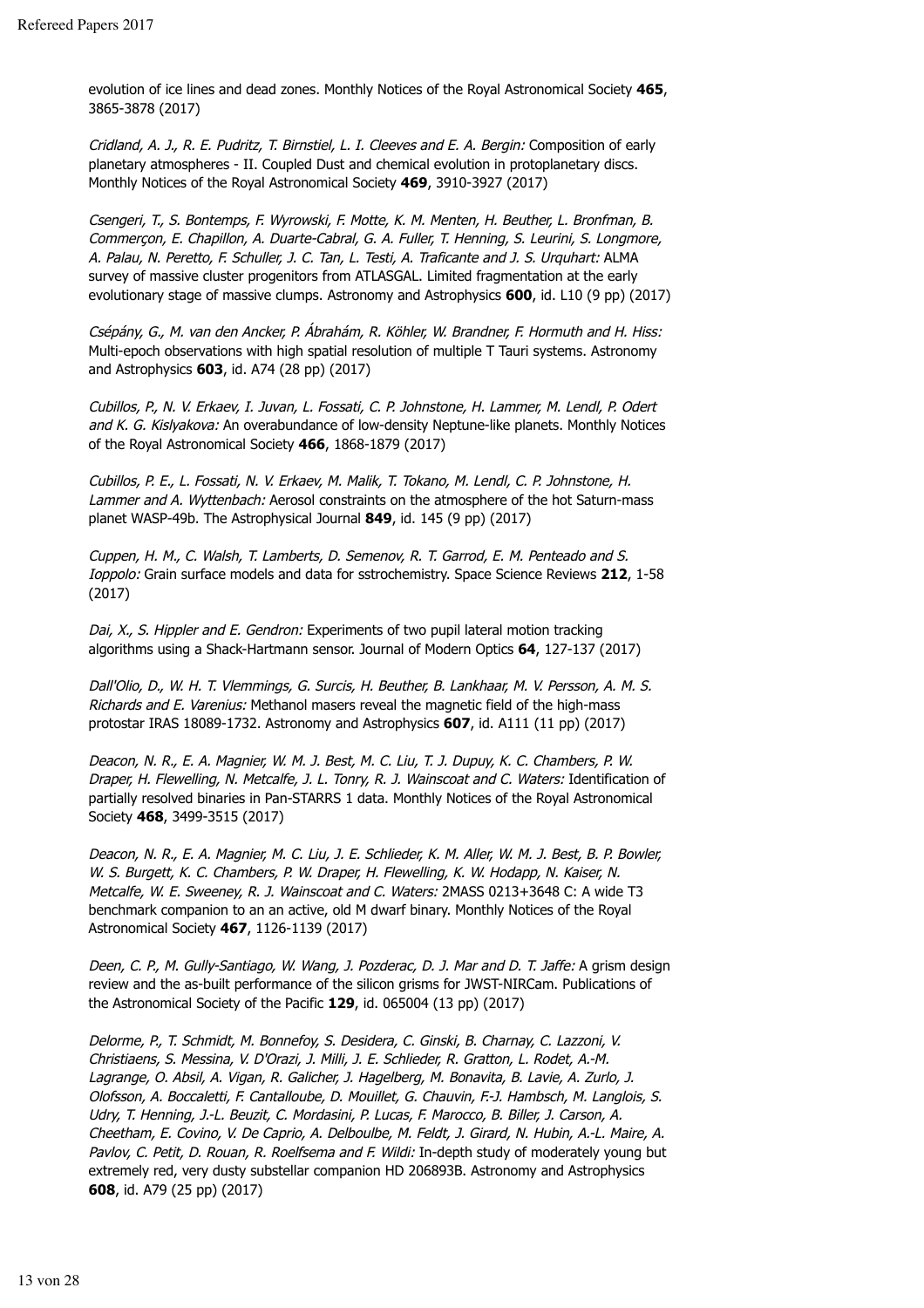Dobbs, C. L., A. Adamo, C. G. Few, D. Calzetti, D. A. Dale, B. G. Elmegreen, A. S. Evans, D. A. Gouliermis, K. Grasha, E. K. Grebel, K. E. Johnson, H. Kim, J. C. Lee, M. Messa, J. E. Ryon, L. J. Smith, D. Thilker, L. Ubeda and B. Whitmore: The properties, origin and evolution of stellar clusters in galaxy simulations and observations. Monthly Notices of the Royal Astronomical Society **464**, 3580-3596 (2017)

Dutrey, A., S. Guilloteau, V. Piétu, E. Chapillon, V. Wakelam, E. Di Folco, T. Stoecklin, O. Denis-Alpizar, U. Gorti, R. Teague, T. Henning, D. Semenov and N. Grosso: The Flying Saucer: Tomography of the thermal and density gas structure of an edge-on protoplanetary disk. Astronomy and Astrophysics **607**, id. A130 (14 pp) (2017)

Dzyurkevich, N., B. Commerçon, P. Lesaffre and D. Semenov: Magnetic diffusivities in 3D radiative chemo-hydrodynamic simulations of protostellar collapse. Astronomy and Astrophysics **603**, id. A105 (12 pp) (2017)

Eden, D. J., T. J. T. Moore, R. Plume, J. S. Urquhart, M. A. Thompson, H. Parsons, J. T. Dempsey, A. J. Rigby, L. K. Morgan, H. S. Thomas, D. Berry, J. Buckle, C. M. Brunt, H. M. Butner, D. Carretero, A. Chrysostomou, M. J. Currie, H. M. deVilliers, M. Fich, A. G. Gibb, M. G. Hoare, T. Jenness, G. Manser, J. C. Mottram, C. Natario, F. Olguin, N. Peretto, M. Pestalozzi, D. Polychroni, R. O. Redman, C. Salji, L. J. Summers, K. Tahani, A. Traficante, J. diFrancesco, A. Evans, G. A. Fuller, D. Johnstone, G. Joncas, S. N. Longmore, P. G. Martin, J. S. Richer, B. Weferling, G. J. White and M. Zhu: The JCMT Plane Survey: first complete data release emission maps and compact source catalogue. Monthly Notices of the Royal Astronomical Society **469**, 2163-2183 (2017)

Elia, D., S. Molinari, E. Schisano, M. Pestalozzi, S. Pezzuto, M. Merello, A. Noriega-Crespo, T. J. T. Moore, D. Russeil, J. C. Mottram, R. Paladini, F. Strafella, M. Benedettini, J. P. Bernard, A. Di Giorgio, D. J. Eden, Y. Fukui, R. Plume, J. Bally, P. G. Martin, S. E. Ragan, S. E. Jaffa, F. Motte, L. Olmi, N. Schneider, L. Testi, F. Wyrowski, A. Zavagno, L. Calzoletti, F. Faustini, P. Natoli, P. Palmeirim, F. Piacentini, L. Piazzo, G. L. Pilbratt, D. Polychroni, A. Baldeschi, M. T. Beltrán, N. Billot, L. Cambrésy, R. Cesaroni, P. García-Lario, M. G. Hoare, M. Huang, G. Joncas, S. J. Liu, B. M. T. Maiolo, K. A. Marsh, Y. Maruccia, P. Mège, N. Peretto, K. L. J. Rygl, P. Schilke, M. A. Thompson, A. Traficante, G. Umana, M. Veneziani, D. Ward-Thompson, A. P. Whitworth, H. Arab, M. Bandieramonte, U. Becciani, M. Brescia, C. Buemi, F. Bufano, R. Butora, S. Cavuoti, A. Costa, E. Fiorellino, A. Hajnal, T. Hayakawa, P. Kacsuk, P. Leto, G. Li Causi, N. Marchili, S. Martinavarro-Armengol, A. Mercurio, M. Molinaro, G. Riccio, H. Sano, E. Sciacca, K. Tachihara, K. Torii, C. Trigilio, F. Vitello and H. Yamamoto: The Hi-GAL compact source catalogue - I. The physical properties of the clumps in the inner Galaxy (-71.0° < ι < 67.0°). Monthly Notices of the Royal Astronomical Society **471**, 100-143 (2017)

Engler, N., H. M. Schmid, C. Thalmann, A. Boccaletti, A. Bazzon, A. Baruffolo, J. L. Beuzit, R. Claudi, A. Costille, S. Desidera, K. Dohlen, C. Dominik, M. Feldt, T. Fusco, C. Ginski, D. Gisler, J. H. Girard, R. Gratton, T. Henning, N. Hubin, M. Janson, M. Kasper, Q. Kral, M. Langlois, E. Lagadec, F. Ménard, M. R. Meyer, J. Milli, D. Mouillet, J. Olofsson, A. Pavlov, J. Pragt, P. Puget, S. P. Quanz, R. Roelfsema, B. Salasnich, R. Siebenmorgen, E. Sissa, M. Suarez, J. Szulagyi, M. Turatto, S. Udry and F. Wildi: The HIP 79977 debris disk in polarized light. Astronomy and Astrophysics **607**, id. A90 (19 pp) (2017)

Espinoza, N., M. Rabus, R. Brahm, M. Jones, A. Jordán, F. Rojas, H. Drass, M. Vučković, J. D. Hartman, J. S. Jenkins and C. Cortés: K2-113: a dense hot-Jupiter transiting a solar analogue. Monthly Notices of the Royal Astronomical Society **471**, 4374-4380 (2017)

Esposito, M., E. Covino, S. Desidera, L. Mancini, V. Nascimbeni, R. Zanmar Sanchez, K. Biazzo, A. F. Lanza, G. Leto, J. Southworth, A. S. Bonomo, A. Suárez Mascareño, C. Boccato, R. Cosentino, R. U. Claudi, R. Gratton, A. Maggio, G. Micela, E. Molinari, I. Pagano, G. Piotto, E. Poretti, R. Smareglia, A. Sozzetti, L. Affer, D. R. Anderson, G. Andreuzzi, S. Benatti, A. Bignamini, F. Borsa, L. Borsato, S. Ciceri, M. Damasso, L. di Fabrizio, P. Giacobbe, V. Granata, A. Harutyunyan, T. Henning, L. Malavolta, J. Maldonado, A. Martinez Fiorenzano, S. Masiero, P. Molaro, M. Molinaro, M. Pedani, M. Rainer, G. Scandariato and O. D. Turner: The GAPS Programme with HARPS-N at TNG. XIII. The orbital obliquity of three close-in massive planets hosted by dwarf K-type stars: WASP-43, HAT-P-20 and Qatar-2. Astronomy and Astrophysics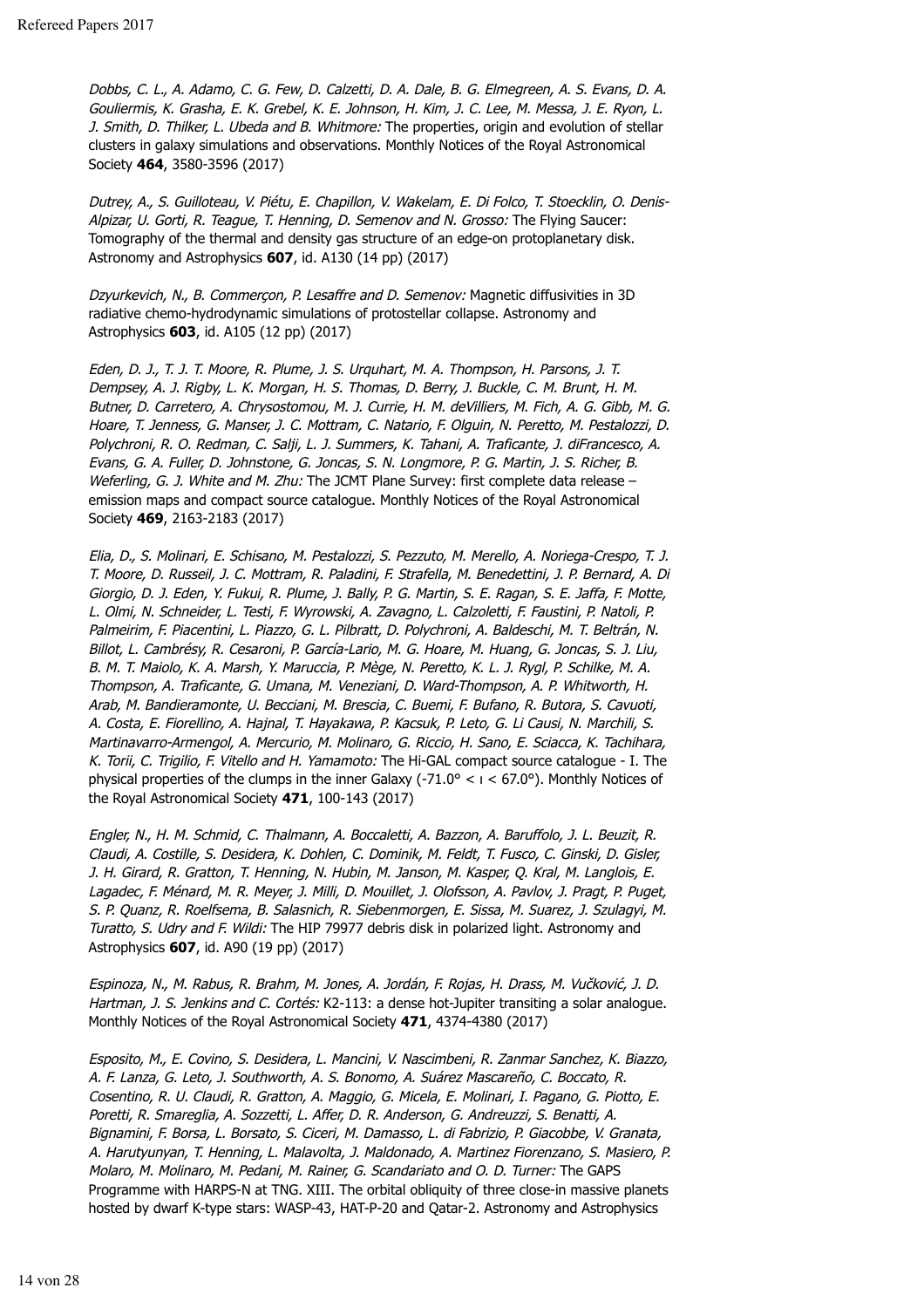**601**, id. A53 (16 pp) (2017)

Facchini, S., T. Birnstiel, S. Bruderer and E. F. van Dishoeck: Different dust and gas radial extents in protoplanetary disks: consistent models of grain growth and CO emission. Astronomy and Astrophysics **605**, id. A16 (25 pp) (2017)

Fang, M., A. Sicilia-Aguilar, D. Wilner, Y. Wang, V. Roccatagliata, D. Fedele and J. Z. Wang: Millimeter observations of the disk around GW Orionis. Astronomy and Astrophysics **603**, id. A132 (10 pp) (2017)

Fedele, D., M. Carney, M. R. Hogerheijde, C. Walsh, A. Miotello, P. Klaassen, S. Bruderer, T. Henning and E. F. van Dishoeck: ALMA unveils rings and gaps in the protoplanetary system HD 169142: signatures of two giant protoplanets. Astronomy and Astrophysics **600**, id. A72 (14 pp) (2017)

Fehér, O., Á. Kóspál, P. Ábrahám, M. R. Hogerheijde and C. Brinch: Interferometric view of the circumstellar envelopes of northern FU Orionis-type stars. Astronomy and Astrophysics **607**, id. A39 (30 pp) (2017)

Feldt, M., J. Olofsson, A. Boccaletti, A. L. Maire, J. Milli, A. Vigan, M. Langlois, T. Henning, A. Moor, M. Bonnefoy, Z. Wahhaj, S. Desidera, R. Gratton, Á. Kóspál, P. Abraham, F. Menard, G. Chauvin, A. M. Lagrange, D. Mesa, G. Salter, E. Buenzli, J. Lannier, C. Perrot, S. Peretti and E. Sissa: SPHERE/SHINE reveals concentric rings in the debris disk of HIP 73145. Astronomy and Astrophysics **601**, id. A7 (12 pp) (2017)

Fischer, W. J., S. T. Megeath, E. Furlan, B. Ali, A. M. Stutz, J. J. Tobin, M. Osorio, T. Stanke, P. Manoj, C. A. Poteet, J. J. Booker, L. Hartmann, T. L. Wilson, P. C. Myers and D. M. Watson: The Herschel Orion Protostar Survey: Luminosity and envelope evolution. The Astrophysical Journal **840**, id. 69 (17 pp) (2017)

Flaherty, K. M., A. M. Hughes, S. C. Rose, J. B. Simon, C. Qi, S. M. Andrews, Á. Kóspál, D. J. Wilner, E. Chiang, P. J. Armitage and X.-n. Bai: A Three-dimensional View of Turbulence: Constraints on Turbulent Motions in the HD 163296 Protoplanetary Disk Using DCO+. The Astrophysical Journal **843**, id. 150 (20 pp) (2017)

Flock, M., R. P. Nelson, N. J. Turner, G. H.-M. Bertrang, C. Carrasco-González, T. Henning, W. Lyra and R. Teague: Radiation hydrodynamical turbulence in protoplanetary disks: Numerical models and observational constraints. The Astrophysical Journal **850**, id. 131 (13 pp) (2017)

Fossati, L., N. V. Erkaev, H. Lammer, P. E. Cubillos, P. Odert, I. Juvan, K. G. Kislyakova, M. Lendl, D. Kubyshkina and S. J. Bauer: Aeronomical constraints to the minimum mass and maximum radius of hot low-mass planets. Astronomy and Astrophysics **598**, id. A90 (9 pp) (2017)

Fuhrmann, K., R. Chini, L. Kaderhandt, Z. Chen and R. Lachaume: The barium-to-iron enrichment versus age relation of ancient disc stars. Monthly Notices of the Royal Astronomical Society **471**, 3768-3774 (2017)

Fulvio, D., S. Góbi, C. Jäger, Á. Kereszturi and T. Henning: Laboratory experiments on the lowtemperature formation of carbonaceous grains in the ISM. The Astrophysical Journal Supplement Series **233**, id. 14 (11 pp) (2017)

Garcia, E. V., T. Currie, O. Guyon, K. G. Stassun, N. Jovanovic, J. Lozi, T. Kudo, D. Doughty, J. Schlieder, J. Kwon, T. Uyama, M. Kuzuhara, J. C. Carson, T. Nakagawa, J. Hashimoto, N. Kusakabe, L. Abe, W. Brandner, T. D. Brandt, M. Feldt, M. Goto, C. A. Grady, Y. Hayano, M. Hayashi, S. S. Hayashi, T. Henning, K. W. Hodapp, M. Ishii, M. Iye, M. Janson, R. Kandori, G. R. Knapp, T. Matsuo, M. W. McElwain, S. Miyama, J.-I. Morino, A. Moro-Martin, T. Nishimura, T.-S. Pyo, E. Serabyn, T. Suenaga, H. Suto, R. Suzuki, Y. H. Takahashi, H. Takami, M. Takami, N. Takato, H. Terada, C. Thalmann, E. L. Turner, M. Watanabe, J. Wisniewski, T. Yamada, T. Usuda and M. Tamura: SCExAO and GPI Y JHBand photometry and integral field spectroscopy of the young brown dwarf companion to HD 1160. The Astrophysical Journal **834**, id. 162 (14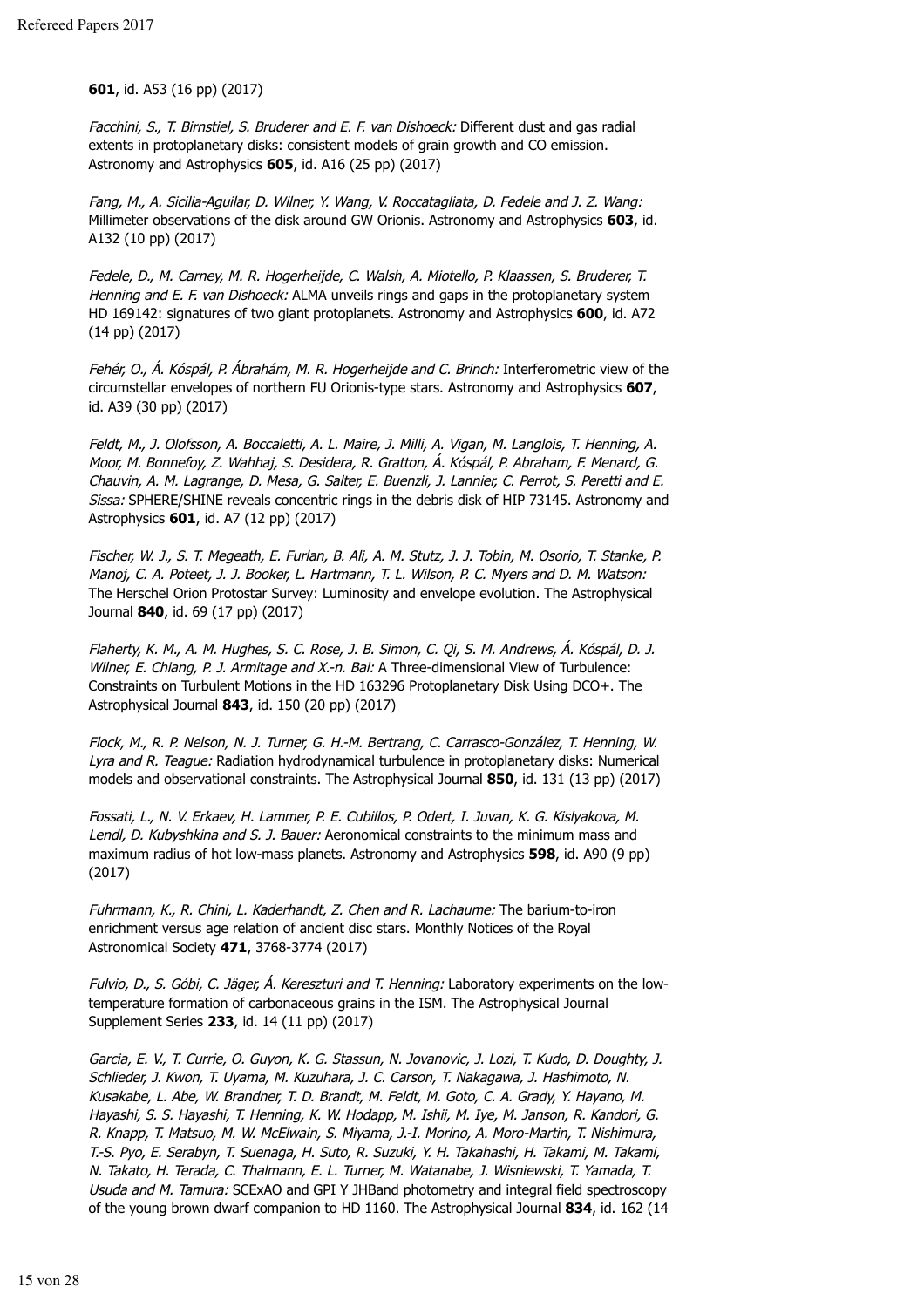pp) (2017)

Garcia Lopez, R., K. Perraut, A. Caratti O Garatti, B. Lazareff, J. Sanchez-Bermudez, M. Benisty, C. Dougados, L. Labadie, W. Brandner, P. J. V. Garcia, T. Henning, T. P. Ray, R. Abuter, A. Amorim, N. Anugu, J. P. Berger, H. Bonnet, A. Buron, P. Caselli, Y. Clénet, V. Coudé Du Foresto, W. de Wit, C. Deen, F. Delplancke-Ströbele, J. Dexter, A. Eckart, F. Eisenhauer, C. E. Garcia Dabo, E. Gendron, R. Genzel, S. Gillessen, X. Haubois, M. Haug, F. Haussmann, S. Hippler, Z. Hubert, C. A. Hummel, M. Horrobin, L. Jocou, S. Kellner, P. Kervella, M. Kulas, J. Kolb, S. Lacour, J.-B. Le Bouquin, P. Léna, M. Lippa, A. Mérand, E. Müller, T. Ott, J. Panduro, T. Paumard, G. Perrin, O. Pfuhl, A. Ramirez, C. Rau, R.-R. Rohloff, G. Rousset, S. Scheithauer, M. Schöller, C. Straubmeier, E. Sturm, W. F. Thi, E. van Dishoeck, F. Vincent, I. Waisberg, I. Wank, E. Wieprecht, M. Wiest, E. Wiezorrek, J. Woillez, S. Yazici and G. Zins: The wind and the magnetospheric accretion onto the T Tauri star S Coronae Australis at sub-au resolution. Astronomy and Astrophysics **608**, id. A78 (12 pp) (2017)

Garufi, A., G. Meeus, M. Benisty, S. P. Quanz, A. Banzatti, M. Kama, H. Canovas, C. Eiroa, H. M. Schmid, T. Stolker, A. Pohl, E. Rigliaco, F. Ménard, M. R. Meyer, R. van Boekel and C. Dominik: Evolution of protoplanetary disks from their taxonomy in scattered light: Group I vs. Group II. Astronomy and Astrophysics **603**, id. A21 (16 pp) (2017)

Gavilan, L., L. Remusat, M. Roskosz, H. Popescu, N. Jaouen, C. Sandt, C. Jäger, T. Henning, A. Simionovici, J. L. Lemaire, D. Mangin and N. Carrasco: X-Ray-induced deuterium enrichment of N-rich organics in protoplanetary disks: An experimental investigation using synchrotron light. The Astrophysical Journal **840**, id. 35 (11 pp) (2017)

Geen, S., J. D. Soler and P. Hennebelle: Interpreting the star formation efficiency of nearby molecular clouds with ionizing radiation. Monthly Notices of the Royal Astronomical Society **471**, 4844-4855 (2017)

Gennaro, M., S. P. Goodwin, R. J. Parker, R. J. Allison and W. Brandner: Hierarchical formation of Westerlund 1: a collapsing cluster with no primordial mass segregation? Monthly Notices of the Royal Astronomical Society **472**, 1760-1769 (2017)

Giannini, E., R. W. Schmidt, J. Wambsganss, K. Alsubai, J. M. Andersen, T. Anguita, V. Bozza, D. M. Bramich, P. Browne, S. Calchi Novati, Y. Damerdji, C. Diehl, P. Dodds, M. Dominik, A. Elyiv, X. Fang, R. Figuera Jaimes, F. Finet, T. Gerner, S. Gu, S. Hardis, K. Harpsøe, T. C. Hinse, A. Hornstrup, M. Hundertmark, J. Jessen-Hansen, U. G. Jørgensen, D. Juncher, N. Kains, E. Kerins, H. Korhonen, C. Liebig, M. N. Lund, M. S. Lundkvist, G. Maier, L. Mancini, G. Masi, M. Mathiasen, M. Penny, S. Proft, M. Rabus, S. Rahvar, D. Ricci, G. Scarpetta, K. Sahu, S. Schäfer, F. Schönebeck, J. Skottfelt, C. Snodgrass, J. Southworth, J. Surdej, J. Tregloan-Reed, C. Vilela, O. Wertz and F. Zimmer: MINDSTEp differential photometry of the gravitationally lensed quasars WFI 2033-4723 and HE 0047-1756: microlensing and a new time delay. Astronomy and Astrophysics **597**, id. A49 (16 pp) (2017)

Gordon, K. D., M. Baes, S. Bianchi, P. Camps, M. Juvela, R. Kuiper, T. Lunttila, K. A. Misselt, G. Natale, T. Robitaille and J. Steinacker: TRUST. I. A 3D externally illuminated slab benchmark for dust radiative transfer. Astronomy and Astrophysics **603**, id. A114 (21 pp) (2017)

Gouliermis, D. A., B. G. Elmegreen, D. M. Elmegreen, D. Calzetti, M. Cignoni, J. S. Gallagher, III, R. C. Kennicutt, R. S. Klessen, E. Sabbi, D. Thilker, L. Ubeda, A. Aloisi, A. Adamo, D. O. Cook, D. Dale, K. Grasha, E. K. Grebel, K. E. Johnson, E. Sacchi, F. Shabani, L. J. Smith and A. Wofford: Hierarchical star formation across the grand-design spiral NGC 1566. Monthly Notices of the Royal Astronomical Society **468**, 509-530 (2017)

Grasha, K., D. Calzetti, A. Adamo, H. Kim, B. G. Elmegreen, D. A. Gouliermis, D. A. Dale, M. Fumagalli, E. K. Grebel, K. E. Johnson, L. Kahre, R. C. Kennicutt, M. Messa, A. Pellerin, J. E. Ryon, L. J. Smith, F. Shabani, D. Thilker and L. Ubeda: The hierarchical distribution of the young stellar clusters in six local star-forming galaxies. The Astrophysical Journal **840**, id. 113 (20 pp) (2017)

Grasha, K., B. G. Elmegreen, D. Calzetti, A. Adamo, A. Aloisi, S. N. Bright, D. O. Cook, D. A.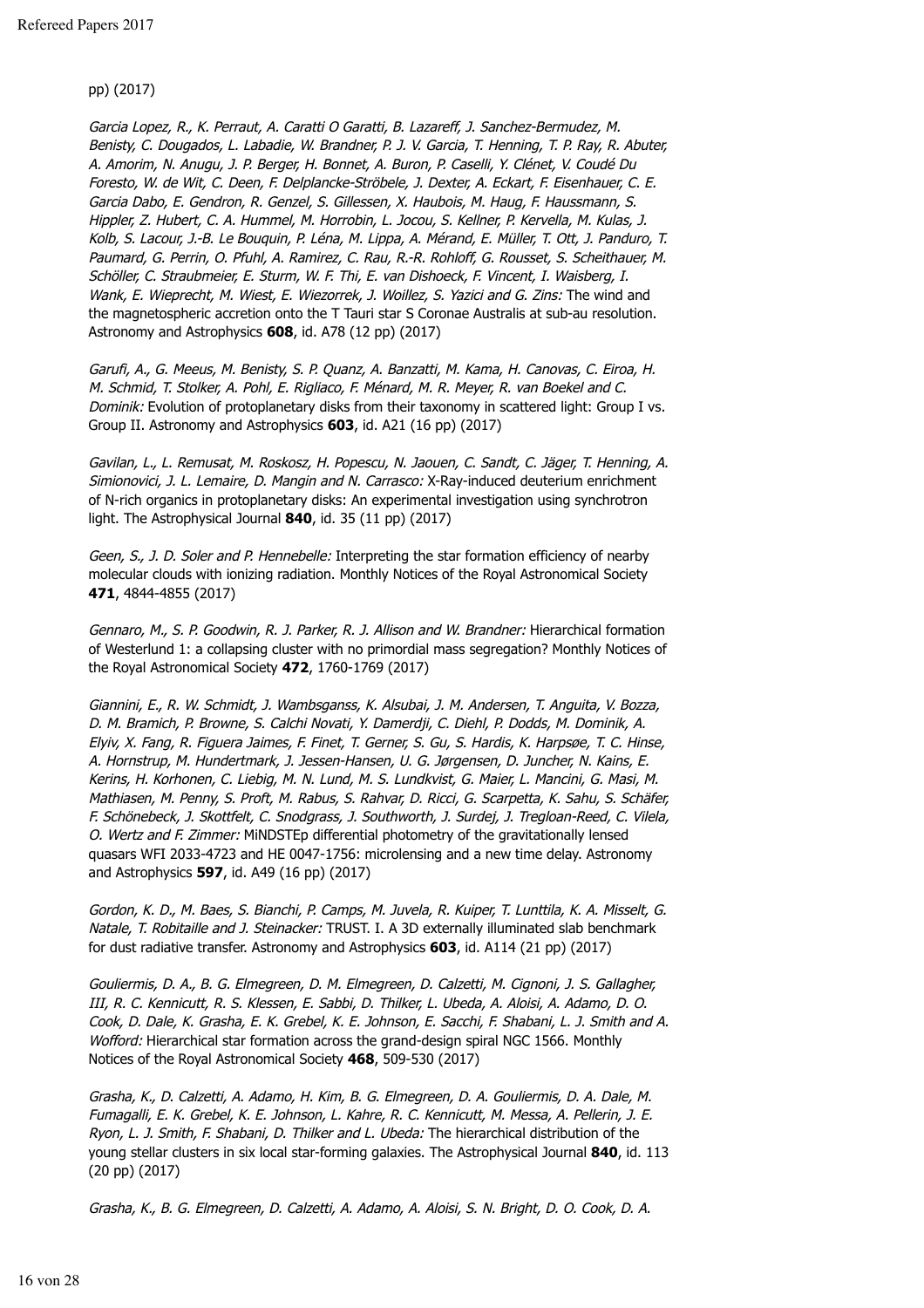Dale, M. Fumagalli, J. S. Gallagher, III, D. A. Gouliermis, E. K. Grebel, L. Kahre, H. Kim, M. R. Krumholz, J. C. Lee, M. Messa, J. E. Ryon and L. Ubeda: Hierarchical star formation in turbulent media: Evidence from young star clusters. The Astrophysical Journal **842**, id. 25 (13 pp) (2017)

Gucsik, A., T. Nakamura, C. Jaeger, K. Ninagawa, H. Nishido, M. Kayama, A. Tsuchiyama, U. Ott and A. Kereszturi: Luminescence spectroscopical properties of plagioclase particles from the Hayabusa sample return mission: An implication for study of space weathering processes in the asteroid Itokawa Microscopy and Microanalysis **23**, 179-186 (2017)

Hardy, R. A., J. Harrington, M. R. Hardin, N. Madhusudhan, T. J. Loredo, R. C. Challener, A. S. D. Foster, P. E. Cubillos and J. Blecic: Secondary eclipses of HAT-P-13b. The Astrophysical Journal **836**, id. 143 (9 pp) (2017)

Hendler, N. P., G. D. Mulders, I. Pascucci, A. Greenwood, I. Kamp, T. Henning, F. Ménard, W. R. F. Dent and N. J. Evans, II: Hints for small disks around very low mass stars and brown dwarfs. The Astrophysical Journal **841**, id. 116 (13 pp) (2017)

Howard, C., R. Pudritz and R. Klessen: Ultraviolet escape fractions from giant molecular clouds during early custer formation. The Astrophysical Journal **834**, id. 40 (8 pp) (2017)

Janson, M., S. Durkan, S. Hippler, X. Dai, W. Brandner, J. Schlieder, M. Bonnefoy and T. Henning: Binaries among low-mass stars in nearby young moving groups. Astronomy and Astrophysics **599**, id. A70 (7 pp) (2017)

Jiménez-Donaire, M. J., G. Meeus, A. Karska, B. Montesinos, J. Bouwman, C. Eiroa and T. Henning: Herschel observations of the circumstellar environments of the Herbig Be stars R Mon and PDS 27. Astronomy and Astrophysics **605**, id. A62 (12 pp) (2017)

Jin, K., D. M. Salim, C. Federrath, E. J. Tasker, A. Habe and J. T. Kainulainen: On the effective turbulence driving mode of molecular clouds formed in disc galaxies. Monthly Notices of the Royal Astronomical Society **469**, 383-393 (2017)

Johnstone, D., S. Ciccone, H. Kirk, S. Mairs, J. Buckle, D. S. Berry, H. Broekhoven-Fiene, M. J. Currie, J. Hatchell, T. Jenness, J. C. Mottram, K. Pattle, S. Tisi, J. Di Francesco, M. R. Hogerheijde, D. Ward-Thompson, P. Bastien, D. Bresnahan, H. Butner, M. Chen, A. Chrysostomou, S. Coudé, C. J. Davis, E. Drabek-Maunder, A. Duarte-Cabral, M. Fich, J. Fiege, P. Friberg, R. Friesen, G. A. Fuller, S. Graves, J. Greaves, J. Gregson, W. Holland, G. Joncas, J. M. Kirk, L. B. G. Knee, K. Marsh, B. C. Matthews, G. Moriarty-Schieven, C. Mowat, D. Nutter, J. E. Pineda, C. Salji, J. Rawlings, J. Richer, D. Robertson, E. Rosolowsky, D. Rumble, S. Sadavoy, H. Thomas, N. Tothill, S. Viti, G. J. White, J. Wouterloot, J. Yates and M. Zhu: The JCMT Gould Belt Survey: A first look at IC 5146. The Astrophysical Journal **836**, id. 132 (21 pp) (2017)

Kainulainen, J. and C. Federrath: Relationship between turbulence energy and density variance in the solar neighbourhood molecular clouds. Astronomy and Astrophysics **608**, id. L3 (6 pp) (2017)

Kainulainen, J., A. M. Stutz, T. Stanke, J. Abreu-Vicente, H. Beuther, T. Henning, K. G. Johnston and S. T. Megeath: Resolving the fragmentation of high line-mass filaments with ALMA: the integral shaped filament in Orion A. Astronomy and Astrophysics **600**, id. A141 (15 pp) (2017)

Kang, M., M. Choi, A. M. Stutz and K. i. Tatematsu: Erratum: "Measurement of HDCO/H<sub>2</sub>CO Ratios in the Envelopes of Extremely Cold Protostars in Orion" (2015, ApJ, 814, 31). The Astrophysical Journal **836**, id. 146 (1 pp) (2017)

Kataoka, A., T. Tsukagoshi, A. Pohl, T. Muto, H. Nagai, I. W. Stephens, K. Tomisaka and M. Momose: The Evidence of Radio Polarization Induced by the Radiative Grain Alignment and Self-scattering of Dust Grains in a Protoplanetary Disk. The Astrophysical Journal Letters **844**, id. L5 (5 pp) (2017)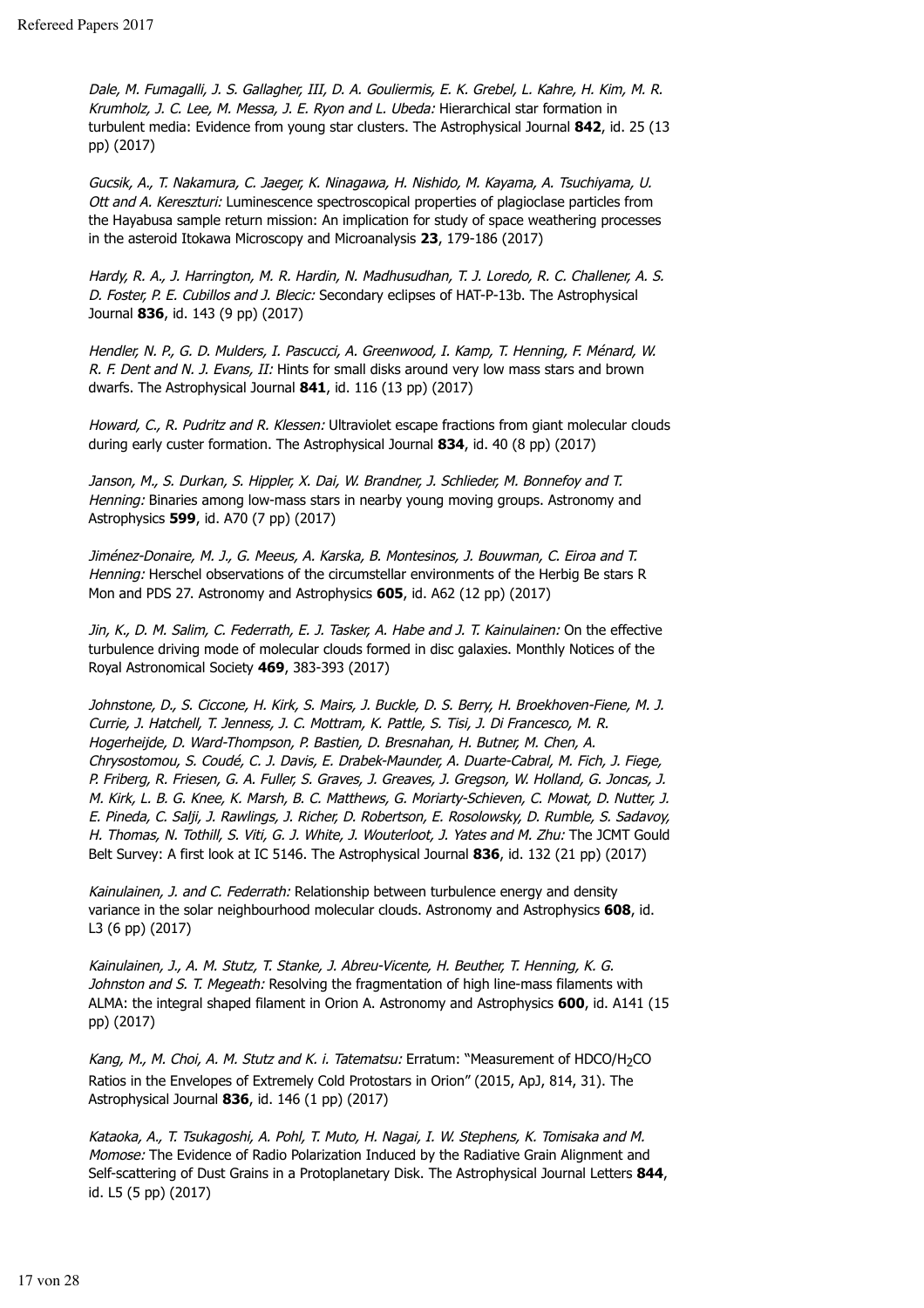Khorrami, Z., F. Vakili, T. Lanz, M. Langlois, E. Lagadec, M. R. Meyer, S. Robbe-Dubois, L. Abe, H. Avenhaus, J. L. Beuzit, R. Gratton, D. Mouillet, A. Origné, C. Petit and J. Ramos: Uncrowding R 136 from VLT/SPHERE extreme adaptive optics. Astronomy and Astrophysics **602**, id. A56 (15 pp) (2017)

Kipping, D. M., C. Cameron, J. D. Hartman, J. R. A. Davenport, J. M. Matthews, D. Sasselov, J. Rowe, R. J. Siverd, J. Chen, E. Sandford, G. Á. Bakos, A. Jordán, D. Bayliss, T. Henning, L. Mancini, K. Penev, Z. Csubry, W. Bhatti, J. Da Silva Bento, D. B. Guenther, R. Kuschnig, A. F. J. Moffat, S. M. Rucinski and W. W. Weiss: No conclusive evidence for transits of Proxima b in MOST photometry. The Astronomical Journal **153**, id. 93 (15 pp) (2017)

Kiss, C., G. Marton, A. Farkas-Takács, J. Stansberry, T. Müller, J. Vinkó, Z. Balog, J.-L. Ortiz and A. Pál: Discovery of a satellite of the large trans-Neptunian object (225088) 2007 OR10. The Astrophysical Journal Letters **838**, id. L1 (5 pp) (2017)

Klassen, M., R. E. Pudritz and H. Kirk: Filamentary flow and magnetic geometry in evolving cluster-forming molecular cloud clumps. Monthly Notices of the Royal Astronomical Society **465**, 2254-2276 (2017)

Koepferl, C. M. and T. P. Robitaille: The FluxCompensator: Making radiative transfer models of hydrodynamical simulations directly comparable to real observations. The Astrophysical Journal **849**, id. 3 (12 pp) (2017)

Koepferl, C. M., T. P. Robitaille and J. E. Dale: Insights from synthetic star-forming regions. III. Calibration of measurement and techniques of star formation rates. The Astrophysical Journal **849**, id. 2 (12 pp) (2017)

Koepferl, C. M., T. P. Robitaille and J. E. Dale: Insights from synthetic star-forming regions. II. Verifying dust surface density, dust temperature, and gas mass measurements with modified blackbody fitting. The Astrophysical Journal **849**, id.1 (20 pp) (2017)

Koepferl, C. M., T. P. Robitaille, J. E. Dale and F. Biscani: Insights from synthetic star-forming regions. I. Reliable mock observations from SPH simulations. The Astrophysical Journal Supplement Series **233**, id. 1 (27 pp) (2017)

Kong, S., J. C. Tan, P. Caselli, F. Fontani, M. Liu and M. J. Butler: A hunt for massive starless cores. The Astrophysical Journal **834**, id. 193 (27 pp) (2017)

Kooistra, R., I. Kamp, M. Fukagawa, F. Ménard, M. Momose, T. Tsukagoshi, T. Kudo, N. Kusakabe, J. Hashimoto, L. Abe, W. Brandner, T. D. Brandt, J. C. Carson, S. E. Egner, M. Feldt, M. Goto, C. A. Grady, O. Guyon, Y. Hayano, M. Hayashi, S. S. Hayashi, T. Henning, K. W. Hodapp, M. Ishii, M. Iye, M. Janson, R. Kandori, G. R. Knapp, M. Kuzuhara, J. Kwon, T. Matsuo, M. W. McElwain, S. Miyama, J.-I. Morino, A. Moro-Martin, T. Nishimura, T.-S. Pyo, E. Serabyn, T. Suenaga, H. Suto, R. Suzuki, Y. H. Takahashi, M. Takami, N. Takato, H. Terada, C. Thalmann, D. Tomono, E. L. Turner, M. Watanabe, J. Wisniewski, T. Yamada, H. Takami, T. Usuda, M. Tamura, T. Currie, E. Akiyama, S. Mayama, K. B. Follette and T. Nakagawa: Radial decoupling of small and large dust grains in the transitional disk RX J1615.3-3255. Astronomy and Astrophysics **597**, id. A132 (8 pp) (2017)

Kóspál, Á., P. Ábrahám, T. Csengeri, O. Fehér, M. R. Hogerheijde, C. Brinch, M. M. Dunham, E. I. Vorobyov, D. M. Salter and T. Henning: Mass Transport from the Envelope to the Disk of V346 Nor: A Case Study for the Luminosity Problem in an FUor-type Young Eruptive Star. The Astrophysical Journal **843**, id. 45 (12 pp) (2017)

Kóspál, Á., P. Ábrahám, T. Csengeri, T. Henning, A. Moór and R. Güsten: Cold CO gas in the envelopes of FU Orionis-type young eruptive stars. The Astrophysical Journal **836**, id. 226 (5 pp) (2017)

Koumpia, E., D. A. Semenov, F. F. S. van der Tak, A. C. A. Boogert and E. Caux: The chemical structure of the Class 0 protostellar envelope NGC 1333 IRAS 4A. Astronomy and Astrophysics **603**, id. A88 (25 pp) (2017)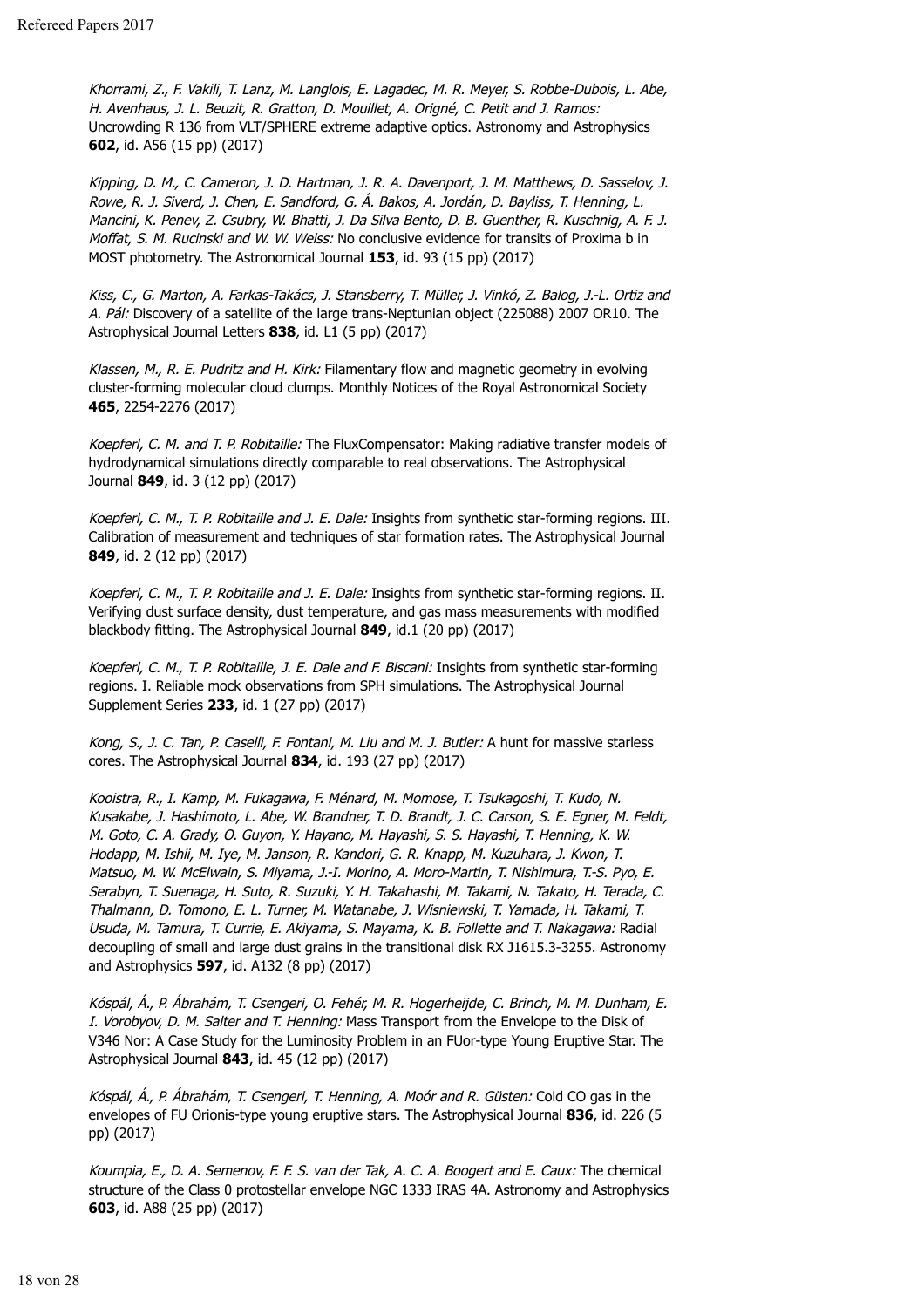Krasnokutski, S. A., M. Goulart, E. B. Gordon, A. Ritsch, C. Jäger, M. Rastogi, W. Salvenmoser, T. Henning and P. Scheier: Low-temperature condensation of carbon. The Astrophysical Journal **847**, id. 89 (7 pp) (2017)

Krasnokutski, S. A., F. Huisken, C. Jäger and T. Henning: Growth and destruction of PAH molecules in Reactions with carbon atoms. The Astrophysical Journal **836**, id. 32 (7 pp) (2017)

Krieger, N., J. Ott, H. Beuther, F. Walter, J. M. D. Kruijssen, D. S. Meier, E. A. C. Mills, Y. Contreras, P. Edwards, A. Ginsburg, C. Henkel, J. Henshaw, J. Jackson, J. Kauffmann, S. Longmore, S. Martín, M. R. Morris, T. Pillai, M. Rickert, E. Rosolowsky, H. Shinnaga, A. Walsh, F. Yusef-Zadeh and Q. Zhang: The Survey of Water and Ammonia in the Galactic Center (SWAG): Molecular cloud evolution in the central molecular zone. The Astrophysical Journal **850**, id. 77 (42 pp) (2017)

Kristensen, L. E., A. Gusdorf, J. C. Mottram, A. Karska, R. Visser, H. Wiesemeyer, R. Güsten and R. Simon: Oxygen budget in low-mass protostars: the NGC 1333-IRAS4A R1 shock observed in [O I] at 63 µm with SOFIA-GREAT. Astronomy and Astrophysics **601**, id. L4 (5 pp) (2017)

Kristensen, L. E., E. F. van Dishoeck, J. C. Mottram, A. Karska, U. A. Yıldız, E. A. Bergin, P. Bjerkeli, S. Cabrit, S. Doty, N. J. Evans, A. Gusdorf, D. Harsono, G. J. Herczeg, D. Johnstone, J. K. Jørgensen, T. A. van Kempen, J.-E. Lee, S. Maret, M. Tafalla, R. Visser and S. F. Wampfler: Origin of warm and hot gas emission from low-mass protostars: Herschel-HIFI observations of CO J = 16-15. I. Line profiles, physical conditions, and  $H_2O$  abundance. Astronomy and Astrophysics **605**, id. A93 (19 pp) (2017)

Lagrange, A.-M., M. Keppler, H. Beust, L. Rodet, N. Meunier, J. Lillo-Box, M. Bonnefoy and F. Galland: Discovery of a stellar companion to HD 131399A. Astronomy and Astrophysics **608**, id. L9 (5 pp) (2017)

Lam, K. W. F., F. Faedi, D. J. A. Brown, D. R. Anderson, L. Delrez, M. Gillon, G. Hébrard, M. Lendl, L. Mancini, J. Southworth, B. Smalley, A. H. M. Triaud, O. D. Turner, K. L. Hay, D. J. Armstrong, S. C. C. Barros, A. S. Bonomo, F. Bouchy, P. Boumis, A. Collier Cameron, A. P. Doyle, C. Hellier, T. Henning, E. Jehin, G. King, J. Kirk, T. Louden, P. F. L. Maxted, J. J. McCormac, H. P. Osborn, E. Palle, F. Pepe, D. Pollacco, J. Prieto-Arranz, D. Queloz, J. Rey, D. Ségransan, S. Udry, S. Walker, R. G. West and P. J. Wheatley: From dense hot Jupiter to lowdensity Neptune: The discovery of WASP-127b, WASP-136b, and WASP-138b. Astronomy and Astrophysics **599**, id. A3 (10 pp) (2017)

Lazareff, B., J.-P. Berger, J. Kluska, J.-B. Le Bouquin, M. Benisty, F. Malbet, C. Koen, C. Pinte, W.-F. Thi, O. Absil, F. Baron, A. Delboulbé, G. Duvert, A. Isella, L. Jocou, A. Juhasz, S. Kraus, R. Lachaume, F. Ménard, R. Millan-Gabet, J. D. Monnier, T. Moulin, K. Perraut, S. Rochat, F. Soulez, M. Tallon, E. Thiébaut, W. Traub and G. Zins: Structure of Herbig AeBe disks at the milliarcsecond scale . A statistical survey in the H band using PIONIER-VLTI. Astronomy and Astrophysics **599**, id. A85 (41 pp) (2017)

Le Bouquin, J.-B., H. Sana, E. Gosset, M. De Becker, G. Duvert, O. Absil, F. Anthonioz, J.-P. Berger, S. Ertel, R. Grellmann, S. Guieu, P. Kervella, M. Rabus and M. Willson: Resolved astrometric orbits of ten O-type binaries. Astronomy and Astrophysics **601**, id. A34 (21 pp) (2017)

Lendl, M., P. E. Cubillos, J. Hagelberg, A. Müller, I. Juvan and L. Fossati: Signs of strong Na and K absorption in the transmission spectrum of WASP-103b. Astronomy and Astrophysics **606**, id. A18 (12 pp) (2017)

Liu, H. B., E. I. Vorobyov, R. Dong, M. M. Dunham, M. Takami, R. Galván-Madrid, J. Hashimoto, Á. Kóspál, T. Henning, M. Tamura, L. F. Rodríguez, N. Hirano, Y. Hasegawa, M. Fukagawa, C. Carrasco-Gonzalez and M. Tazzari: A concordant scenario to explain FU Orionis from deep centimeter and millimeter interferometric observations. Astronomy and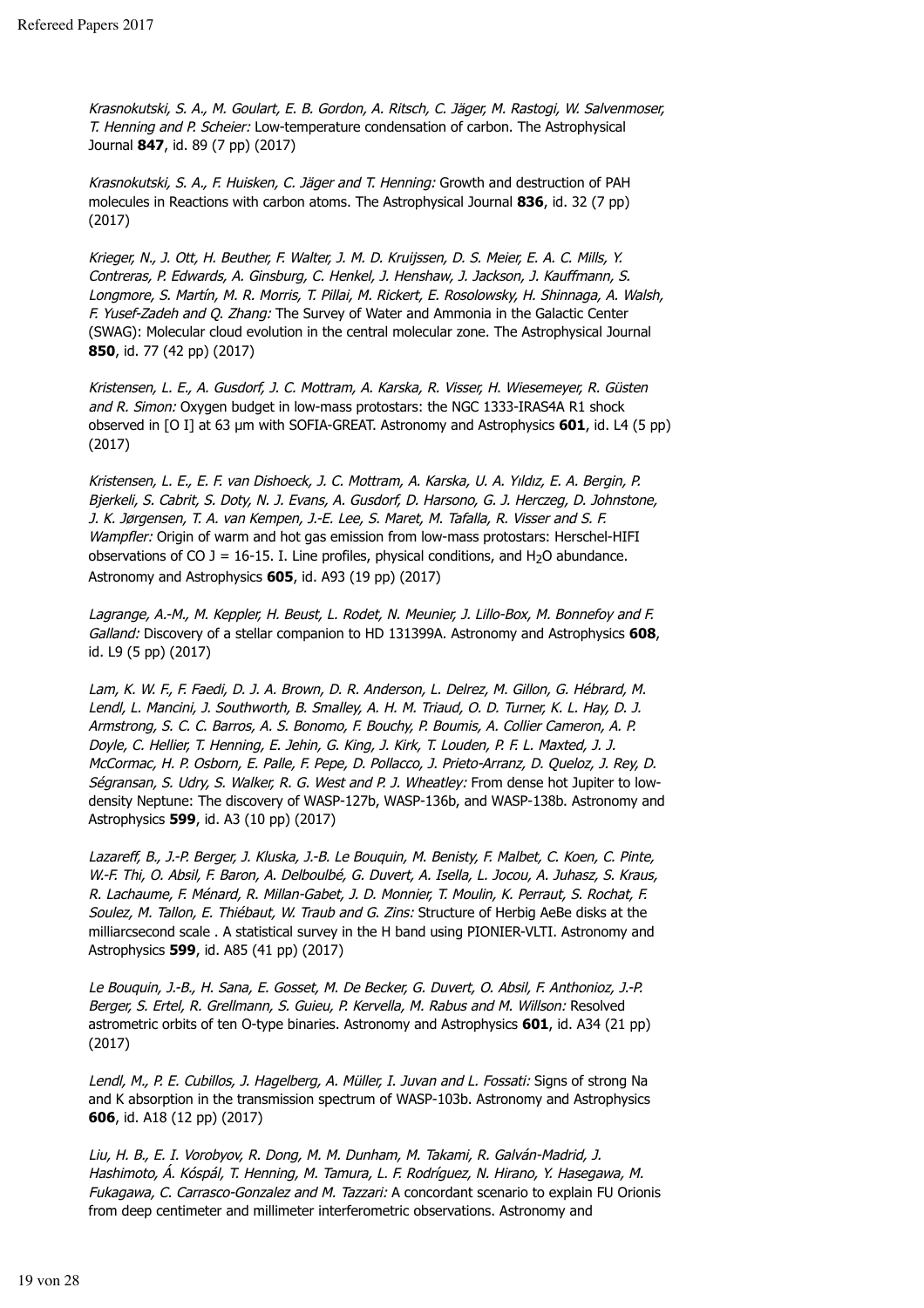Astrophysics **602**, id. A19 (10 pp) (2017)

Liu, Y., T. Henning, C. Carrasco-González, C. J. Chandler, H. Linz, T. Birnstiel, R. van Boekel, L. M. Pérez, M. Flock, L. Testi, L. F. Rodríguez and R. Galván-Madrid: The properties of the inner disk around HL Tau: Multi-wavelength modeling of the dust emission. Astronomy and Astrophysics **607**, id. A74 (10 pp) (2017)

Liu, Y., H. Wang and T. Henning: A simple criterion for selecting disks with evidence for dust growth and settling. Astrophysics and Space Science **362**, id. 208 (10 pp) (2017)

Long, F., G. J. Herczeg, I. Pascucci, E. Drabek-Maunder, S. Mohanty, L. Testi, D. Apai, N. Hendler, T. Henning, C. F. Manara and G. D. Mulders: An ALMA Survey of CO isotopologue emission from protoplanetary disks in Chamaeleon I. The Astrophysical Journal **844**, id. 99 (24 pp) (2017)

Maire, A.-L., T. Stolker, S. Messina, A. Müller, B. A. Biller, T. Currie, C. Dominik, C. A. Grady, A. Boccaletti, M. Bonnefoy, G. Chauvin, R. Galicher, M. Millward, A. Pohl, W. Brandner, T. Henning, A.-M. Lagrange, M. Langlois, M. R. Meyer, S. P. Quanz, A. Vigan, A. Zurlo, R. van Boekel, E. Buenzli, T. Buey, S. Desidera, M. Feldt, T. Fusco, C. Ginski, E. Giro, R. Gratton, N. Hubin, J. Lannier, D. Le Mignant, D. Mesa, S. Peretti, C. Perrot, J. R. Ramos, G. Salter, M. Samland, E. Sissa, E. Stadler, C. Thalmann, S. Udry and L. Weber: Testing giant planet formation in the transitional disk of SAO 206462 using deep VLT/SPHERE imaging. Astronomy and Astrophysics **601**, id. A134 (15 pp) (2017)

Malygin, M. G., H. Klahr, D. Semenov, T. Henning and C. P. Dullemond: Efficiency of thermal relaxation by radiative processes in protoplanetary discs: constraints on hydrodynamic turbulence. Astronomy and Astrophysics **605**, id. A30 (14 pp) (2017)

Manara, C. F., L. Testi, G. J. Herczeg, I. Pascucci, J. M. Alcalá, A. Natta, S. Antoniucci, D. Fedele, G. D. Mulders, T. Henning, S. Mohanty, T. Prusti and E. Rigliaco: X-shooter study of accretion in Chamaeleon I. II. A steeper increase of accretion with stellar mass for very lowmass stars? Astronomy and Astrophysics **604**, id. A127 (27 pp) (2017)

Mancini, L., J. Southworth, G. Raia, J. Tregloan-Reed, P. Mollière, V. Bozza, M. Bretton, I. Bruni, S. Ciceri, G. D'Ago, M. Dominik, T. C. Hinse, M. Hundertmark, U. G. Jørgensen, H. Korhonen, M. Rabus, S. Rahvar, D. Starkey, S. Calchi Novati, R. Figuera Jaimes, T. Henning, D. Juncher, T. Haugbølle, N. Kains, A. Popovas, R. W. Schmidt, J. Skottfelt, C. Snodgrass, J. Surdej and O. Wertz: Orbital alignment and star-spot properties in the WASP-52 planetary system. Monthly Notices of the Royal Astronomical Society **465**, 843-857 (2017)

Manjavacas, E., P. A. Miles-Páez, M. R. Zapatero-Osorio, B. Goldman, E. Buenzli, T. Henning, E. Pallé and M. Fang: Testing the existence of optical linear polarization in young brown dwarfs. Monthly Notices of the Royal Astronomical Society **468**, 3024-3030 (2017)

Marleau, G.-D., H. Klahr, R. Kuiper and C. Mordasini: The planetary accretion shock. I. Framework for radiation-hydrodynamical simulations and first results. The Astrophysical Journal **836**, id. 221 (13 pp) (2017)

Martinez, A. O., I. J. M. Crossfield, J. E. Schlieder, C. D. Dressing, C. Obermeier, J. Livingston, S. Ciceri, S. Peacock, C. A. Beichman, S. Lépine, K. M. Aller, Q. A. Chance, E. A. Petigura, A. W. Howard and M. W. Werner: Stellar and panetary parameters for K2's late-type dwarf systems from C1 to C5. The Astrophysical Journal **837**, id. 72 (11 pp) (2017)

Mas-Ribas, L., M. Dijkstra, J. F. Hennawi, M. Trenti, R. Momose and M. Ouchi: Small-scale intensity mapping: Extended Lyα, Hα, and continuum emission as a probe of halo star formation in high-redshift galaxies. The Astrophysical Journal **841**, id. 19 (13 pp) (2017)

Mattila, K., K. Lehtinen, P. Väisänen, G. von Appen-Schnur and C. Leinert: Extragalactic background light: a measurement at 400 nm using dark cloud shadow - I. Low surface brightness spectrophotometry in the area of Lynds 1642. Monthly Notices of the Royal Astronomical Society **470**, 2133-2151 (2017)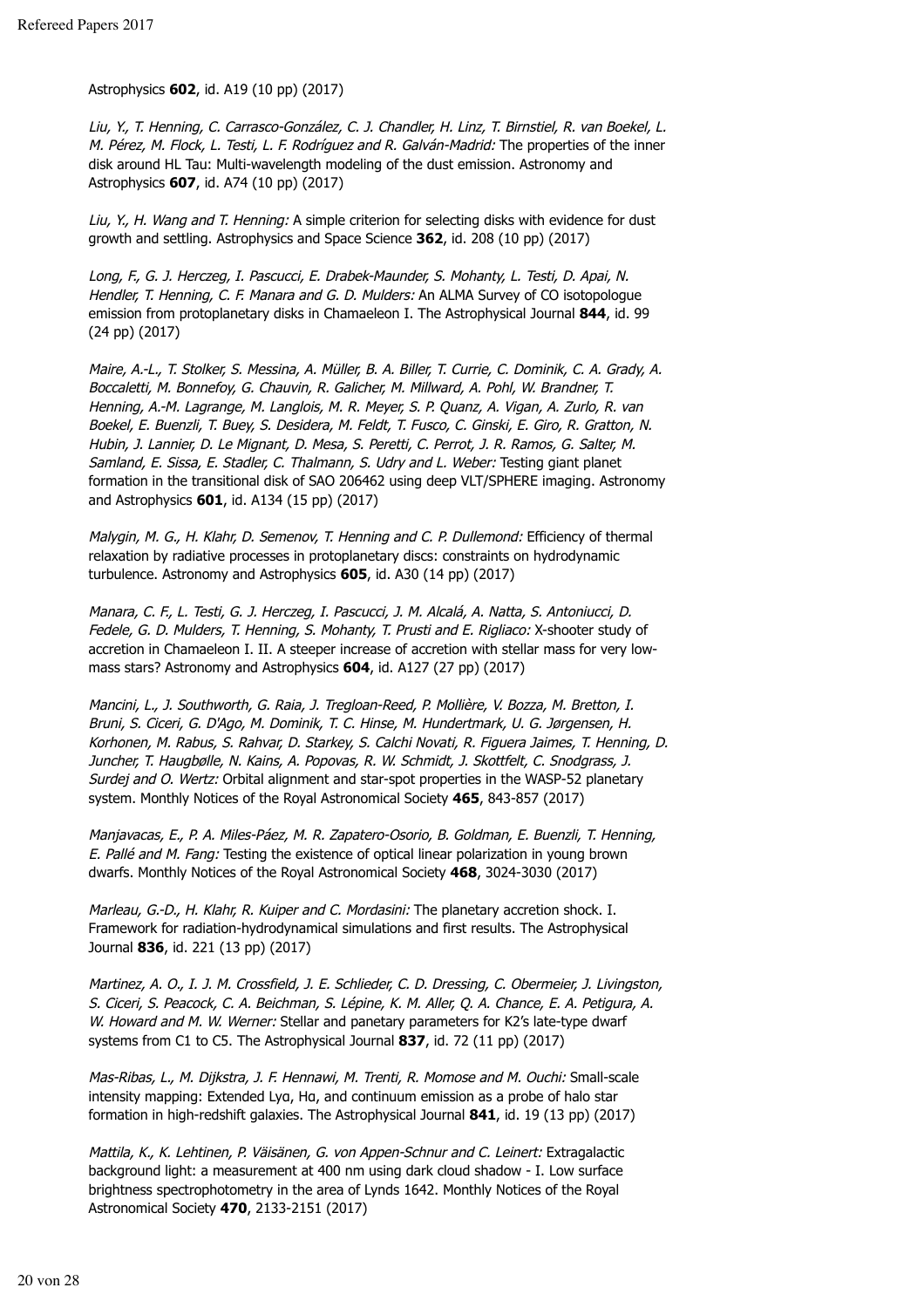Mattila, K., P. Väisänen, K. Lehtinen, G. von Appen-Schnur and C. Leinert: Extragalactic background light: a measurement at 400 nm using dark cloud shadow - II. Spectroscopic separation of the dark cloud's light, and results. Monthly Notices of the Royal Astronomical Society **470**, 2152-2169 (2017)

Mesa, D., A. Zurlo, J. Milli, R. Gratton, S. Desidera, M. Langlois, A. Vigan, M. Bonavita, J. Antichi, H. Avenhaus, A. Baruffolo, B. Biller, A. Boccaletti, P. Bruno, E. Cascone, G. Chauvin, R. U. Claudi, V. De Caprio, D. Fantinel, G. Farisato, J. Girard, E. Giro, J. Hagelberg, S. Incorvaia, M. Janson, Q. Kral, E. Lagadec, A.-M. Lagrange, L. Lessio, M. Meyer, S. Peretti, C. Perrot, B. Salasnich, J. Schlieder, H.-M. Schmid, S. Scuderi, E. Sissa, C. Thalmann and M. Turatto: Upper limits for mass and radius of objects around Proxima Cen from SPHERE/VLT. Monthly Notices of the Royal Astronomical Society **466**, L118-L122 (2017)

Milli, J., A. Vigan, D. Mouillet, A.-M. Lagrange, J.-C. Augereau, C. Pinte, D. Mawet, H. M. Schmid, A. Boccaletti, L. Matrà, Q. Kral, S. Ertel, G. Chauvin, A. Bazzon, F. Ménard, J.-L. Beuzit, C. Thalmann, C. Dominik, M. Feldt, T. Henning, M. Min, J. H. Girard, R. Galicher, M. Bonnefoy, T. Fusco, J. de Boer, M. Janson, A.-L. Maire, D. Mesa and J. E. Schlieder: Nearinfrared scattered light properties of the HR 4796 A dust ring. A measured scattering phase function from 13.6° to 166.6°. Astronomy and Astrophysics **599**, id. A108 (24 pp) (2017)

Mollière, P., R. van Boekel, J. Bouwman, T. Henning, P.-O. Lagage and M. Min: Observing transiting planets with JWST. Prime targets and their synthetic spectral observations. Astronomy and Astrophysics **600**, id. A10 (23 pp) (2017)

Molyarova, T., V. Akimkin, D. Semenov, T. Henning, A. Vasyunin and D. Wiebe: Gas mass tracers in protoplanetary disks: CO is still the best. The Astrophysical Journal **849**, id. 130 (13 pp) (2017)

Moór, A., M. Curé, Á. Kóspál, P. Ábrahám, T. Csengeri, C. Eiroa, D. Gunawan, T. Henning, A. M. Hughes, A. Juhász, N. Pawellek and M. Wyatt: Molecular gas in debris disks around young A-type stars. The Astrophysical Journal **849**, id. 123 (9 pp) (2017)

Morales, E. F. E. and T. P. Robitaille: Do individual Spitzer young stellar object candidates enclose multiple UKIDSS sources? Astronomy and Astrophysics **598**, id. A136 (20 pp) (2017)

Mordasini, C., G.-D. Marleau and P. Mollière: Characterization of exoplanets from their formation. III. The statistics of planetary luminosities. Astronomy and Astrophysics **608**, id. A72 (46 pp) (2017)

Mottram, J. C., E. F. van Dishoeck, L. E. Kristensen, A. Karska, I. San José-García, S. Khanna, G. J. Herczeg, P. André, S. Bontemps, S. Cabrit, M. T. Carney, M. N. Drozdovskaya, M. M. Dunham, N. J. Evans, D. Fedele, J. D. Green, D. Harsono, D. Johnstone, J. K. Jørgensen, V. Könyves, B. Nisini, M. V. Persson, M. Tafalla, R. Visser and U. A. Yıldız: Outflows, infall and evolution of a sample of embedded low-mass protostars. The William Herschel Line Legacy (WILL) survey. Astronomy and Astrophysics **600**, id. A99 (48 pp) (2017)

Mowat, C., J. Hatchell, D. Rumble, H. Kirk, J. Buckle, D. S. Berry, H. Broekhoven-Fiene, M. J. Currie, T. Jenness, D. Johnstone, J. C. Mottram, K. Pattle, S. Tisi, J. Di Francesco, M. R. Hogerheijde, D. Ward-Thompson, P. Bastien, D. Bresnahan, H. Butner, M. Chen, A. Chrysostomou, S. Coudé, C. J. Davis, E. Drabek-Maunder, A. Duarte-Cabral, M. Fich, J. Fiege, P. Friberg, R. Friesen, G. A. Fuller, S. Graves, J. Greaves, W. Holland, G. Joncas, J. M. Kirk, L. B. G. Knee, S. Mairs, K. Marsh, B. C. Matthews, G. Moriarty-Schieven, J. Rawlings, B. Retter, J. Richer, D. Robertson, E. Rosolowsky, S. Sadavoy, H. Thomas, N. Tothill, S. Viti, G. J. White, J. Wouterloot, J. Yates and M. Zhu: The JCMT Gould Belt Survey: A first look at SCUBA-2 observations of the Lupus I molecular cloud. Monthly Notices of the Royal Astronomical Society **467**, 812-835 (2017)

Mulders, G. D., I. Pascucci, C. F. Manara, L. Testi, G. J. Herczeg, T. Henning, S. Mohanty and G. Lodato: Constraints from dust mass and mass accretion rate measurements on angular momentum transport in protoplanetary disks. The Astrophysical Journal **847**, id. 31 (17 pp)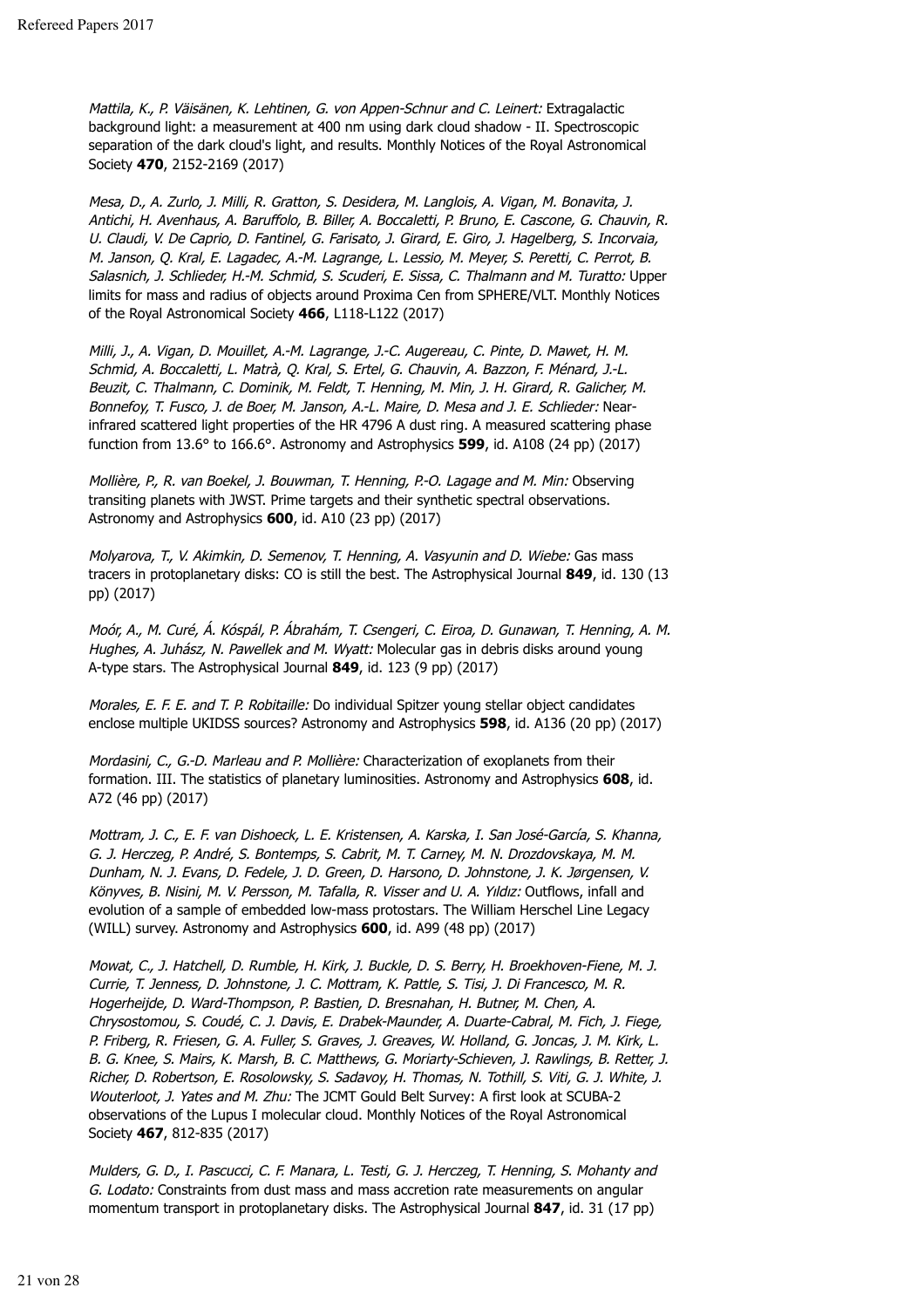#### (2017)

Nagy, J. M., P. A. R. Ade, M. Amiri, S. J. Benton, A. S. Bergman, R. Bihary, J. J. Bock, J. R. Bond, S. A. Bryan, H. C. Chiang, C. R. Contaldi, O. Doré, A. J. Duivenvoorden, H. K. Eriksen, M. Farhang, J. P. Filippini, L. M. Fissel, A. A. Fraisse, K. Freese, M. Galloway, A. E. Gambrel, N. N. Gandilo, K. Ganga, J. E. Gudmundsson, M. Halpern, J. Hartley, M. Hasselfield, G. Hilton, W. Holmes, V. V. Hristov, Z. Huang, K. D. Irwin, W. C. Jones, C. L. Kuo, Z. D. Kermish, S. Li, P. V. Mason, K. Megerian, L. Moncelsi, T. A. Morford, C. B. Netterfield, M. Nolta, I. L. Padilla, B. Racine, A. S. Rahlin, C. Reintsema, J. E. Ruhl, M. C. Runyan, T. M. Ruud, J. A. Shariff, J. D. Soler, X. Song, A. Trangsrud, C. Tucker, R. S. Tucker, A. D. Turner, J. F. Van Der List, A. C. Weber, I. K. Wehus, D. V. Wiebe and E. Y. Young: A new limit on CMB circular polarization from SPIDER. The Astrophysical Journal **844**, id. 151 (7 pp) (2017)

Nguyen-Lu'o'ng, Q., L. D. Anderson, F. Motte, K.-T. Kim, P. Schilke, P. Carlhoff, H. Beuther, N. Schneider, P. Didelon, C. Kramer, F. Louvet, T. Nony, S. Bihr, M. Rugel, J. Soler, Y. Wang, L. Bronfman, R. Simon, K. M. Menten, F. Wyrowski and C. M. Walmsley: Large-scale map of millimeter-wavelength hydrogen radio recombination lines around a young massive star cluster. The Astrophysical Journal Letters **844**, id. L25 (7 pp) (2017)

Parfenov, S. Y., D. A. Semenov, T. Henning, A. S. Shapovalova, A. M. Sobolev and R. Teague: On the methanol emission detection in the TW Hya disc: the role of grain surface chemistry and non-LTE excitation. Monthly Notices of the Royal Astronomical Society **468**, 2024-2031 (2017)

Passig, J., J. Schade, M. Oster, M. Fuchs, S. Ehlert, C. Jaeger, M. Sklorz and R. Zimmermann: Aerosol mass spectrometer for simultaneous detection of polyaromatic hydrocarbons and inorganic components from individual particles. Analytical Chemistry **89**, 6341-6345 (2017)

Pattle, K., D. Ward-Thompson, D. Berry, J. Hatchell, H.-R. Chen, A. Pon, P. M. Koch, W. Kwon, J. Kim, P. Bastien, J. Cho, S. Coudé, J. Di Francesco, G. Fuller, R. S. Furuya, S. F. Graves, D. Johnstone, J. Kirk, J. Kwon, C. W. Lee, B. C. Matthews, J. C. Mottram, H. Parsons, S. Sadavoy, H. Shinnaga, A. Soam, T. Hasegawa, S.-P. Lai, K. Qiu and P. Friberg: The JCMT BISTRO survey: The magnetic field strength in the Orion A filament. The Astrophysical Journal **846**, id. 122 (21 pp) (2017)

Pattle, K., D. Ward-Thompson, J. M. Kirk, J. Di Francesco, H. Kirk, J. C. Mottram, J. Keown, J. Buckle, S. F. Beaulieu, D. S. Berry, H. Broekhoven-Fiene, M. J. Currie, M. Fich, J. Hatchell, T. Jenness, D. Johnstone, D. Nutter, J. E. Pineda, C. Quinn, C. Salji, S. Tisi, S. Walker-Smith, M. R. Hogerheijde, P. Bastien, D. Bresnahan, H. Butner, M. Chen, A. Chrysostomou, S. Coudé, C. J. Davis, E. Drabek-Maunder, A. Duarte-Cabral, J. Fiege, P. Friberg, R. Friesen, G. A. Fuller, S. Graves, J. Greaves, J. Gregson, W. Holland, G. Joncas, L. B. G. Knee, S. Mairs, K. Marsh, B. C. Matthews, G. Moriarty-Schieven, C. Mowat, J. Rawlings, J. Richer, D. Robertson, E. Rosolowsky, D. Rumble, S. Sadavoy, H. Thomas, N. Tothill, S. Viti, G. J. White, J. Wouterloot, J. Yates and M. Zhu: The JCMT Gould Belt Survey: first results from SCUBA-2 observations of the Cepheus Flare region. Monthly Notices of the Royal Astronomical Society **464**, 4255-4281 (2017)

Pearce, B. K. D., R. E. Pudritz, D. A. Semenov and T. K. Henning: Origin of the RNA world: The fate of nucleobases in warm little ponds. Proceedings of the National Academy of Science **114**, 11327-11332 (2017)

Petrucci, P.-O., I. Waisberg, J.-B. Le Bouquin, J. Dexter, G. Dubus, K. Perraut, P. Kervella, R. Abuter, A. Amorim, N. Anugu, J. P. Berger, N. Blind, H. Bonnet, W. Brandner, A. Buron, É. Choquet, Y. Clénet, W. de Wit, C. Deen, A. Eckart, F. Eisenhauer, G. Finger, P. Garcia, R. Garcia Lopez, E. Gendron, R. Genzel, S. Gillessen, F. Gonte, X. Haubois, M. Haug, F. Haussmann, T. Henning, S. Hippler, M. Horrobin, Z. Hubert, L. Jochum, L. Jocou, Y. Kok, J. Kolb, M. Kulas, S. Lacour, B. Lazareff, P. Lèna, M. Lippa, A. Mérand, E. Müller, T. Ott, J. Panduro, T. Paumard, G. Perrin, O. Pfuhl, J. Ramos, C. Rau, R.-R. Rohloff, G. Rousset, J. Sanchez-Bermudez, S. Scheithauer, M. Schöller, C. Straubmeier, E. Sturm, F. Vincent, I. Wank, E. Wieprecht, M. Wiest, E. Wiezorrek, M. Wittkowski, J. Woillez, S. Yazici and G. Zins: Accretion-ejection morphology of the microquasar SS 433 resolved at sub-au scale. Astronomy and Astrophysics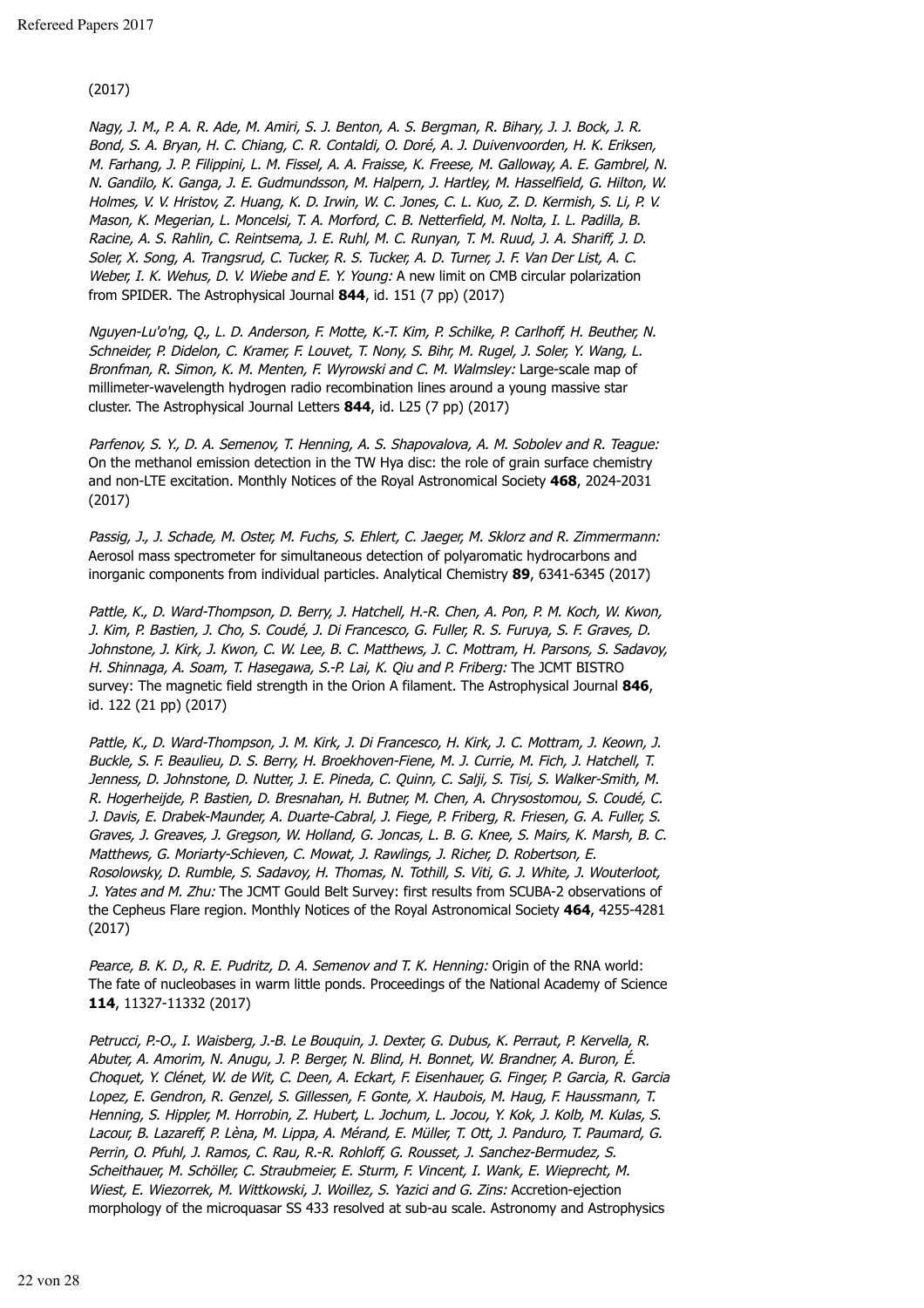**602**, id. L11 (6 pp) (2017)

Pinilla, P., A. Pohl, S. M. Stammler and T. Birnstiel: Dust density distribution and imaging analysis of different ice lines in protoplanetary disks. The Astrophysical Journal **845**, id. 68 (15 pp) (2017)

Pinilla, P., L. H. Quiroga-Nuñez, M. Benisty, A. Natta, L. Ricci, T. Henning, G. van der Plas, T. Birnstiel, L. Testi and K. Ward-Duong: Millimeter spectral indices and dust trapping by planets in brown dwarf disks. The Astrophysical Journal **846**, id. 70 (10 pp) (2017)

Pohl, A., M. Benisty, P. Pinilla, C. Ginski, J. de Boer, H. Avenhaus, T. Henning, A. Zurlo, A. Boccaletti, J.-C. Augereau, T. Birnstiel, C. Dominik, S. Facchini, D. Fedele, M. Janson, M. Keppler, Q. Kral, M. Langlois, R. Ligi, A.-L. Maire, F. Ménard, M. Meyer, C. Pinte, S. P. Quanz, J.-F. Sauvage, É. Sezestre, T. Stolker, J. Szulágyi, R. van Boekel, G. van der Plas, M. Villenave, A. Baruffolo, P. Baudoz, D. Le Mignant, D. Maurel, J. Ramos and L. Weber: The circumstellar disk HD 169142: gas, dust, and planets acting in concert? The Astrophysical Journal **850**, id. 52 (15 pp) (2017)

Pohl, A., E. Sissa, M. Langlois, A. Müller, C. Ginski, R. G. van Holstein, A. Vigan, D. Mesa, A.-L. Maire, T. Henning, R. Gratton, J. Olofsson, R. van Boekel, M. Benisty, B. Biller, A. Boccaletti, G. Chauvin, S. Daemgen, J. de Boer, S. Desidera, C. Dominik, A. Garufi, M. Janson, Q. Kral, F. Ménard, C. Pinte, T. Stolker, J. Szulágyi, A. Zurlo, M. Bonnefoy, A. Cheetham, M. Cudel, M. Feldt, M. Kasper, A.-M. Lagrange, C. Perrot and F. Wildi: New constraints on the disk characteristics and companion candidates around T Chamaeleontis with VLT/SPHERE. Astronomy and Astrophysics **605**, id. A34 (16 pp) (2017)

Potapov, A.: Weakly bound molecular complexes in the laboratory and in the interstellar medium: A lost interest? Molecular Astrophysics **6**, 16-21 (2017)

Potapov, A., A. Canosa, E. Jiménez and B. Rowe: Uniform supersonic chemical reactors: 30 years of astrochemical history and future challenges. Angewandte Chemie **56**, 2-25 (2017)

Potapov, A., C. Jäger, T. Henning, M. Jonusas and L. Krim: The formation of formaldehyde on interstellar carbonaceous grain analogs by O/H atom addition. The Astrophysical Journal **846**, id. 131 (5 pp) (2017)

Rattenbury, N. J., D. P. Bennett, T. Sumi, N. Koshimoto, I. A. Bond, A. Udalski, Y. Shvartzvald, D. Maoz, U. G. Jørgensen, M. Dominik, R. A. Street, Y. Tsapras, F. Abe, Y. Asakura, R. Barry, A. Bhattacharya, M. Donachie, P. Evans, M. Freeman, A. Fukui, Y. Hirao, Y. Itow, M. C. A. Li, C. H. Ling, K. Masuda, Y. Matsubara, Y. Muraki, M. Nagakane, K. Ohnishi, H. Oyokawa, T. Saito, A. Sharan, D. J. Sullivan, D. Suzuki, P. J. Tristram, A. Yonehara, R. Poleski, J. Skowron, P. Mróz, M. K. Szymański, I. Soszyński, P. Pietrukowicz, S. Kozłowski, K. Ulaczyk, Ł. Wyrzykowski, M. Friedmann, S. Kaspi, K. Alsubai, P. Browne, J. M. Andersen, V. Bozza, S. Calchi Novati, Y. Damerdji, C. Diehl, S. Dreizler, A. Elyiv, E. Giannini, S. Hardis, K. Harpsøe, T. C. Hinse, C. Liebig, M. Hundertmark, D. Juncher, N. Kains, E. Kerins, H. Korhonen, L. Mancini, R. Martin, M. Mathiasen, M. Rabus, S. Rahvar, G. Scarpetta, J. Skottfelt, C. Snodgrass, J. Surdej, J. Taylor, J. Tregloan-Reed, C. Vilela, J. Wambsganss, A. Williams, G. D'Ago, E. Bachelet, D. M. Bramich, R. Figuera Jaimes, K. Horne, J. Menzies, R. Schmidt and I. A. Steele: Faint-source-star planetary microlensing: the discovery of the cold gas-giant planet OGLE-2014-BLG-0676Lb. Monthly Notices of the Royal Astronomical Society **466**, 2710-2717 (2017)

Rich, E. A., J. P. Wisniewski, M. W. McElwain, J. Hashimoto, T. Kudo, N. Kusakabe, Y. K. Okamoto, L. Abe, E. Akiyama, W. Brandner, T. D. Brandt, P. Cargile, J. C. Carson, T. M. Currie, S. Egner, M. Feldt, M. Fukagawa, M. Goto, C. A. Grady, O. Guyon, Y. Hayano, M. Hayashi, S. S. Hayashi, L. Hebb, K. G. HeŁminiak, T. Henning, K. W. Hodapp, M. Ishii, M. Iye, M. Janson, R. Kandori, G. R. Knapp, M. Kuzuhara, J. Kwon, T. Matsuo, S. Mayama, S. Miyama, M. Momose, J.-I. Morino, A. Moro-Martin, T. Nakagawa, T. Nishimura, D. Oh, T.-S. Pyo, J. Schlieder, E. Serabyn, M. L. Sitko, T. Suenaga, H. Suto, R. Suzuki, Y. H. Takahashi, M. Takami, N. Takato, H. Terada, C. Thalmann, D. Tomono, E. L. Turner, M. Watanabe, T. Yamada, H. Takami, T. Usuda and M. Tamura: The fundamental stellar parameters of FGK stars in the SEEDS survey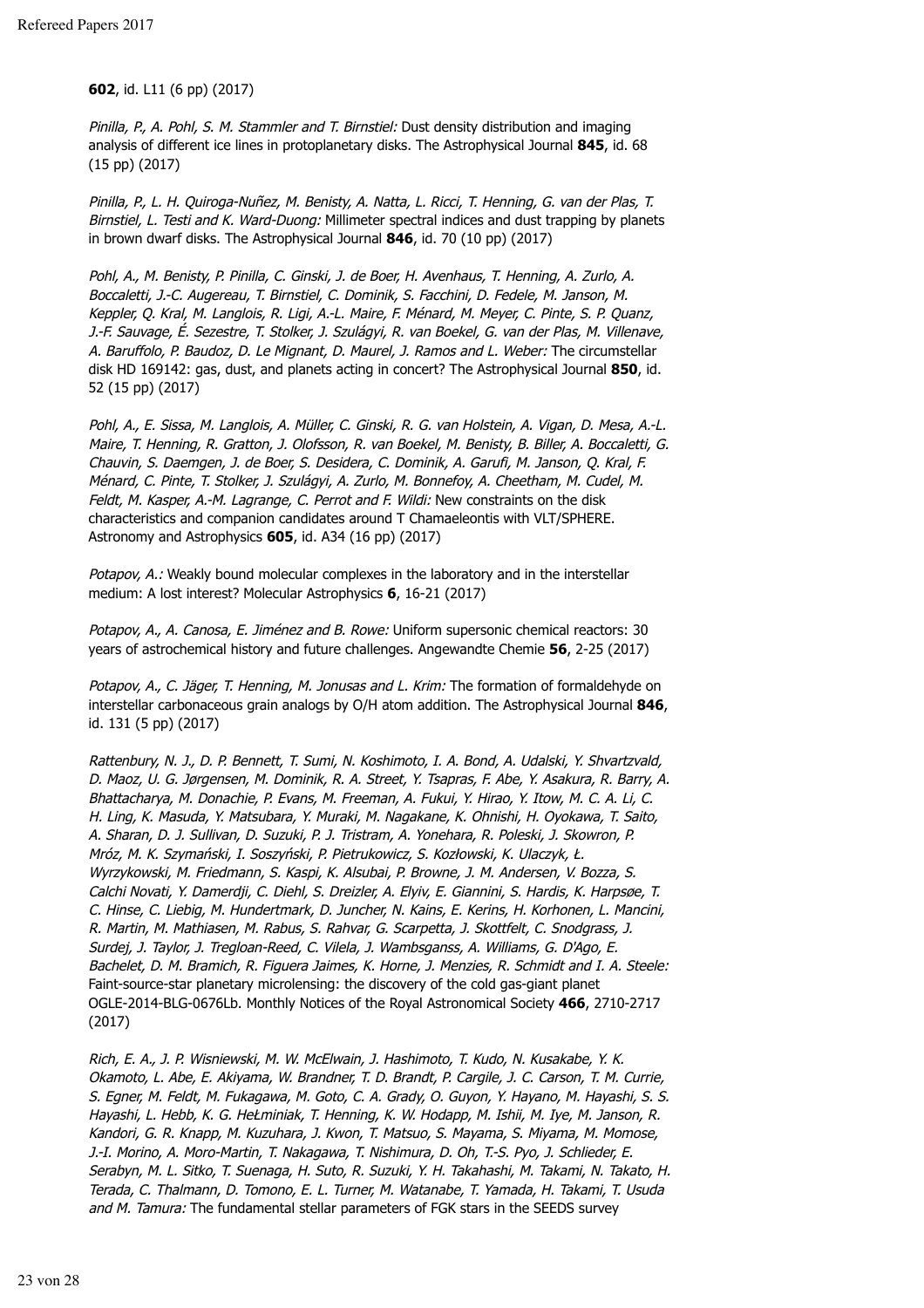Norman, OK 73071, USA. Monthly Notices of the Royal Astronomical Society **472**, 1736-1752 (2017)

Robitaille, T. P.: A modular set of synthetic spectral energy distributions for young stellar objects. Astronomy and Astrophysics **600**, id. A11 (16 pp) (2017)

Rouillé, G., C. Jäger, F. Huisken, T. Henning, R. Czerwonka, G. Theumer, C. Börger, I. Bauer and H.-J. Knölker: Quantitative Structure–Retention Relationships for Polycyclic Aromatic Hydrocarbons and their Oligoalkynyl-Substituted Derivatives. ChemistryOpen **6**, 519–525 (2017)

Ryon, J. E., J. S. Gallagher, L. J. Smith, A. Adamo, D. Calzetti, S. N. Bright, M. Cignoni, D. O. Cook, D. A. Dale, B. E. Elmegreen, M. Fumagalli, D. A. Gouliermis, K. Grasha, E. K. Grebel, H. Kim, M. Messa, D. Thilker and L. Ubeda: Effective radii of young, massive star clusters in two LEGUS galaxies. The Astrophysical Journal **841**, id. 92 (16 pp) (2017)

Sadavoy, S. I. and S. W. Stahler: Embedded binaries and their dense cores. Monthly Notices of the Royal Astronomical Society **469**, 3881-3900 (2017)

Samland, M., P. Mollière, M. Bonnefoy, A.-L. Maire, F. Cantalloube, A. C. Cheetham, D. Mesa, R. Gratton, B. A. Biller, Z. Wahhaj, J. Bouwman, W. Brandner, D. Melnick, J. Carson, M. Janson, T. Henning, D. Homeier, C. Mordasini, M. Langlois, S. P. Quanz, R. van Boekel, A. Zurlo, J. E. Schlieder, H. Avenhaus, J.-L. Beuzit, A. Boccaletti, M. Bonavita, G. Chauvin, R. Claudi, M. Cudel, S. Desidera, M. Feldt, T. Fusco, R. Galicher, T. G. Kopytova, A.-M. Lagrange, H. Le Coroller, P. Martinez, O. Moeller-Nilsson, D. Mouillet, L. M. Mugnier, C. Perrot, A. Sevin, E. Sissa, A. Vigan and L. Weber: Spectral and atmospheric characterization of 51 Eridani b using VLT/SPHERE. Astronomy and Astrophysics **603**, id. A57 (29 pp) (2017)

Sanchez-Bermudez, J., A. Alberdi, R. Barbá, J. M. Bestenlehner, F. Cantalloube, W. Brandner, T. Henning, C. A. Hummel, J. Maíz Apellániz, J.-U. Pott, R. Schödel and R. van Boekel: GRAVITY spectro-interferometric study of the massive multiple stellar system HD 93206 A. The Astrophysical Journal **845**, id. 57 (13 pp) (2017)

Schmid, H. M., A. Bazzon, J. Milli, R. Roelfsema, N. Engler, D. Mouillet, E. Lagadec, E. Sissa, J.-F. Sauvage, C. Ginski, A. Baruffolo, J. L. Beuzit, A. Boccaletti, A. J. Bohn, R. Claudi, A. Costille, S. Desidera, K. Dohlen, C. Dominik, M. Feldt, T. Fusco, D. Gisler, J. H. Girard, R. Gratton, T. Henning, N. Hubin, F. Joos, M. Kasper, M. Langlois, A. Pavlov, J. Pragt, P. Puget, S. P. Quanz, B. Salasnich, R. Siebenmorgen, M. Stute, M. Suarez, J. Szulágyi, C. Thalmann, M. Turatto, S. Udry, A. Vigan and F. Wildi: SPHERE/ZIMPOL observations of the symbiotic system R Aquarii. I. Imaging of the stellar binary and the innermost jet clouds. Astronomy and Astrophysics **602**, id. A53 (24 pp) (2017)

Schuller, F., T. Csengeri, J. S. Urquhart, A. Duarte-Cabral, P. J. Barnes, A. Giannetti, A. K. Hernandez, S. Leurini, M. Mattern, S.-N. X. Medina, C. Agurto, F. Azagra, L. D. Anderson, M. T. Beltrán, H. Beuther, S. Bontemps, L. Bronfman, C. L. Dobbs, M. Dumke, R. Finger, A. Ginsburg, E. Gonzalez, T. Henning, J. Kauffmann, F. Mac-Auliffe, K. M. Menten, F. M. Montenegro-Montes, T. J. T. Moore, E. Muller, R. Parra, J.-P. Perez-Beaupuits, A. Pettitt, D. Russeil, Á. Sánchez-Monge, P. Schilke, E. Schisano, S. Suri, L. Testi, K. Torstensson, P. Venegas, K. Wang, M. Wienen, F. Wyrowski and A. Zavagno: SEDIGISM: Structure, excitation, and dynamics of the inner Galactic interstellar medium. Astronomy and Astrophysics **601**, id. A124 (25 pp) (2017)

Sicilia-Aguilar, A., A. Oprandi, D. Froebrich, M. Fang, J. L. Prieto, K. Stanek, A. Scholz, C. S. Kochanek, T. Henning, R. Gredel, T. W.-S. Holoien, M. Rabus, B. J. Shappee, S. J. Billington, J. Campbell-White and T. J. Zegmott: The 2014-2017 outburst of the young star ASASSN-13db. A time-resolved picture of a very-low-mass star between EXors and FUors. Astronomy and Astrophysics **607**, id. A127 (27 pp) (2017)

Silva, A., Q. Zhang, P. Sanhueza, X. Lu, M. T. Beltran, C. Fallscheer, H. Beuther, T. K. Sridharan and R. Cesaroni: SMA observations of the hot molecular core IRAS 18566+0408. The Astrophysical Journal **847**, id. 87 (10 pp) (2017)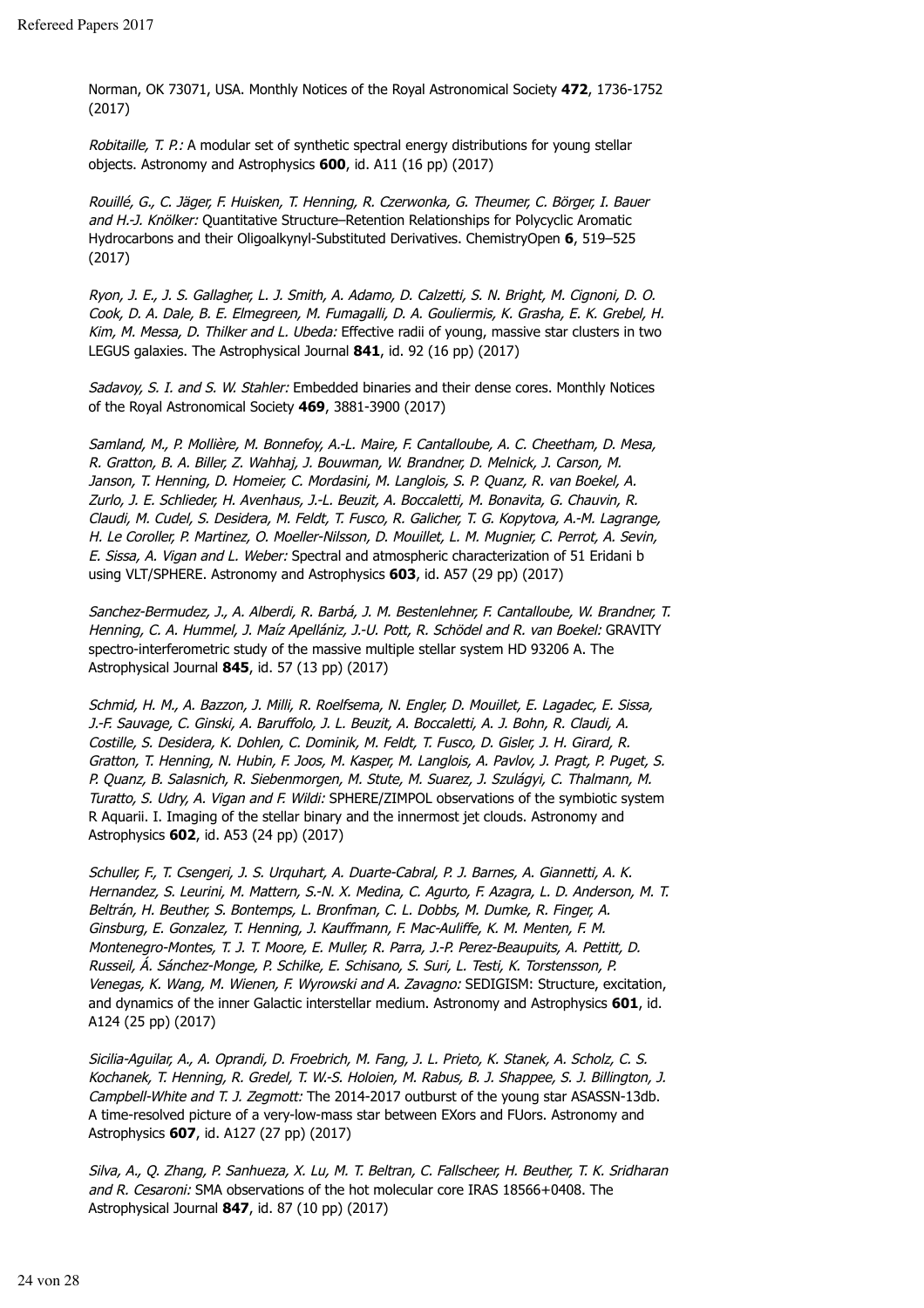Smartt, S. J., T.-W. Chen, A. Jerkstrand, M. Coughlin, E. Kankare, S. A. Sim, M. Fraser, C. Inserra, K. Maguire, K. C. Chambers, M. E. Huber, T. Krühler, G. Leloudas, M. Magee, L. J. Shingles, K. W. Smith, D. R. Young, J. Tonry, R. Kotak, A. Gal-Yam, J. D. Lyman, D. S. Homan, C. Agliozzo, J. P. Anderson, C. R. Angus, C. Ashall, C. Barbarino, F. E. Bauer, M. Berton, M. T. Botticella, M. Bulla, J. Bulger, G. Cannizzaro, Z. Cano, R. Cartier, A. Cikota, P. Clark, A. De Cia, M. Della Valle, L. Denneau, M. Dennefeld, L. Dessart, G. Dimitriadis, N. Elias-Rosa, R. E. Firth, H. Flewelling, A. Flörs, A. Franckowiak, C. Frohmaier, L. Galbany, S. González-Gaitán, J. Greiner, M. Gromadzki, A. N. Guelbenzu, C. P. Gutiérrez, A. Hamanowicz, L. Hanlon, J. Harmanen, K. E. Heintz, A. Heinze, M.-S. Hernandez, S. T. Hodgkin, I. M. Hook, L. Izzo, P. A. James, P. G. Jonker, W. E. Kerzendorf, S. Klose, Z. Kostrzewa-Rutkowska, M. Kowalski, M. Kromer, H. Kuncarayakti, A. Lawrence, T. B. Lowe, E. A. Magnier, I. Manulis, A. Martin-Carrillo, S. Mattila, O. McBrien, A. Müller, J. Nordin, D. O'Neill, F. Onori, J. T. Palmerio, A. Pastorello, F. Patat, G. Pignata, P. Podsiadlowski, M. L. Pumo, S. J. Prentice, A. Rau, A. Razza, A. Rest, T. Reynolds, R. Roy, A. J. Ruiter, K. A. Rybicki, L. Salmon, P. Schady, A. S. B. Schultz, T. Schweyer, I. R. Seitenzahl, M. Smith, J. Sollerman, B. Stalder, C. W. Stubbs, M. Sullivan, H. Szegedi, F. Taddia, S. Taubenberger, G. Terreran, B. van Soelen, J. Vos, R. J. Wainscoat, N. A. Walton, C. Waters, H. Weiland, M. Willman, P. Wiseman, D. E. Wright, Ł. Wyrzykowski and O. Yaron: A kilonova as the electromagnetic counterpart to a gravitational-wave source. Nature **551**, 75-79 (2017)

Snellen, I. A. G., J.-M. Désert, L. B. F. M. Waters, T. Robinson, V. Meadows, E. F. van Dishoeck, B. R. Brandl, T. Henning, J. Bouwman, F. Lahuis, M. Min, C. Lovis, C. Dominik, V. Van Eylen, D. Sing, G. Anglada-Escudé, J. L. Birkby and M. Brogi: Detecting Proxima b's Atmosphere with JWST Targeting CO<sub>2</sub> at 15 µm Using a High-pass Spectral Filtering Technique. The Astronomical Journal **154**, id. 77 (8 pp) (2017)

Sohn, S. T., E. Patel, G. Besla, R. P. van der Marel, J. S. Bullock, L. E. Strigari, G. van de Ven, M. G. Walker and A. Bellini: Space motions of the dwarf spheroidal galaxies Draco and Sculptor based on HST proper motions with a  $\sim$  10 yr time baseline. The Astrophysical Journal **849**, id. 93 (14 pp) (2017)

Soler, J. D., P. A. R. Ade, F. E. Angilè, P. Ashton, S. J. Benton, M. J. Devlin, B. Dober, L. M. Fissel, Y. Fukui, N. Galitzki, N. N. Gandilo, P. Hennebelle, J. Klein, Z.-Y. Li, A. L. Korotkov, P. G. Martin, T. G. Matthews, L. Moncelsi, C. B. Netterfield, G. Novak, E. Pascale, F. Poidevin, F. P. Santos, G. Savini, D. Scott, J. A. Shariff, N. E. Thomas, C. E. Tucker, G. S. Tucker and D. Ward-Thompson: The relation between the column density structures and the magnetic field orientation in the Vela C molecular complex. Astronomy and Astrophysics **603**, id. A64 (17 pp) (2017)

Soler, J. D. and P. Hennebelle: What are we learning from the relative orientation between density structures and the magnetic field in molecular clouds? Astronomy and Astrophysics **607**, id. A2 (10 pp) (2017)

Southworth, J., L. Mancini, N. Madhusudhan, P. Mollière, S. Ciceri and T. Henning: Detection of the atmosphere of the 1.6 MΘ exoplanet GJ 1132 b. The Astronomical Journal **153**, id. 191 (14 pp) (2017)

Stammler, S. M., T. Birnstiel, O. Panić, C. P. Dullemond and C. Dominik: Redistribution of CO at the location of the CO ice line in evolving gas and dust disks. Astronomy and Astrophysics **600**, id. A140 (16 pp) (2017)

Stephens, I. W., D. Gouliermis, L. W. Looney, R. A. Gruendl, Y.-H. Chu, D. R. Weisz, J. P. Seale, C.-H. R. Chen, T. Wong, A. Hughes, J. L. Pineda, J. Ott and E. Muller: Stellar clusterings around "isolated" massive YSOs in the LMC. The Astrophysical Journal **834**, id. 94 (22 pp) (2017)

Stolker, T., M. Min, D. M. Stam, P. Mollière, C. Dominik and L. B. F. M. Waters: Polarized scattered light from self-luminous exoplanets. Three-dimensional scattering radiative transfer with ARTES. Astronomy and Astrophysics **607**, id. A42 (18 pp) (2017)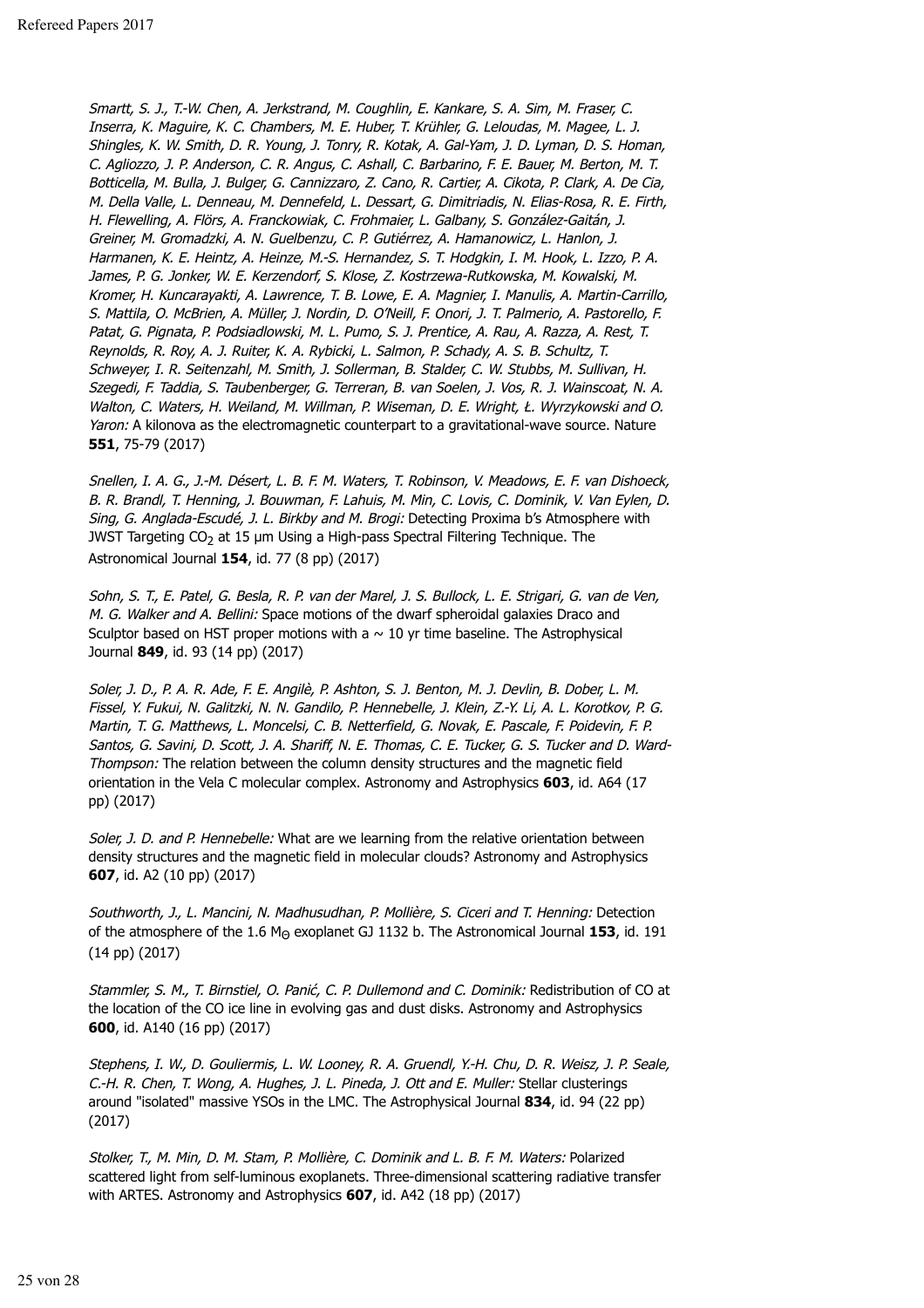Storch, G., M. Haas and O. Trapp: Attracting enantiomers: Chiral analytes that are simultaneously shift reagents allow rapid screening of enantiomeric ratios by NMR spectroscopy. Chemistry - A European Journal **23**, 5414-5418 (2017)

Teague, R., D. Semenov, U. Gorti, S. Guilloteau, T. Henning, T. Birnstiel, A. Dutrey, R. van Boekel and E. Chapillon: A surface density perturbation in the TW Hydraedisk at 95 au traced by molecular emission. The Astrophysical Journal **835**, id. 228 (12 pp) (2017)

Tian, H.-J., P. Gupta, B. Sesar, H.-W. Rix, N. F. Martin, C. Liu, B. Goldman, I. Platais, R.-P. Kudritzki and C. Z. Waters: A Gaia-PS1-SDSS (GPS1) proper motion catalog covering 3/4 of the sky. The Astrophysical Journal Supplement Series **232**, id. 4 (18 pp) (2017)

Tigé, J., F. Motte, D. Russeil, A. Zavagno, M. Hennemann, N. Schneider, T. Hill, Q. Nguyen Luong, J. Di Francesco, S. Bontemps, F. Louvet, P. Didelon, V. Könyves, P. André, G. Leuleu, J. Bardagi, L. D. Anderson, D. Arzoumanian, M. Benedettini, J.-P. Bernard, D. Elia, M. Figueira, J. Kirk, P. G. Martin, V. Minier, S. Molinari, T. Nony, P. Persi, S. Pezzuto, D. Polychroni, T. Rayner, A. Rivera-Ingraham, H. Roussel, K. Rygl, L. Spinoglio and G. J. White: The earliest phases of high-mass star formation, as seen in NGC 6334 by Herschel-HOBYS. Astronomy and Astrophysics **602**, id. A77 (83 pp) (2017)

Trifonov, T., M. Kürster, M. Zechmeister, O. V. Zakhozhay, S. Reffert, M. H. Lee, F. Rodler, S. S. Vogt and S. S. Brems: Three planets around HD 27894. A close-in pair with a 2:1 period ratio and an eccentric Jovian planet at 5.4 AU. Astronomy and Astrophysics **602**, id. L8 (5 pp) (2017)

Uyama, T., J. Hashimoto, M. Kuzuhara, S. Mayama, E. Akiyama, T. Currie, J. Livingston, T. Kudo, N. Kusakabe, L. Abe, W. Brandner, T. D. Brandt, J. C. Carson, S. Egner, M. Feldt, M. Goto, C. A. Grady, O. Guyon, Y. Hayano, M. Hayashi, S. S. Hayashi, T. Henning, K. W. Hodapp, M. Ishii, M. Iye, M. Janson, R. Kandori, G. R. Knapp, J. Kwon, T. Matsuo, M. W. Mcelwain, S. Miyama, J.-I. Morino, A. Moro-Martin, T. Nishimura, T.-S. Pyo, E. Serabyn, T. Suenaga, H. Suto, R. Suzuki, Y. H. Takahashi, M. Takami, N. Takato, H. Terada, C. Thalmann, E. L. Turner, M. Watanabe, J. Wisniewski, T. Yamada, H. Takami, T. Usuda and M. Tamura: The SEEDS highcontrast imaging survey of exoplanets around young stellar objects. The Astronomical Journal **153**, id. 106 (27 pp) (2017)

van Boekel, R., T. Henning, J. Menu, J. de Boer, M. Langlois, A. Müller, H. Avenhaus, A. Boccaletti, H. M. Schmid, C. Thalmann, M. Benisty, C. Dominik, C. Ginski, J. H. Girard, D. Gisler, A. Lobo Gomes, F. Menard, M. Min, A. Pavlov, A. Pohl, S. P. Quanz, P. Rabou, R. Roelfsema, J.-F. Sauvage, R. Teague, F. Wildi and A. Zurlo: Three radial gaps in the disk of TW Hydrae imaged with SPHERE. The Astrophysical Journal **837**, id. 132 (23 pp) (2017)

Varga, J., K. É. Gabányi, P. Ábrahám, L. Chen, Á. Kóspál, J. Menu, T. Ratzka, R. van Boekel, C. P. Dullemond, T. Henning, W. Jaffe, A. Juhász, A. Moór, L. Mosoni and N. Sipos: Mid-infrared interferometric variability of DG Tauri: Implications for the inner-disk structure. Astronomy and Astrophysics **604**, id. A84 (16 pp) (2017)

Veneziani, M., E. Schisano, D. Elia, A. Noriega-Crespo, S. Carey, A. Di Giorgio, Y. Fukui, B. M. T. Maiolo, Y. Maruccia, A. Mizuno, N. Mizuno, S. Molinari, J. C. Mottram, T. J. T. Moore, T. Onishi, R. Paladini, D. Paradis, M. Pestalozzi, S. Pezzuto, F. Piacentini, R. Plume, D. Russeil and F. Strafella: An analysis of star formation with Herschel in the Hi-GAL Survey. II. The tips of the Galactic bar. Astronomy and Astrophysics **599**, id. A7 (15 pp) (2017)

Vigan, A., M. Bonavita, B. Biller, D. Forgan, K. Rice, G. Chauvin, S. Desidera, J.-C. Meunier, P. Delorme, J. E. Schlieder, M. Bonnefoy, J. Carson, E. Covino, J. Hagelberg, T. Henning, M. Janson, A.-M. Lagrange, S. P. Quanz, A. Zurlo, J.-L. Beuzit, A. Boccaletti, E. Buenzli, M. Feldt, J. H. V. Girard, R. Gratton, M. Kasper, H. Le Coroller, D. Mesa, S. Messina, M. Meyer, G. Montagnier, C. Mordasini, D. Mouillet, C. Moutou, M. Reggiani, D. Segransan and C. Thalmann: The VLT/NaCo large program to probe the occurrence of exoplanets and brown dwarfs at wide orbits. IV. Gravitational instability rarely forms wide, giant planets. Astronomy and Astrophysics **603**, id. A3 (19 pp) (2017)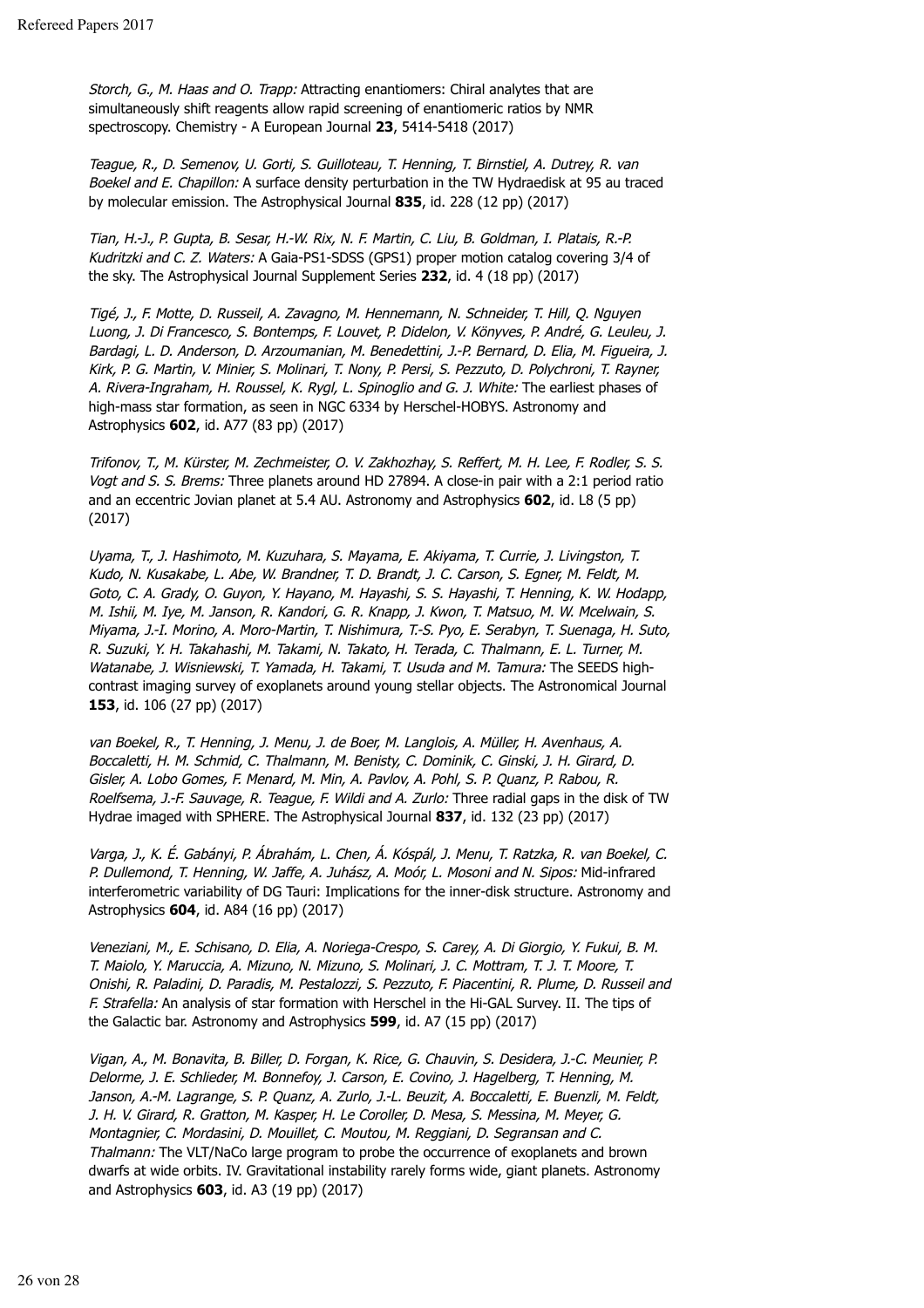von Boetticher, A., A. H. M. J. Triaud, D. Queloz, S. Gill, M. Lendl, L. Delrez, D. R. Anderson, A. Collier Cameron, F. Faedi, M. Gillon, Y. Gómez Maqueo Chew, L. Hebb, C. Hellier, E. Jehin, P. F. L. Maxted, D. V. Martin, F. Pepe, D. Pollacco, D. Ségransan, B. Smalley, S. Udry and R. West: The EBLM project. III. A Saturn-size low-mass star at the hydrogen-burning limit. Astronomy and Astrophysics **604**, id. L6 (6 pp) (2017)

Voshchinnikov, N. V., T. Henning and V. B. Il'in: Mid-infrared extinction and fresh silicate dust towards the Galactic center. The Astrophysical Journal **837**, id. 25 (6 pp) (2017)

Waisberg, I., J. Dexter, O. Pfuhl, R. Abuter, A. Amorim, N. Anugu, J. P. Berger, N. Blind, H. Bonnet, W. Brandner, A. Buron, Y. Clénet, W. de Wit, C. Deen, F. Delplancke-Ströbele, R. Dembet, G. Duvert, A. Eckart, F. Eisenhauer, P. Fédou, G. Finger, P. Garcia, R. Garcia Lopez, E. Gendron, R. Genzel, S. Gillessen, X. Haubois, M. Haug, F. Haussmann, T. Henning, S. Hippler, M. Horrobin, Z. Hubert, L. Jochum, L. Jocou, P. Kervella, Y. Kok, M. Kulas, S. Lacour, V. Lapeyrère, J.-B. Le Bouquin, P. Léna, M. Lippa, A. Mérand, E. Müller, T. Ott, L. Pallanca, J. Panduro, T. Paumard, K. Perraut, G. Perrin, S. Rabien, A. Ramírez, J. Ramos, C. Rau, R.-R. Rohloff, G. Rousset, J. Sanchez-Bermudez, S. Scheithauer, M. Schöller, C. Straubmeier, E. Sturm, F. Vincent, I. Wank, E. Wieprecht, M. Wiest, E. Wiezorrek, M. Wittkowski, J. Woillez, S. Yazici and G. collaboration: Submilliarcsecond optical interferometry of the high-mass X-ray binary BP Cru with VLTI/GRAVITY. The Astrophysical Journal **844**, id. 72 (17 pp) (2017)

Ward-Thompson, D., K. Pattle, P. Bastien, R. S. Furuya, W. Kwon, S.-P. Lai, K. Qiu, D. Berry, M. Choi, S. Coudé, J. Di Francesco, T. Hoang, E. Franzmann, P. Friberg, S. F. Graves, J. S. Greaves, M. Houde, D. Johnstone, J. M. Kirk, P. M. Koch, J. Kwon, C. W. Lee, D. Li, B. C. Matthews, J. C. Mottram, H. Parsons, A. Pon, R. Rao, M. Rawlings, H. Shinnaga, S. Sadavoy, S. van Loo, Y. Aso, D.-Y. Byun, C. Eswaraiah, H.-R. Chen, M. C.-Y. Chen, W. P. Chen, T.-C. Ching, J. Cho, A. Chrysostomou, E. J. Chung, Y. Doi, E. Drabek-Maunder, S. P. S. Eyres, J. Fiege, R. K. Friesen, G. Fuller, T. Gledhill, M. J. Griffin, Q. Gu, T. Hasegawa, J. Hatchell, S. S. Hayashi, W. Holland, T. Inoue, S.-i. Inutsuka, K. Iwasaki, I.-G. Jeong, J.-h. Kang, M. Kang, S.-j. Kang, K. S. Kawabata, F. Kemper, G. Kim, J. Kim, K.-T. Kim, K. H. Kim, M.-R. Kim, S. Kim, K. M. Lacaille, J.-E. Lee, S.-S. Lee, D. Li, H.-b. Li, H.-L. Liu, J. Liu, S.-Y. Liu, T. Liu, A.-R. Lyo, S. Mairs, M. Matsumura, G. H. Moriarty-Schieven, F. Nakamura, H. Nakanishi, N. Ohashi, T. Onaka, N. Peretto, T.-S. Pyo, L. Qian, B. Retter, J. Richer, A. Rigby, J.-F. Robitaille, G. Savini, A. M. M. Scaife, A. Soam, M. Tamura, Y.-W. Tang, K. Tomisaka, H. Wang, J.-W. Wang, A. P. Whitworth, H.-W. Yen, H. Yoo, J. Yuan, C.-P. Zhang, G. Zhang, J. Zhou, L. Zhu, P. André, C. D. Dowell, S. Falle and Y. Tsukamoto: First results from BISTRO: a SCUBA-2 polarimeter survey of the Gould Belt. The Astrophysical Journal **842**, id. 66 (10 pp) (2017)

Webb, K. A., J. Di Francesco, S. Sadavoy, K. Thanjavur, R. Launhardt, Y. Shirley, A. Stutz, J. Abreu Vicente and J. Kainulainen: Constraining the dust opacity law in three small and isolated molecular clouds. The Astrophysical Journal **849**, id. 13 (12 pp) (2017)

Yan, F., E. Pallé, R. A. E. Fosbury, M. G. Petr-Gotzens and T. Henning: Effect of the stellar absorption line centre-to-limb variation on exoplanet transmission spectrum observations. Astronomy and Astrophysics **603**, id. A73 (10 pp) (2017)

Yang, Y., J. Hashimoto, S. S. Hayashi, M. Tamura, S. Mayama, R. Rafikov, E. Akiyama, J. C. Carson, M. Janson, J. Kwon, J. de Leon, D. Oh, M. Takami, Y.-w. Tang, T. Kudo, N. Kusakabe, L. Abe, W. Brandner, T. D. Brandt, S. Egner, M. Feldt, M. Goto, C. A. Grady, O. Guyon, Y. Hayano, M. Hayashi, T. Henning, K. W. Hodapp, M. Ishii, M. Iye, R. Kandori, G. R. Knapp, M. Kuzuhara, T. Matsuo, M. W. Mcelwain, S. Miyama, J.-I. Morino, A. Moro-martin, T. Nishimura, T.-S. Pyo, E. Serabyn, T. Suenaga, H. Suto, R. Suzuki, Y. H. Takahashi, N. Takato, H. Terada, C. Thalmann, E. L. Turner, M. Watanabe, J. Wisniewski, T. Yamada, H. Takami and T. Usuda: Near-infrared imaging polarimetry of inner region of GG Tau A disk. The Astronomical Journal **153**, id. 7 (9 pp) (2017)

Zechmeister, M., A. Reiners, P. J. Amado, M. Azzaro, F. F. Bauer, V. J. S. Béjar, J. A. Caballero, E. W. Guenther, H.-J. Hagen, S. V. Jeffers, A. Kaminski, M. Kürster, R. Launhardt, D. Montes, J. C. Morales, A. Quirrenbach, S. Reffert, I. Ribas, W. Seifert, L. Tal-Or and V. Wolthoff: Spectrum radial velocity analyser (SERVAL). High-precision radial velocities and two alternative spectral indicators. Astronomy and Astrophysics **609**, id. A12 (13 pp) (2017)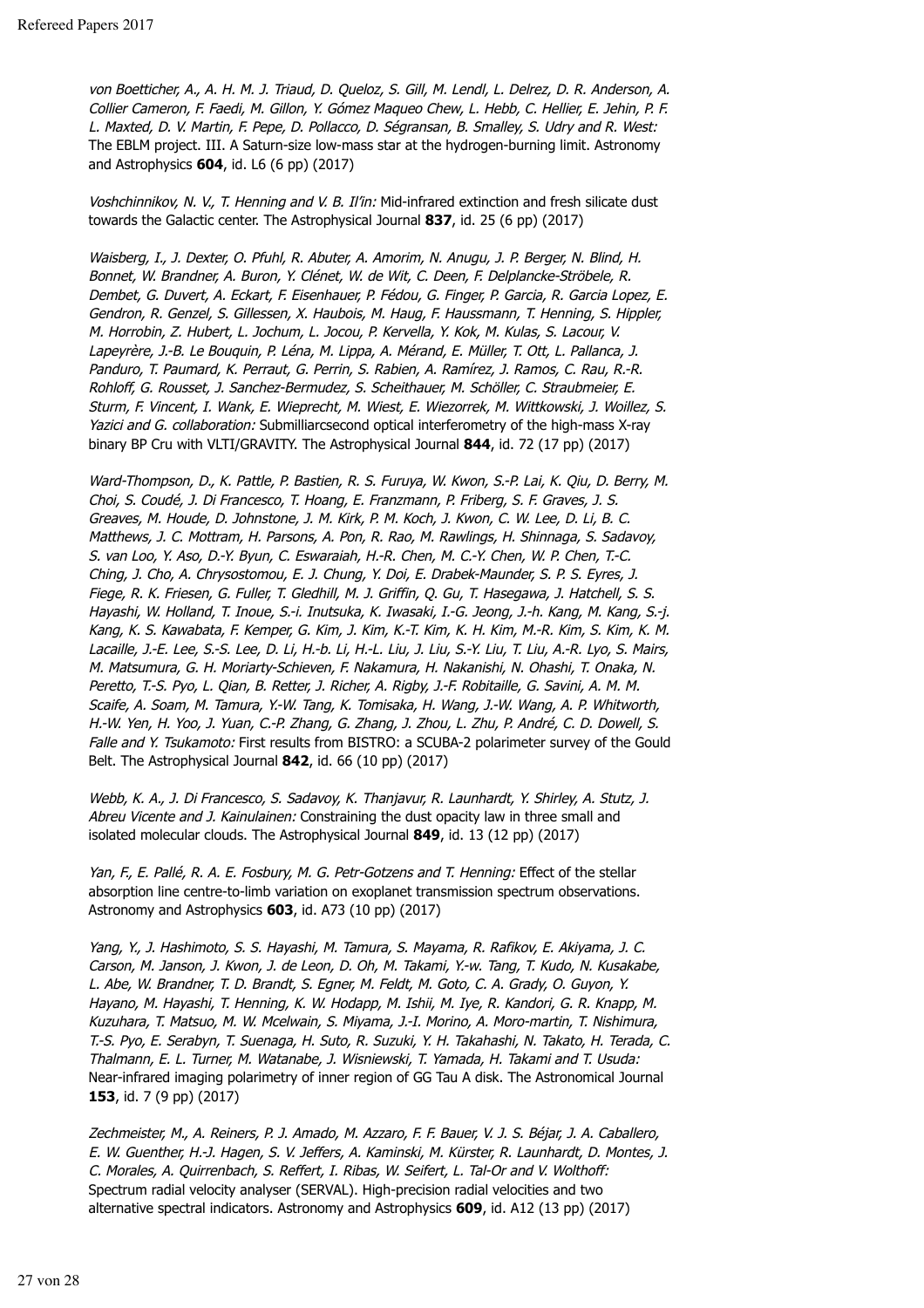Zhou, Y., J. Shen, C. Liu, Z.-Y. Li, S. Mao, A. Kunder, R. M. Rich, G. Zasowski, J. G. Fernandez-Trincado, S. R. Majewski, C.-C. Lin, D. Geisler, B. Tang, S. Villanova, A. Roman-Lopes, M. Schultheis, D. L. Nidever, A. Meza, K. Pan and D. V. Bizyaev: Chemical abundances and ages of the bulge stars in APOGEE high-velocity peaks. The Astrophysical Journal **847**, id. 74 (14 pp) (2017)

Verantwortlich / Responsible: Axel M. Quetz Letzte Änderung / Last updated: 24. April 2018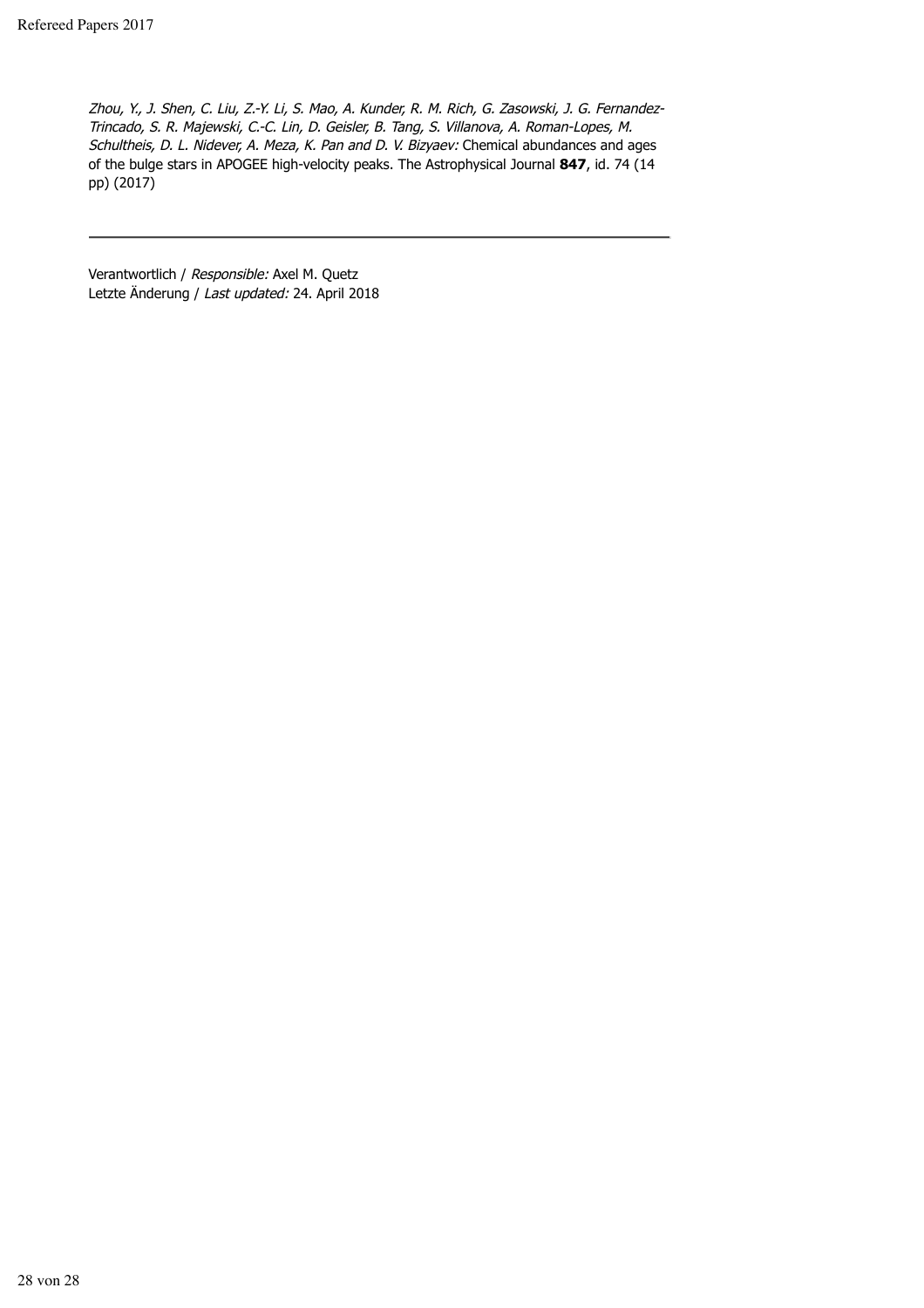# **Planeten- und Sternentstehung/ Planet and Star Formation (2017)**

### **Conference Proceedings & Books**

Quetz, A. M. and S. Völker: Zum Nachdenken: Unser Sonnensystem. 368 Seiten. Springer Spektrum, Berlin; Heidelberg 2017

Verantwortlich / Responsible: Axel M. Quetz Letzte Änderung / Last updated: 24. April 2018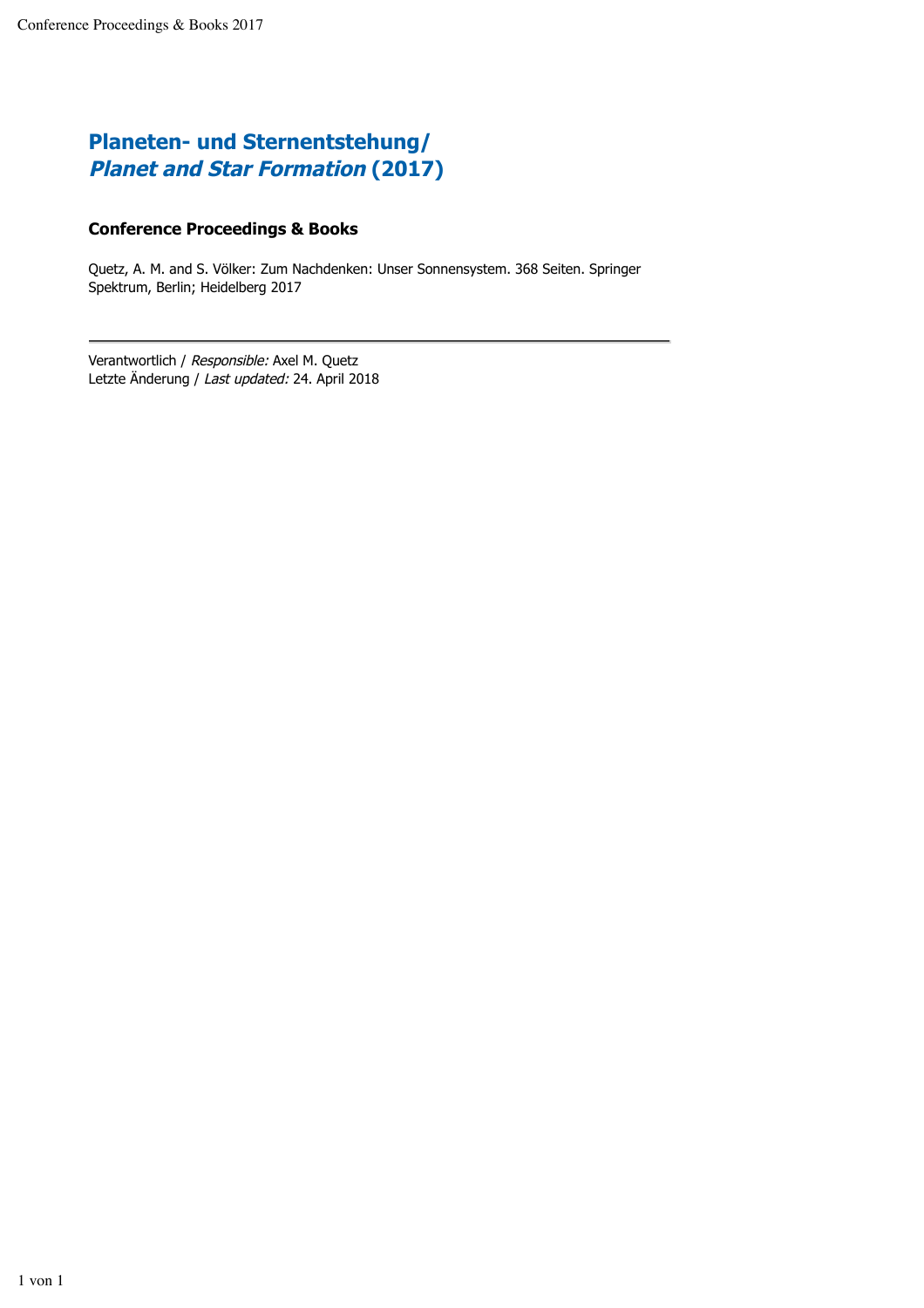# **Planeten- und Sternentstehung/ Planet and Star Formation (2017)**

### **Contributed Papers**

Ahmadi, A., H. Beuther, J. C. Mottram and F. Bosco: Disk properties in high-mass star formation. Memorie della Societa Astronomica Italiana **88**, 763-764 (2017)

Alonso-Floriano, F. J., D. Montes, H. M. Tabernero, J. A. Caballero, R. González-Peinado, M. Cortés-Contreras, M. Llamas, J. I. González-Hernández, A. Klutsch, J. C. Morales, R. Mundt, S. V. Jeffers, A. Quirrenbach, P. J. Amado, I. Ribas, A. Reiners, W. Seifert, C. Consortium, A. Alonso-Herrero, F. Figueras, C. Hernández-Monteagudo, A. Sánchez-Lavega and S. Pérez-Hoyos: Characterizing the CARMENES input catalogue of M dwarfs with low-resolution spectroscopy: metallicity. In: Highlights on Spanish Astrophysics IX, (Eds.) Arribas, S., A. Alonso-Herrero, F. Figueras, C. Hernández-Monteagudo, A. Sánchez-Lavega, S. Pérez-Hoyos. Spanish Astronomical Society, 487-488 (2017)

Beuther, H., A. Ahmadi, J. Mottram, F. Bosco, H. Linz and P. Klaassen: CORE: fragmentation and disk formation in high-mass star formation . An IRAM NOEMA large program. Memorie della Societa Astronomica Italiana **88**, 584-586 (2017)

Bihr, S., H. Beuther, H. Linz, S. E. Ragan, J. Tackenberg, R. J. Smith, T. Henning, O. Krause and A. Nota: Kinematic and thermal structure at the onset of high-mass star formation -ISOSS23053. In: Formation, Evolution, and Survival of Massive Star Clusters, (Eds.) Charbonnel, C., A. Nota. IAU Symp. **316**, Cambridge Univ. Press 125-126 (2017)

Binkele, T., D. Hilbig, F. Fleischmann and T. Henning: Calibration of the incident beam in a reflective topography measurement from an unknown surface. In: Optical Measurement Systems for Industrial Inspection X (Eds.) Lehmann, P., W. Osten, A. A. Gonçalves. SPIE **10329**, SPIE, id. 103291S (7 pp) (2017)

Binkele, T., D. Hilbig, T. Henning and F. Fleischmann: Determination of the paraxial focal length using Zernike polynomials over different apertures. In: Photonic Instrumentation Engineering IV (Eds.) Soskind, Y. G., C. Olson. SPIE **10110**, SPIE, id. 1011008 (10 pp) (2017)

Cortés-Contreras, M., V. J. S. Béjar, J. A. Caballero, B. Gauza, D. Montes, F. J. Alonso-Floriano, S. V. Jeffers, J. C. Morales, A. Reiners, I. Ribas, P. Schofer, A. Quirrenbach, P. J. Amado, R. Mundt, W. Seifert, C. Consortium, A. Alonso-Herrero, F. Figueras, C. Hernández-Monteagudo, A. Sánchez-Lavega and S. Pérez-Hoyos: CARMENES input catalogue of M dwarfs: Highresolution imaging with FastCam. In: Highlights on Spanish Astrophysics IX, (Eds.) Arribas, S., A. Alonso-Herrero, F. Figueras, C. Hernández-Monteagudo, A. Sánchez-Lavega, S. Pérez-Hoyos. Spanish Astronomical Society, 497-498 (2017)

Deacon, N. R., K. L. Sobanja and L. C. Smith: Identification of SIPS J2045-6332 as a Partially Resolved Binary. Research Notes of the American Astronomical Society **1**, (2017)

Díez Alonso, E., D. Montes, F. J. de Cos Juez, R. Naves, F. García de La Cuesta, E. Herrero, V. J. S. Béjar, J. A. Caballero, A. Quirrenbach, P. J. Amado, I. Ribas, A. Reiners, R. Mundt, W. Seifert, C. Consortium, A. Alonso-Herrero, F. Figueras, C. Hernández-Monteagudo, A. Sánchez-Lavega and S. Pérez-Hoyos: Determination of rotation periods of M stars with photometric techniques. In: Highlights on Spanish Astrophysics IX, (Eds.) Arribas, S., A. Alonso-Herrero, F. Figueras, C. Hernández-Monteagudo, A. Sánchez-Lavega, S. Pérez-Hoyos. Spanish Astronomical Society, 502-503 (2017)

Essameldin, M., F. Fleischmann, T. Henning and W. Lang: Design and evaluation of a freeform lens by using a method of luminous intensity mapping and a differential equation. In: Photonic Instrumentation Engineering IV (Eds.) Soskind, Y. G., C. Olson. SPIE **0110**, SPIE, id.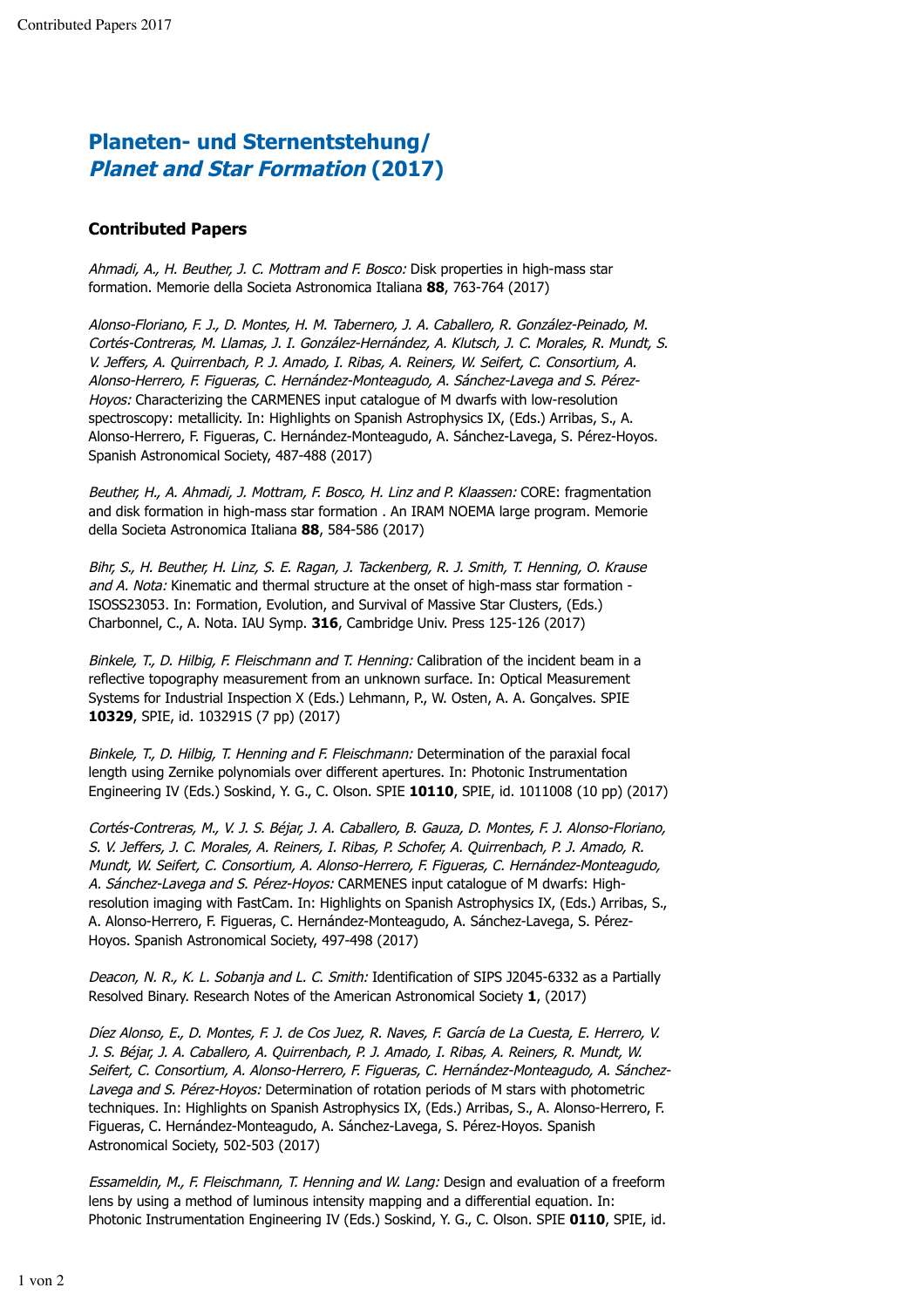1011006 (10 pp) (2017)

Gutierrez, G., D. Hilbig, F. Fleischmann and T. Henning: Component-level test of molded freeform optics for LED beam shaping using experimental ray tracing. In: Optical Measurement Systems for Industrial Inspection X (Eds.) Lehmann, P., W. Osten, A. A. Gonçalves. SPIE **10329**, SPIE, id. 1032930 (8 pp) (2017)

Kimura, H., L. Kolokolova, A. Li, H. Kaneda, J.-C. Augereau and C. Jäger: Cosmic Dust IX. Planetary and Space Science **149**, 1-4 (2017)

Klein, R., J. Cooper, L. Looney, T. Henning, S. Chakrabarti, S. Shenoy and A. Nota: The spectral energy distribution of the earliest phases of massive star formation. In: Formation, Evolution, and Survival of Massive Star Clusters, (Eds.) Charbonnel, C., A. Nota. IAU Symp. **316**, Cambridge Univ. Press, 151-152 (2017)

Krieger, N., J. Ott, F. Walter, J. M. D. Kruijssen, H. Beuther, S. N. Longmore and G. V. Bicknell: Temperature Evolution of Molecular Clouds in the Central Molecular Zone. In: The Multi-Messenger Astrophysics of the Galactic Centre, (Eds.) Crocker, R. M., S. N. Longmore, G. V. Bicknell. IAU Symp. **322**, Cambridge Univ. Press, 160-161 (2017)

Mottram, J. C., H. Beuther, A. Ahmadi and F. Bosco: CORE: linking sites of high-mass star formation with their surroundings. Memorie della Societa Astronomica Italiana **88**, 799-800 (2017)

Stammler, S. M., T. Birnstiel and C. P. Dullemond: Can ice lines create rings? The influence of ice lines on dust growth in protoplanetary disks. Revista Mexicana de Astronomia y Astrofisica. Conference Series **49**, 78-78 (2017)

Wang, Y., H. Beuther, S. Bihr, M. Rugel and K. G. Johnston: The Galactic ionized gas seen with THOR. Memorie della Societa Astronomica Italiana **88**, 757-758 (2017)

Zakhozhay, O. V., A. S. Miroshnichenko, K. S. Kuratov, V. A. Zakhozhay, S. A. Khokhlov, S. V. Zharikov, N. Manset, S. Zharikov, D. Korčáková and M. Wolf: The results of SED simulations for a young B-Type star IRAS 22150+6109. In: The B[e] Phenomenon: Forty Years of Studies, (Eds.) Miroshnichenko, A., S. Zharikov, D. Korcakova, M. Wolf. ASP Conf. Ser. **508**, ASP, 191-195 (2017)

Verantwortlich / Responsible: Axel M. Quetz Letzte Änderung / Last updated: 24. April 2018